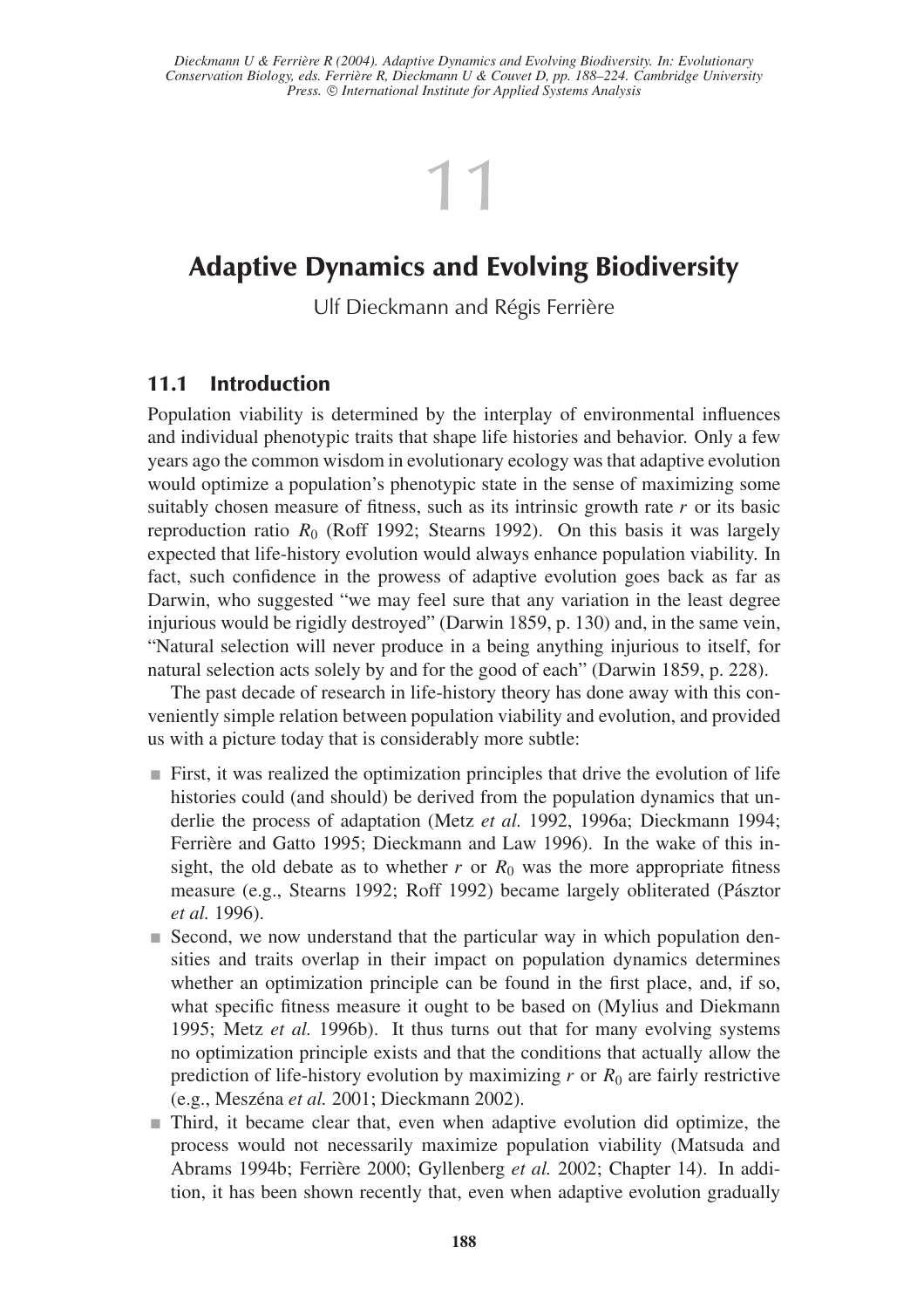improves population viability, such a process could eventually lead to a population's sudden collapse (Renault and Ferrière, unpublished; Parvinen and Dieckmann, unpublished).

This chapter expounds in detail the intricate link between adaptive evolution and population viability. Section 11.2 reviews conceptual limitations inherent in the traditional approaches to life-history evolution based on optimization criteria, and Section 11.3 introduces adaptive dynamics theory to overcome these limitations. Adaptive evolution without optimization has intriguing consequences for the origin and loss of biodiversity, and these implications are reviewed in Sections 11.4 and 11.5, respectively. While the processes described there can unfold in a constant environmental setting, Section 11.6 provides an overview of how the viability of adapting populations can be affected by environmental change.

# 11.2 Adaptation versus Optimization

Life-history optimization in the form of maximizing  $r$  or  $R_0$  has been applied widely to a variety of questions in evolutionary ecology, including the evolution of clutch size, age and size at maturation, sex ratio, reproductive systems, and senescence. Unfortunately, however, this approach faces several fundamental limitations. Since these restrictions are conceptually important and have wide-ranging significance for evolutionary conservation biology, we discuss them in some detail, before, in the next section, summarizing a framework with which to surmount the difficulties.

# Optimization in earlier evolutionary theory

Despite repeated discussions about the limitations of optimizing selection (e.g., Lewontin 1979, 1987; Emlen 1987), it is surprising how long it has taken to account thoroughly for these limitations in the practice of evolutionary ecology research – to the extent that this process is still ongoing today. We thus start out with a brief sketch of some key earlier approaches that favored the idea of evolution as an optimizing process:

- Following a notion introduced by Wright (1932) early on in the modern synthesis, adaptive evolution is often envisaged as a hill-climbing process on a fixedfitness landscape. Whereas Wright originally considered adaptive landscapes based on the dependence of mean population fitness on genotype frequencies, subsequent work extended Wright's concept by utilizing adaptive landscapes to describe the dependence of individual fitness on phenotypes. Yet, Wright himself recognized that the adequacy of his convenient metaphor was lost when selection was frequency dependent (Wright 1969, p. 121).
- The same conclusion applies to Fisher's so-called "fundamental theorem of natural selection" (Fisher 1930). This predicts mean population fitness to increase monotonically over the course of adaptive evolution – provided, however, that certain restrictive assumptions are fulfilled. It is not surprising that one of these assumptions is the constancy of fitness values, and thus the absence of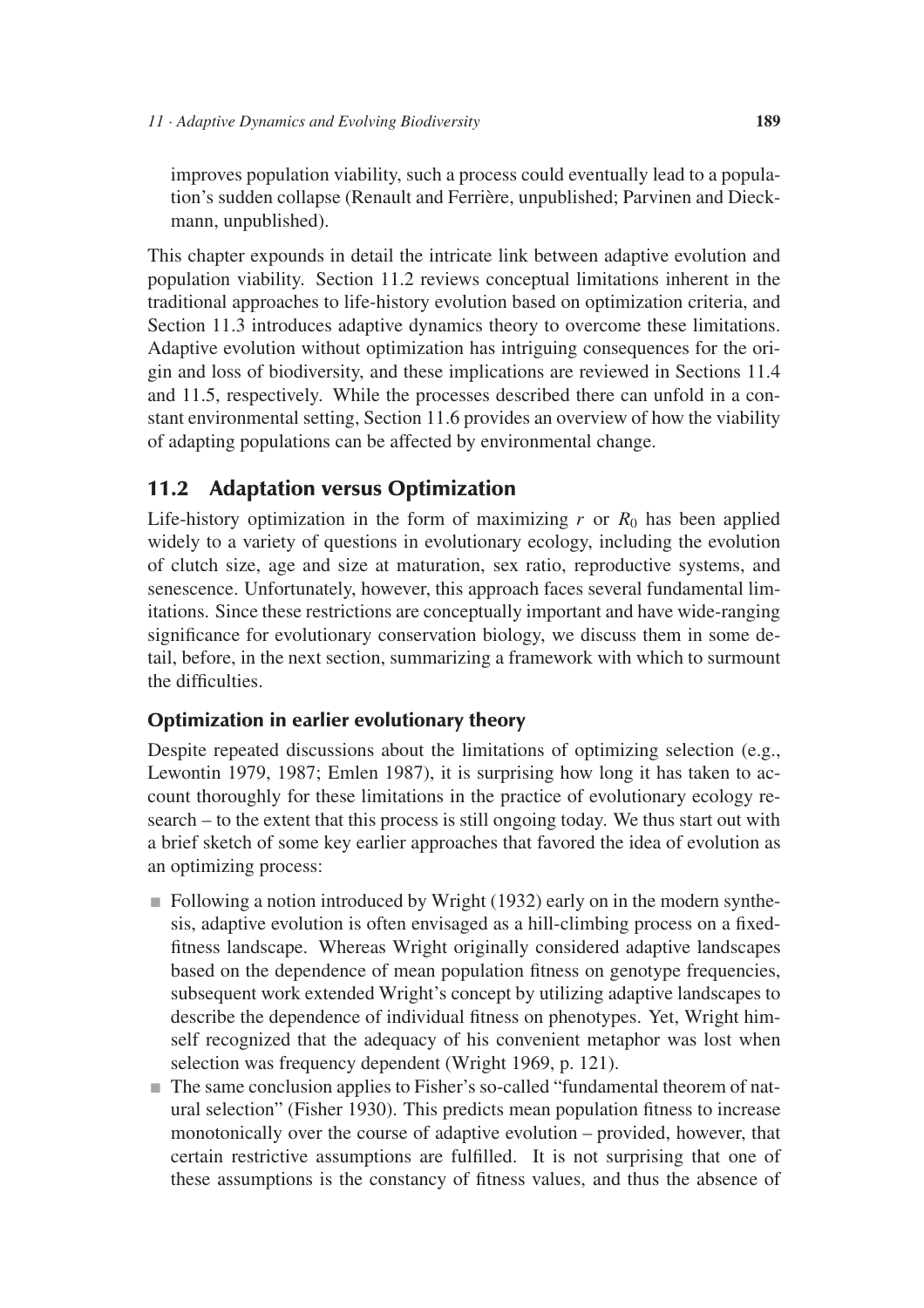frequency-dependent selection (Roughgarden 1979, p. 168; Frank and Slatkin 1992). To reconcile this assumption with the fact that, in the long-term, the mean absolute fitness of a population must hover around zero, Fisher stipulated a balance between the "progress" of natural selection and a "deterioration" of the environment: "Against the rate of progress in fitness must be set off, if the organism is, properly speaking, highly adapted to its place in nature, deterioration due to undirected changes either in the organism [mutations], or in its environment [geological, climatological, or organic]" (Fisher 1930). The quote illustrates that when explaining the environment's "deterioration" Fisher did not appear to have thought of density- or frequency-dependent selection. Today, evolutionary ecologists realize that a phenotype possessing a relative fitness advantage when rare loses this advantage once it has become common. As we show below, the infamous environmental deterioration simply results from a changing composition of the evolving population itself. Therefore, densityand frequency-dependent selection are at the heart of reconciling the conflict between Fisher's theorem and long-term population dynamics.

- Also, the fitness-set approach developed by Levins (1962a, 1962b, 1968) still enjoys widespread recognition in life-history evolution (Yodzis 1989, pp. 324– 351; Calow 1999, p. 758; Case 1999, pp. 175–177). It is based on the assumption that, within a set of feasible phenotypes defined by a trade-off (the "fitness set"), evolution maximizes fitness (referred to as the "adaptive function" by Levins). Since the adaptive function is assumed to remain constant in the course of evolution, selection is optimizing and frequency-dependent selection is excluded.
- Results presented by Roughgarden (1979) overcame the strict confines of selection on fixed-fitness landscapes. Yet Roughgarden's approach to adaptive evolution by maximizing a population's density is applicable only when selection is density dependent, and not when it is frequency dependent.
- The concept of frequency-dependent selection also continues to receive short shrift in contemporary textbooks on life-history evolution. For example, out of the 465 pages of Roff (2002), not more than five deal with the description and implications of frequency-dependent selection, while the corresponding percentage in the seminal textbook by Stearns (1992) is even smaller.

We now proceed with a detailed review of the reasons that preclude the application of optimality principles to realistic problems in evolutionary ecology. Complementary to the considerations below are long-standing debates about the roles of developmental constraints (e.g., Maynard Smith *et al.* 1985) and of accidental historical by-products of evolution (e.g., Gould and Lewontin 1979) in obscuring the match between observed evolutionary outcomes and underlying "fitness maxima".

# The quest for suitable optimization criteria

Even evolutionary biologists who favor optimality approaches concede that it is not always obvious which specific optimization criteria ought to be applied. In particular, the results of maximizing  $r$  or  $R_0$  usually are not equivalent. For instance,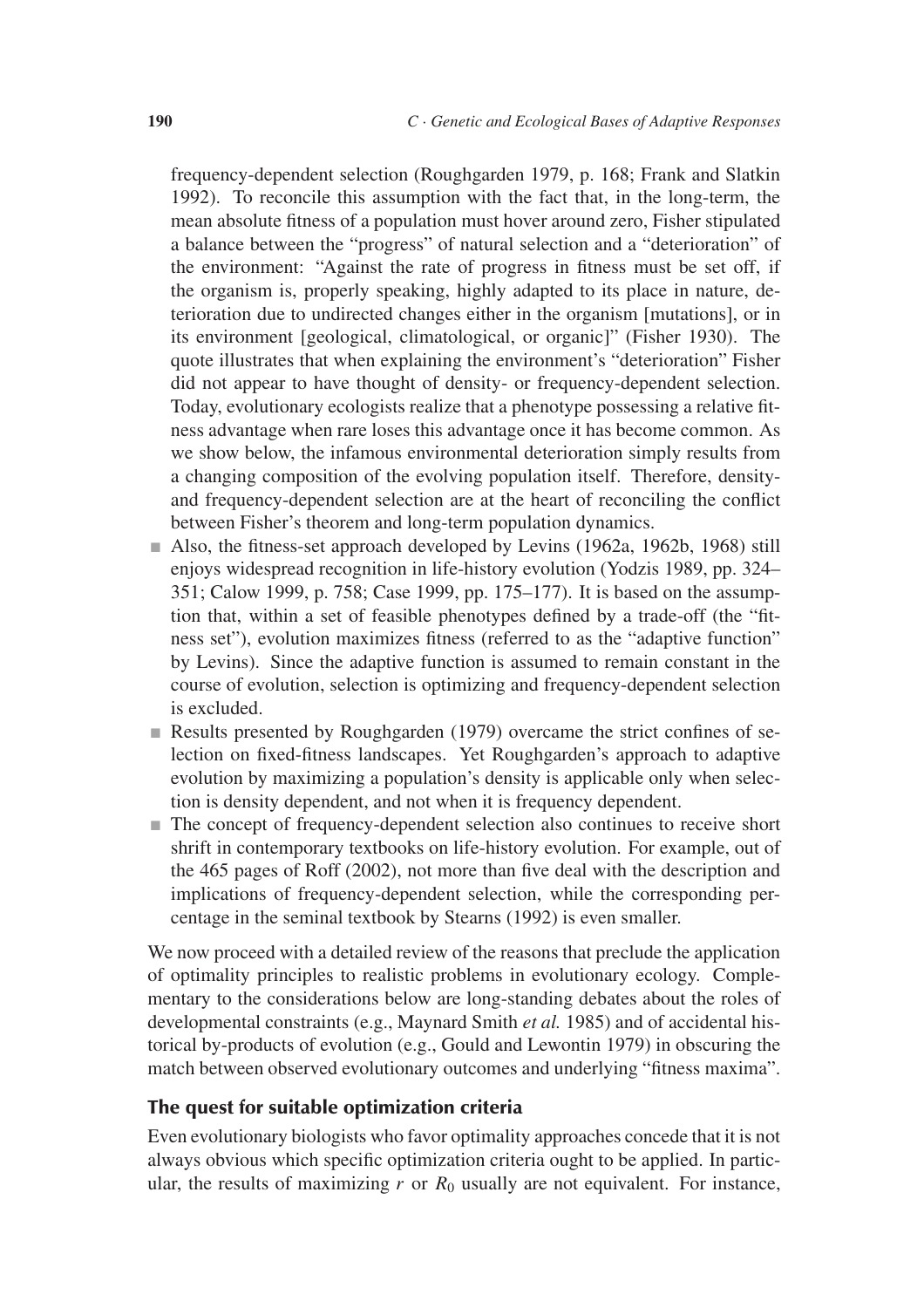predictions about the evolution of reaction norms for age and size at maturation critically depend on whether  $R_0$  (Stearns and Koella 1986) or  $r$  (Kozlowski and Wiegert 1986) is used as the optimization criterion. Consequently, the question as to which function should be viewed as the Holy Grail of fitness measures has led to heated debate, reviewed, for example, in Roff (1992), Stearns (1992), Charnov (1993), and Kozlowski (1993).

The key issue here, recognition of which resolves the earlier debate for good, is that the bi-directional interaction between an evolving population and its environment was missing from the discussion (Metz *et al.* 1992). Whereas few biologists would contest that fitness always depends both on an individual's phenotype and on the environment the individual experiences, classic fitness measures used as optimization criteria, like  $r$  or  $R_0$ , only capture the former dependence. From today's perspective it is self-evident that the drastic reduction in complexity implied by dropping from consideration the dependence of fitness on the environment can only be justified under rather restrictive conditions. In particular, this convenient simplification is warranted only if the environment of an evolving population stays fixed, instead of varying along with the evolutionary change. Most of the time, however, conspecifics form an integral part of the environment that individuals experience. Therefore, when the distribution of conspecific phenotypes changes, so does a focal individual's environment. This explains why to maximize classic fitness measures like  $r$  or  $R_0$  cannot do justice to the richness of phenomena in life-history evolution.

### Optimization arguments in evolutionary game theory

The crucial importance of envisaging fitness as a function of two factors, an individual's trait(s) and its environment, was highlighted early on by work in evolutionary game theory (Hamilton 1967; Maynard Smith and Price 1973; Maynard Smith 1982). The payoff functions employed in that approach, which depend on two (usually discrete) strategies, and the broader notion of feedback between an evolutionary process and its environmental embedment are linked because, at ecological equilibrium, a population's resident strategies determine crucial aspects of its environment. When characterizing fitness we can therefore often simply replace a set of environmental variables by a description of the trait values currently resident in the population, and thus arrive at the notion of strategy-specific payoffs in which the explicit consideration of environmental variables is suppressed.

With regard to optimization arguments in evolutionary game theory, some confusion has arisen over two important distinctions: one between local and global optimization, and another between particular and universal optimization. An evolutionarily stable strategy (ESS) is essentially defined as one that maximizes payoffs in the environment the ESS sets for itself, and thus it adopts a global, but particular, notion of optimization. First, alternatively an ESS can be construed locally as a strategy that cannot be invaded by any neighboring strategy, a notion that is especially relevant when quantitative characters or metric traits are considered – a ubiquitous situation in life-history evolution. Second, it is crucial to understand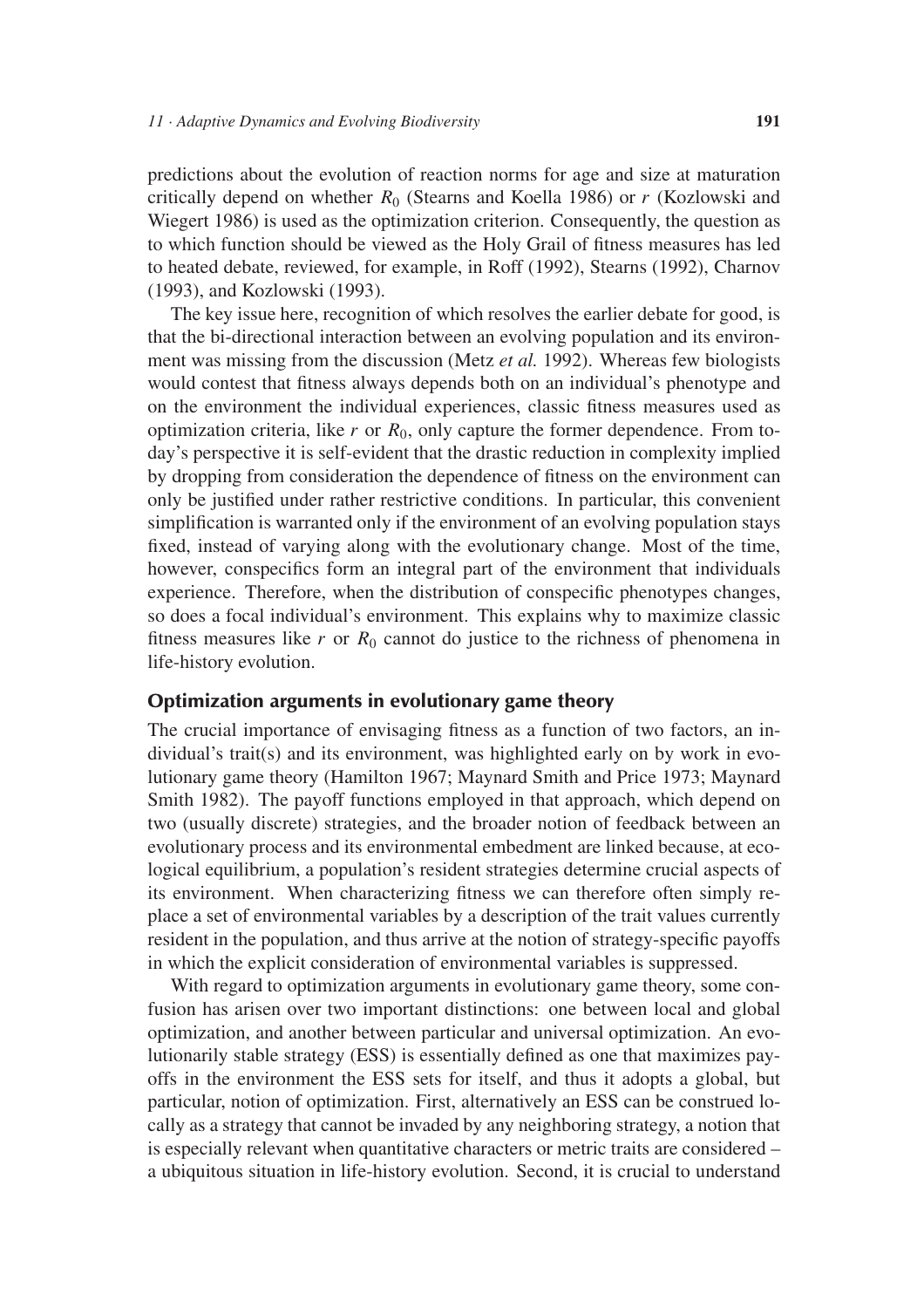that an ESS obeys a particular, and not a universal, optimization principle: the ESS usually maximizes payoffs only in its own environment, and not in the many other environments set by alternative resident strategies. This is a significant restriction, since, unless the ESS is already known, it thus cannot be recovered from this particular optimization principle (Metz *et al.* 1996b). Again, it is therefore only under restrictive conditions that an ESS maximizes payoffs in some "standard" environment that is independent of which phenotype is currently prevalent in the population and can be applied universally throughout the evolutionary process. And it is only in still more restrictive cases that such an optimization criterion happens to coincide with maximizing  $r$  or  $R_0$  (Box 11.1).

# Limitations to the existence of optimization criteria

The preceding discussion shows that it is by no means clear that for a given system an optimization principle exists. Whether or not such a principle can be found critically depends on how an evolving population interacts with its environment. This interaction is characterized by what we refer to as the eco-evolutionary feedback loop. To describe this feedback loop involves specifying the genetically variable and heritable traits, their impact on the focal organism's life history, and the ecological embedding that determines how life-history traits affect and are affected by environmental conditions.

It turns out that when one departs from the simplest ecological embeddings (e.g., the case in which the effect of density dependence is equally felt by all individuals in a population, irrespective of their phenotypes) optimization criteria cease to exist. It can even be shown that this is always the case if the "dimension" of the eco-evolutionary feedback loop is larger than one, a situation that readily arises in many realistic models and implies that populations are experiencing frequency-dependent selection (Heino *et al.* 1997b, 1998; Box 11.1). From a mathematical point of view, the conditions under which an optimization criterion exists are clearly degenerate (Metz *et al.* 1996b; Heino *et al.* 1997b), with the technical term "degenerate" meaning "infinitely rare". This finding contrasts rather sharply with the widespread use of optimization arguments in current evolutionary ecology. It may well be that a limited perception of the range of feedback scenarios actually existing in nature biases our evolutionary models toward the simple subset that conveniently obey optimization principles (J.A.J. Metz, personal communication). In particular, while frequency-dependent selection is still treated as a special case by virtually every contemporary textbook on evolution, this mode of selection is increasingly being recognized as one that ubiquitously acts on many life-history traits involved with, for example, foraging or reproduction (e.g., Kirkpatrick 1996). Since optimization approaches are invalidated by all (non-trivial) forms of frequency-dependent selection (Heino *et al.* 1997b), the absence of optimization criteria from realistic models of life-history evolution must be accepted as the rule, rather than the exception.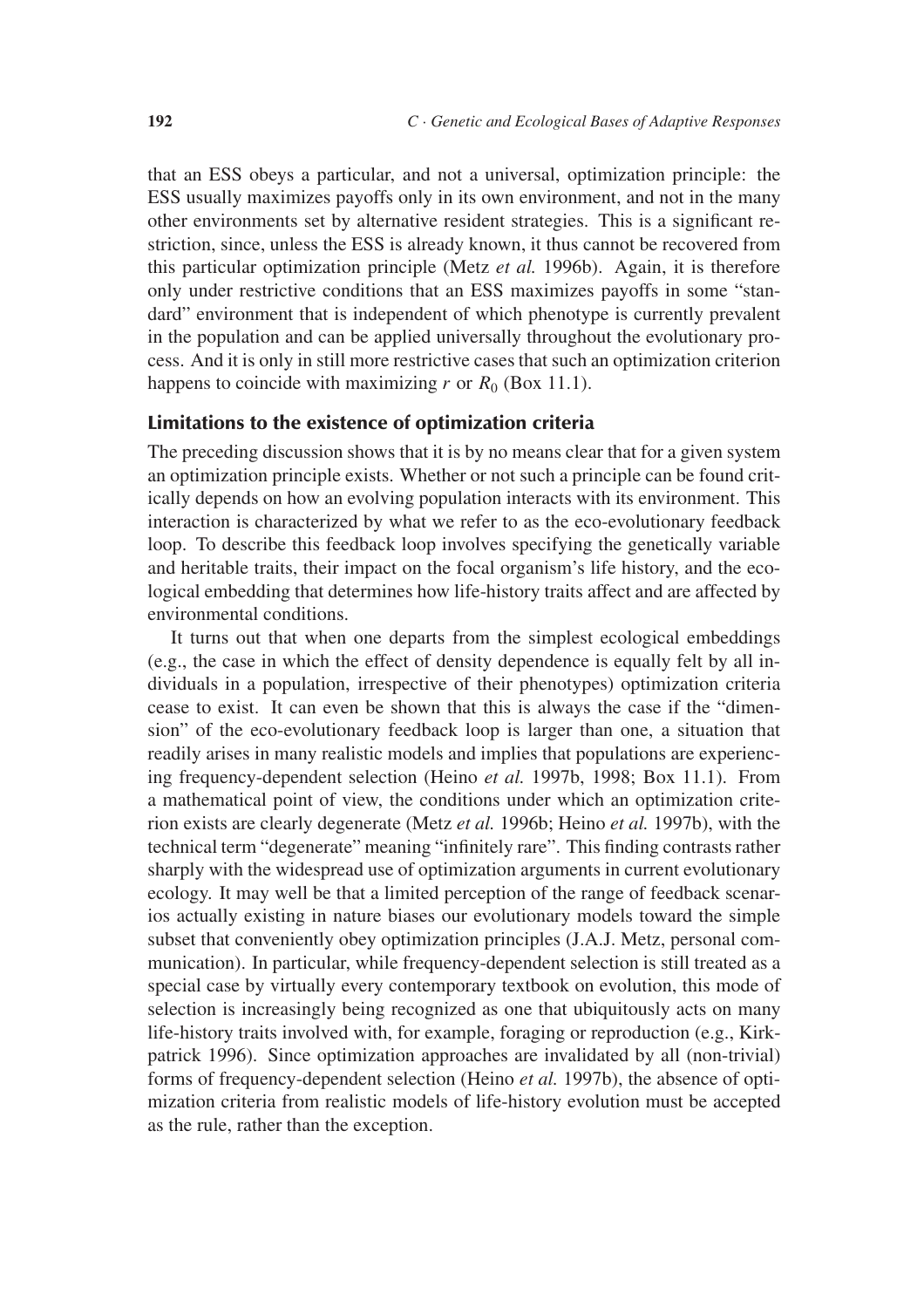A celebrated example of an evolutionary game in which no single quantity can be construed as being maximized by evolution is the rock–paper–scissors game

(rock beats scissors by crushing, paper beats rock by wrapping, scissors beat paper by cutting). The intransitive dominance relation in this game has been used to explain the coexistence of three mating strategies – "territorial", "mate-guarding", and "sneaking" – in the sideblotched lizard *Uta stansburiana* (Sinervo and Lively 1996; Sinervo *et al.* 2000). In that system the population growth rate of each strategy was shown to depend on the composition of the established, or resident, population, in such a way



Side-blotched lizard *Uta stansburiana*

that the territorial strategy beats the mate-guarding strategy in an environment where mate-guarding is prevalent, while the mate-guarding strategy wins against sneakers in the environment set by sneakers, and sneakers beat territorials in the environment set by territorials. In cases like this, characterized by the absence of an optimization principle, the study of life-history evolution must rely on evaluating which sequences of invasion are possible, and to which evolutionary outcome they lead.

# Evolutionary stability and attainability

Classic evolutionary game theory, as well as approaches of  $r$  or  $R_0$  maximization, are based on the assumption that phenotypes predicted to be unbeatable or evolutionarily stable against all other possible phenotypes are those that we expect to find in nature as outcomes of past evolutionary processes. Two objections have been raised against this premise, and both are based on the observation that adaptive evolution can usually proceed only gradually by means of mutations of small phenotypic effect.

The critical question is whether a strategy identified as evolutionarily stable is actually attainable by small mutational steps from at least some ancestral states. A first issue, recognized early on in the modern synthesis and leading to Wright's shifting-balance theory (Wright 1931, 1932, 1967, 1988), is that global fitness maxima may often not be attainable, since the evolutionary process becomes stuck on a local fitness maximum. This lends weight to the notion of a "local ESS", already highlighted above. A second, and completely separate, issue arises from the presence of frequency dependence, under which evolutionary stability and attainability turn out to part company (Eshel and Motro 1981; Eshel 1983). This means that gradual evolution may lead away from ESSs, and that, even more disturbingly, outcomes actually attained by gradual evolution may not be ESSs. Only within the restricted realm of optimization approaches is this second problem absent (Meszéna *et al.* 2001; Box 11.2).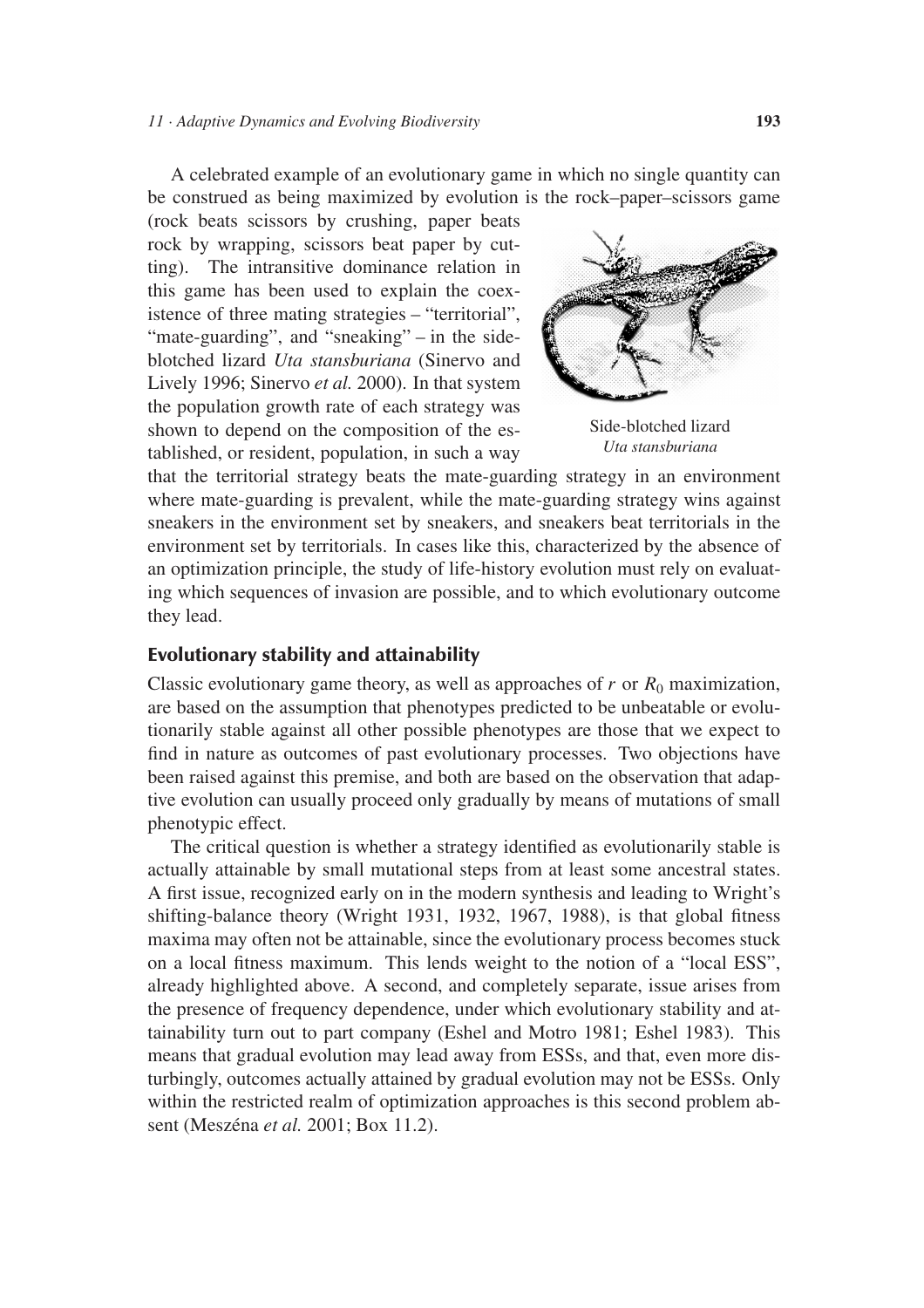#### **Box 11.1** Limitations of optimization in life-history evolution

Here we illustrate the critical consequences of environmental feedback, using the evolution of age at maturation as an example. By referring to models developed by Mylius and Diekmann (1995) and by Heino *et al.* (1997b) we make two important points: (1) when environmental feedback is one-dimensional and monotonic, evolution is optimizing – but even so only rarely can it be reduced to the maximization of  $r$  or  $R_0$ ; and (2) optimization approaches lose their validity whenever the environmental feedback is more than one-dimensional.

Environmental feedback refers to the full description of the environment as it occurs in the feedback loop in the considered population dynamics. In general, for populations that attain stable equilibria, the dimension of the feedback environment is the minimal number of variables that, independently of the mutant trait value, are sufficient to characterize the environment established by a resident population for the dynamics of a rare mutant population (Metz *et al.* 1996b).

*One-dimensional environmental feedback*. We consider an organism's life history as follows (Mylius and Diekmann 1995). Juveniles mature into adults at age *x*, after which they produce offspring at a constant rate *b*. Juveniles and adults die at rates  $d<sub>J</sub>$  and  $d<sub>A</sub>$ , respectively. All of these parameters can be affected by the environment *E*, as a consequence of the feedback loop. We denote their values in the virgin environment  $E_V$  (the environment unaffected by the population) by the subscript V. The adaptive trait considered here is  $x<sub>V</sub>$ . Postponed maturation leads to an increased adult reproductive rate,  $b(x_V) = \max(0, x_V - 1)$ . This means that *b* is 0 for  $x_V$  < 1 and that it equals  $x_V$  – 1 otherwise. Three alternative feedback loops are investigated: (1) *E* only affects juvenile and adult mortality rates by an equal additional term for both; (2) *E* only affects juvenile mortality rate additively; and (3) *E* only affects the age at maturation multiplicatively. For each feedback scenario, parameters not affected by the environment take on their value in the virgin environment. For fixed values of  $x<sub>V</sub>$  and *E*, the basic reproductive ratio  $R<sub>0</sub>(x<sub>V</sub>, E)$ is given by

$$
R_0(x_V, E) = \frac{b(x_V)}{d_A(E)} e^{-d_J(E)x(x_V, E)}.
$$
 (a)

Also, the population's intrinsic rate of increase  $r(x<sub>V</sub>, E)$  can be obtained as the unique real root of the corresponding Euler–Lotka equation (e.g., Roughgarden 1979; Yodzis 1989),

$$
\frac{b(x_V)e^{-[r(x_V,E)+d_J(E)]x(x_V,E)}}{r(x_V,E)+d_A(E)}=1.
$$
\n(b)

It turns out that only for feedback scenario (1) does adaptive evolution maximize *r*. Consequently, one can determine the evolutionary optimum  $x_v^*$  by maximizing  $r(x_V, E)$  with respect to  $x_V$ , either for  $E = E_V$  or for any other fixed *E*. For feedback scenario (2), the quantity maximized by evolution turns out to be  $[\ln R_0(x_V, E_V)]/x_V$ . This is not equivalent to maximizing  $R_0(x_V, E_V)$ . Instead, the optimized quantity can be rewritten as  $[\ln b(x_V)]/x_V$ , which is also the quantity that is evolutionarily maximized for feedback scenario (3).

This first example thus highlights that the appropriate fitness measure maximized by evolution under a one-dimensional environmental feedback loop clearly depends on the mode of density dependence, and only under special conditions reduces to *r* or *R*0. *continued*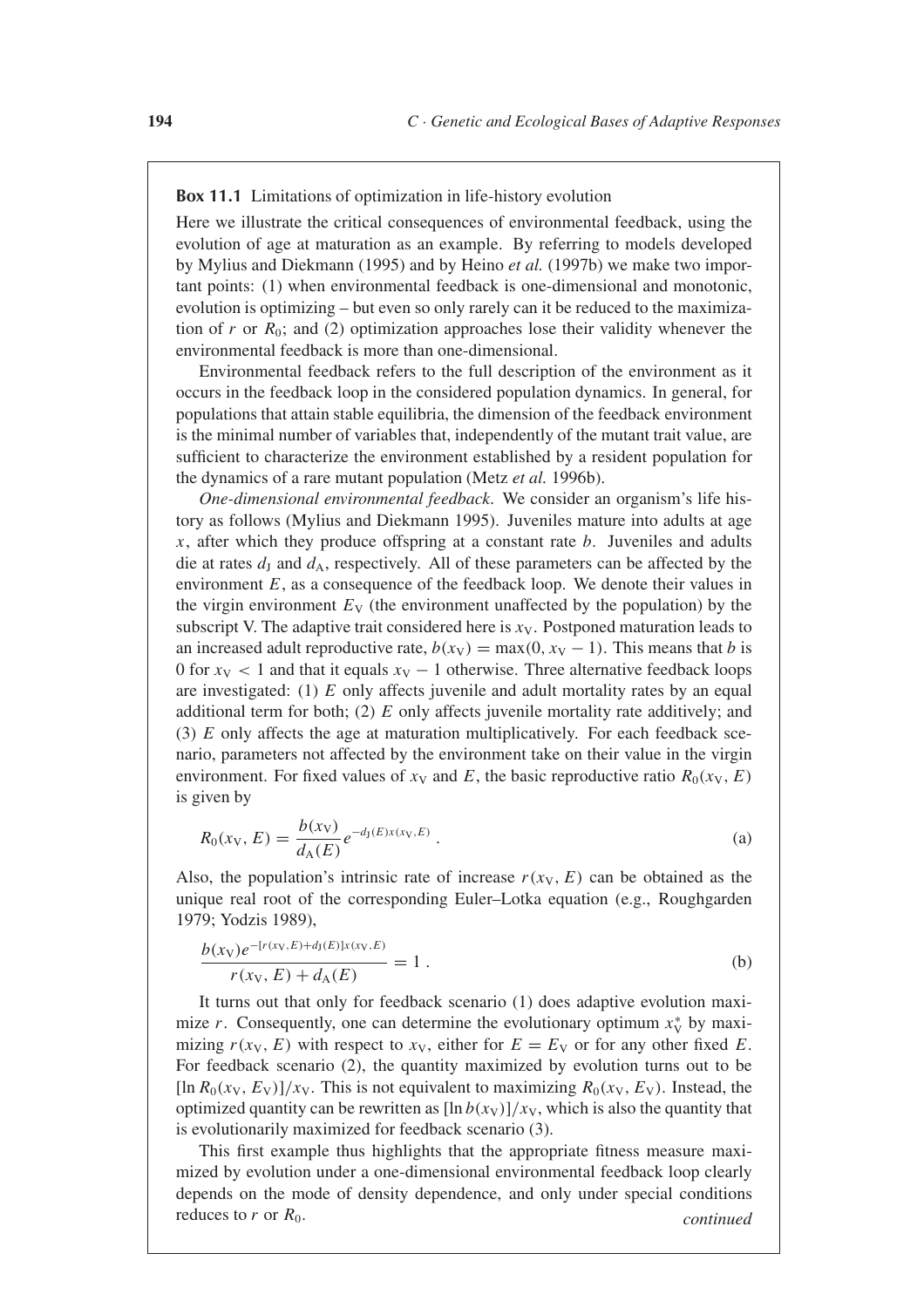#### **Box 11.1** *continued*

*Two-dimensional environmental feedback*. A multidimensional feedback environment can only occur when there is some structure in the considered population. This structure can be genetic, social, temporal, spatial, or physiological (i.e., age-, stage-, or size-structured) and enables different individuals to have a different influence on, as well as a different perception of, the environment. Thus, whether or not a particular population structure creates a multidimensional feedback environment depends on how these aspects of influence and perception are specified in the considered population dynamics model.

As a typical example, the following model – simplified from Heino *et al.* (1997b) – investigates a population structured in two age classes. The species is semelparous, and individual transitions between classes take one time unit (e.g., 1 year). Maturity can be reached within the first year of life, or delayed until the second year. The adaptive trait is the probability of maturing at age 1, denoted by *x*. The other life-history parameters – intrinsic age-specific survival  $s_i$  (*i* refers to ages 0 and 1) and intrinsic fecundity  $b_i$  (with  $i = 1, 2$ ) – are potentially affected during any year *t* by a two-dimensional environment  $\{E_1(t), E_2(t)\}$ . Transitions between age classes are as follows. Recruitment into age 1 from age 1 and 2: the per capita number of recruited individuals at time  $t + 1$  is given by  $s_0b_1x/[1 + c_1E_1(t)]$  and  $s_0b_2/[1+c_1E_1(t)]$ , respectively, where  $c_1$  is a scaling parameter. Survival from age 1 to age 2: the survival probability is given by  $s_1(1-x)/[1+c_2E_2(t)]$ , where  $c_2$  is a scaling parameter. If the population dynamics reach equilibrium, we denote the equilibrium sizes of age class 1 and age class 2 by  $N_1^*$  and  $N_2^*$ , respectively. Recruitment is assumed to decrease with the density of newborns, and survival at age 1 decreases with the density of non-reproducing adults. The considered environmental feedback  $\{E_1, E_2\} = \{b_1 x N_1^* + b_2 N_2^*, (1 - x) N_1^*\}$  is thus two-dimensional.

The evolutionarily stable fraction  $x^*$  of individuals that mature at age 1 depends on the order of three quantities:  $s_1b_2-b_1$ ,  $(s_0b_1-1)c_2/c_1$ , and 0. All individuals are predicted to mature at age 2 (age 1) if  $s_1b_2 - b_1 \ge (s_0b_1 - 1)c_2/c_1$   $(s_1b_2 - b_1 \le 0)$ . However, when both of these conditions are not satisfied,  $0 \lt s_1 b_2 - b_1 \lt$  $(s_0b_1-1)c_2/c_1$ , a stable polymorphism arises with  $x^* = c_1(s_1b_2-b_1)/[c_2(s_0b_1-1)]$ : a fraction  $0 \lt x^* \lt 1$  of individuals mature at age 1 and the remaining fraction  $1 - x^*$  at age 2. Thus, when the dimension of the environmental feedback is greater than one, a stable phenotypic polymorphism in the age at maturity can evolve. Intuitively, this is possible because under density dependence fitness ought to vary with population density, and thus require one environmental variable; the addition of a second environmental variable makes it possible for fitness to depend also on the relative frequencies of trait values in the population. A twodimensional feedback environment is, indeed, a necessary condition (although not a sufficient one) for the evolution of stable polymorphisms. Importantly, no optimization principle can be devised to predict the evolutionarily stable fraction  $x^*$ (Metz *et al.* 1996b).

The dimension of feedback environments is only sharply defined in the world of models. In reality, this dimensionality is often relatively large or even infinite, with the environmental variables involved decreasing in their importance and impact. This implies, in particular, that one-dimensional feedback environments are not actually expected to occur in nature – which means, in turn, that evolutionary optimization will almost never apply to natural systems.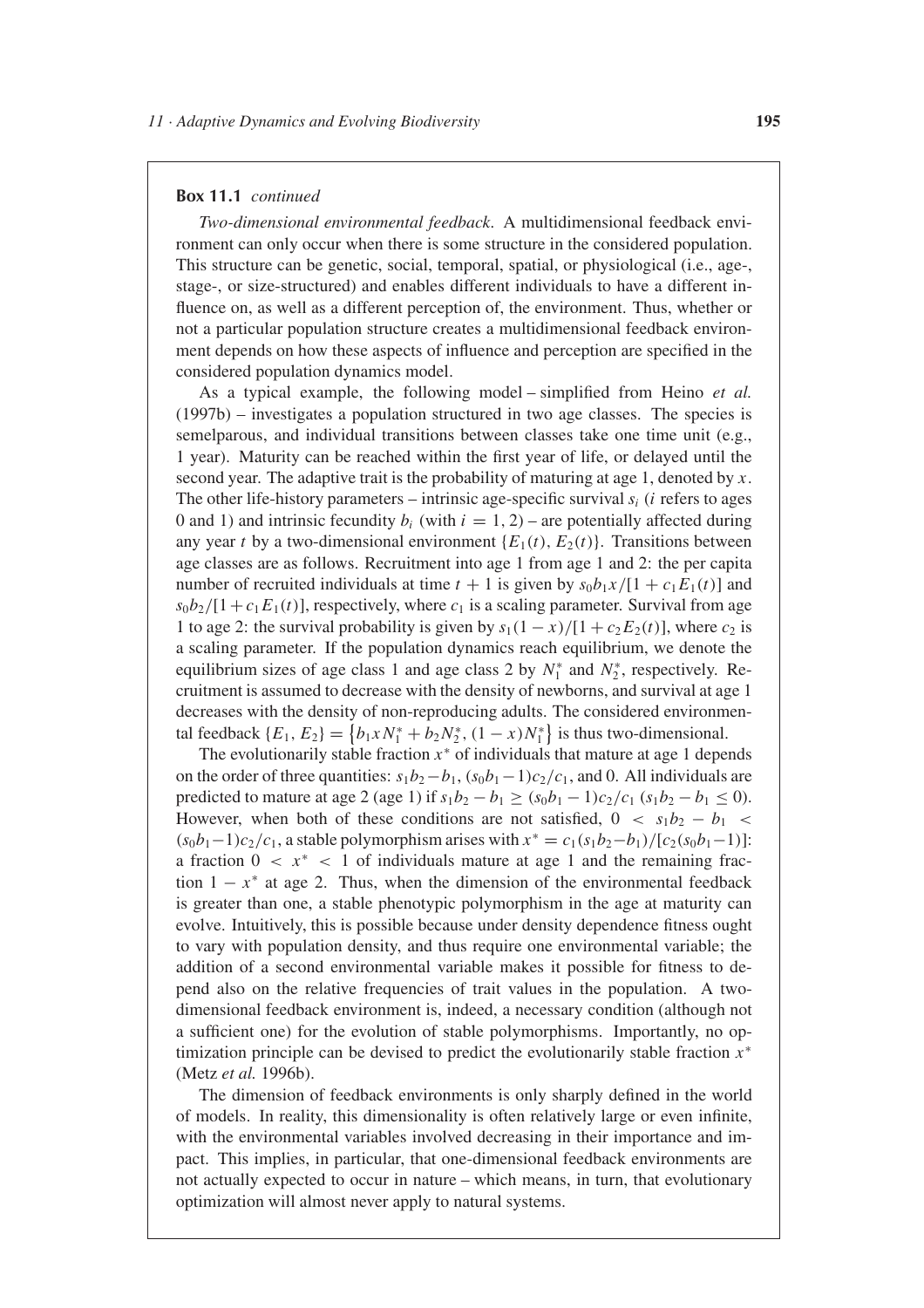#### **Box 11.2** Pairwise invasibility plots

Pairwise invasibility plots provide a handy way to analyze which mutant can invade which resident populations (Matsuda 1985; Van Tienderen and de Jong 1986; Metz *et al.* 1992, 1996a; Kisdi and Meszéna 1993; Geritz *et al.* 1997; see also Taylor 1989). Pairwise invasibility plots portray the sign structure of the invasion fitness *f* across all possible combinations of one-dimensional mutant trait values *x'* and resident trait values *x*. Zero contour lines at which  $f(x', x) = 0$  separate regions of potential invasion success ( $f > 0$ ) from those of invasion failure ( $f < 0$ ). An example is shown below (left panel).



The resident trait value is neutral in its own environment, so one necessarily has  $f(x, x) = 0$ , and the set of zero contour lines therefore always includes the main diagonal. The shape of the other zero contour lines carries important information about the evolutionary process. In particular, intersections of zero contour lines with the main diagonal define the evolutionary singularities that are possible evolutionary end-points. Evolutionary singularities can be characterized according to four properties (Geritz *et al.* 1997):

- 1. evolutionary stability;
- 2. convergence stability;
- 3. invasion potential; and
- 4. mutual invasibility.

Whether each of these properties applies to a given evolutionary singularity can be decided simply by looking at the pairwise invasibility plot and reading the slope of the zero contour line at the singularity, as illustrated in the right panel above.

Four interesting types of evolutionary singularities are highlighted below. In each case, the staircase-shaped line indicates a possible adaptive sequence by which evolutionarily advantageous mutants repeatedly invade and replace residents.

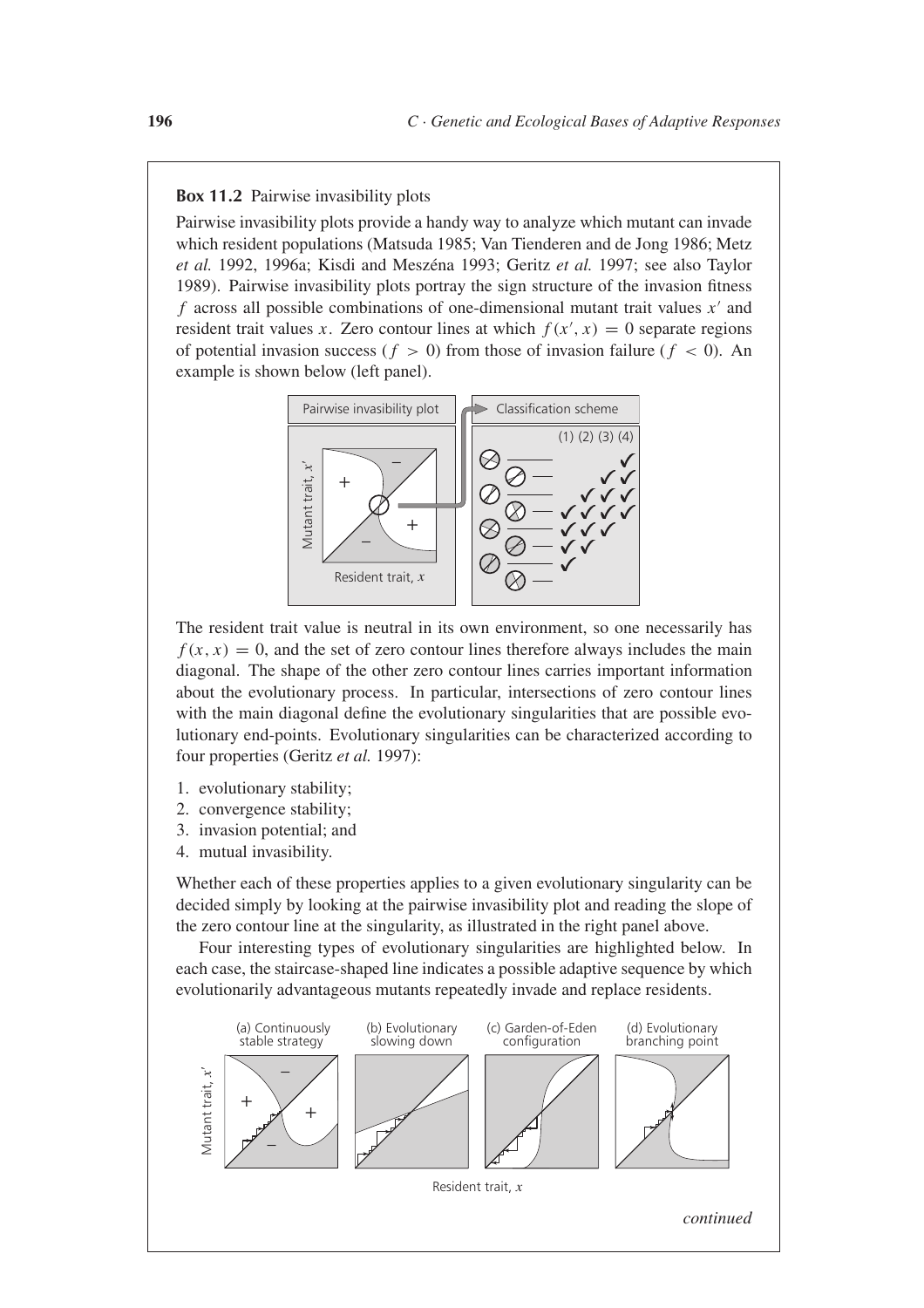#### **Box 11.2** *continued*

Panel (a) above shows a situation in which the singularity is a so-called continuously stable strategy (CSS; Eshel and Motro 1981; Eshel 1983). A CSS is both evolutionarily stable and convergence stable, and thus serves as a likely endpoint of gradual evolutionary change. Panel (b) depicts a CSS that lacks invasion potential, which causes the evolutionary process to slow down algebraically as the population moves closer to the CSS (Dieckmann and Law 1996). Panel (c) illustrates a Garden-of-Eden configuration (Nowak and Sigmund 1989), an ESS that is not convergence stable and hence cannot be attained by small mutational steps. Panel (d) shows an evolutionary branching point (Metz *et al.* 1992, 1996a), in which the singularity is convergence stable, but not evolutionarily stable, and nearby mutants are mutually invasible. Such configurations cause disruptive selection and thus permit the phenotypic divergence of two subpopulations that straddle the branching point.

# Optimization and population viability

Even when restricting attention to those models that allow evolutionary outcomes to be predicted through  $r$  or  $R_0$  maximization, the assumption that population viability would be maximized as well is incorrect. This can be shown easily with a simple example.

For this purpose we consider a population of organisms with nonoverlapping generations regulated by Ricker-type density dependence (Chapter 2). A life-history trait  $x$  influences the population's intrinsic growth rate *r* such that its dynamics are governed by the recursion equation  $N_{t+1}(x)$  =  $r(x) \exp(-\alpha N_t(x))N_t(x)$ , where  $N_t$  denotes the population size at time *t* and  $\alpha$  measures the strength of density dependence. A mutant trait value  $x'$  can invade a resident population of *x* individuals if the mutant population's geometric growth rate in the environment set by the resident exceeds 1, that is, if  $\left[\prod_{t=0}^{T-1} r(x') \exp(-\alpha N_t(x))\right]^{1/T} > 1$  for large durations *T*. The resident population is at ecological equilibrium if  $\left[\prod_{t=0}^{T-1} r(x) \exp(-\alpha N_t(x))\right]^{1/T} = 1$  for large durations *T*, which, together with the previous inequality, yields the simple invasion criterion  $r(x') > r(x)$ . Thus, evolution in this model is expected to maximize *r* as a function of the trait *x*. The existence of such an optimization principle is the consequence of a one-dimensional eco-evolutionary feedback: all individuals perceive the same environment, characterized by the size of the whole population. It is readily shown that the average asymptotic population size of an *x*-population is  $(1/\alpha)$  ln  $r(x)$ , which implies that this population size is evolutionarily maximized together with *r*. The same conclusion, however, does not extend to population viability: as *r* increases in the course of evolution, the population equilibrium becomes unstable and is replaced with oscillations (cycles or chaos) of increasing amplitude, with the lowest population size approaching zero (May and Oster 1976; Gatto 1993), thus increasing the risk of extinction through demographic stochasticity (Allen *et al.* 1993; Renault and Ferrière, unpublished). We must therefore conclude that, although evolution in this example follows an optimization principle, it nevertheless drives up the risk of population extinction.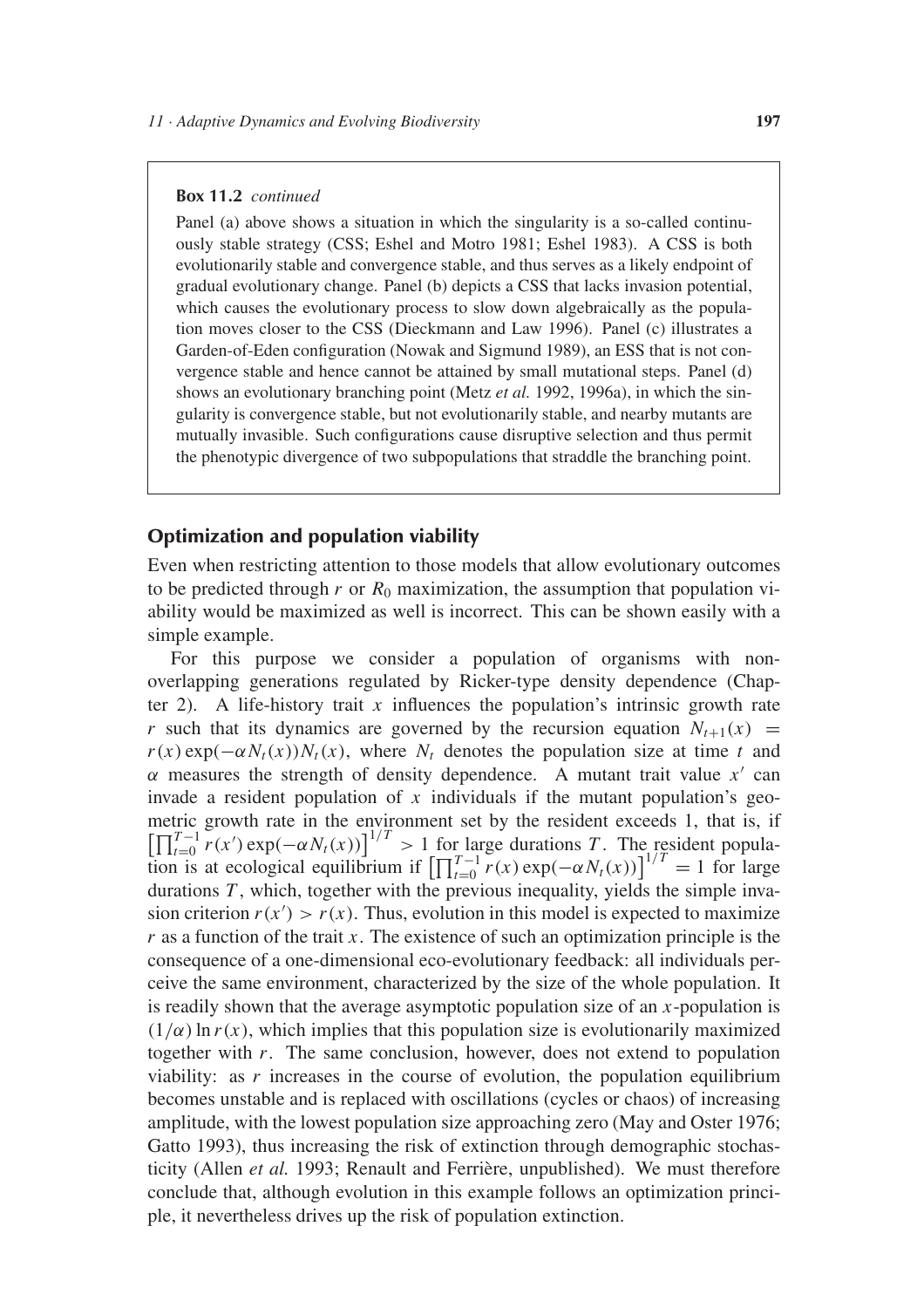This section shows that the conventional approach of maximizing  $r$  or  $R_0$  to study life-history evolution is fraught with fundamental limitations. In the next section we introduce the theory of adaptive dynamics as an extended framework that overcomes these limitations, while it encompasses the classic theory as a special case.

# 11.3 Adaptive Dynamics Theory

Whenever an ecological system adapts, it affects its environment, which in turn can modify the selective pressures that act on the system: as the preceding section shows, the resultant eco-evolutionary feedback is critical for describing adaptive evolution.

# Invasion fitness

The fitness of organisms can only be evaluated relative to the environment in which they live. Eco-evolutionary feedback means that this environment depends on the current adaptive state of the population under consideration. To assess the fitness of a variant phenotype, one must therefore specify the resident phenotype against which the variant is competing. In adaptive dynamics theory this is accomplished by the concept of invasion fitness (Metz *et al.* 1992). This quantity measures the long-term per capita growth rate  $f$  of a phenotype  $x$  in a given environment  $E, f =$  $f(x, E)$ . The environment *E* is determined by externally fixed parameters and by the population density and phenotype of the resident population(s). Thus, the invasion fitness of a variant readily accounts for the consequences of frequencydependent ecological interactions. If the variant has an advantage compared with the resident – that is, if it has positive invasion fitness – it can spread through the population; by contrast, if the variant has negative invasion fitness, it will quickly become extinct.

Remarkably, the analysis of invasion fitness provides important insights into the dynamics and outcome of adaptive evolution, as long as it is justified to assume that the environment *E* has settled to a stationary state determined by the resident set of phenotypes. Under that assumption, we can replace the dependence of invasion fitness on the current environment *E* with a dependence on the resident phenotypes  $x_1, x_2, ..., f = f(x, x_1, x_2, ...)$ . In general, these phenotypes can belong to the same species as the variant phenotype  $x$  does, or they can involve other, coevolving species (see Chapters 16 and 17 for applications of the adaptive dynamics framework in the context of coevolution). If the community of resident phenotypes possesses coexisting attractors, invasion fitness is usually multi-valued, as the environmental conditions engendered by the resident phenotypes then depends on which attractor is attained. For the sake of simplicity, it is often sufficient to characterize a population by its prevalent or average phenotype (Abrams *et al.* 1993). Although strictly monomorphic populations are seldom found in nature, it turns out that the dynamics of polymorphic populations (harboring, at the same time, many similar phenotypes per species) can often be well described and understood in terms of the simpler monomorphic cases.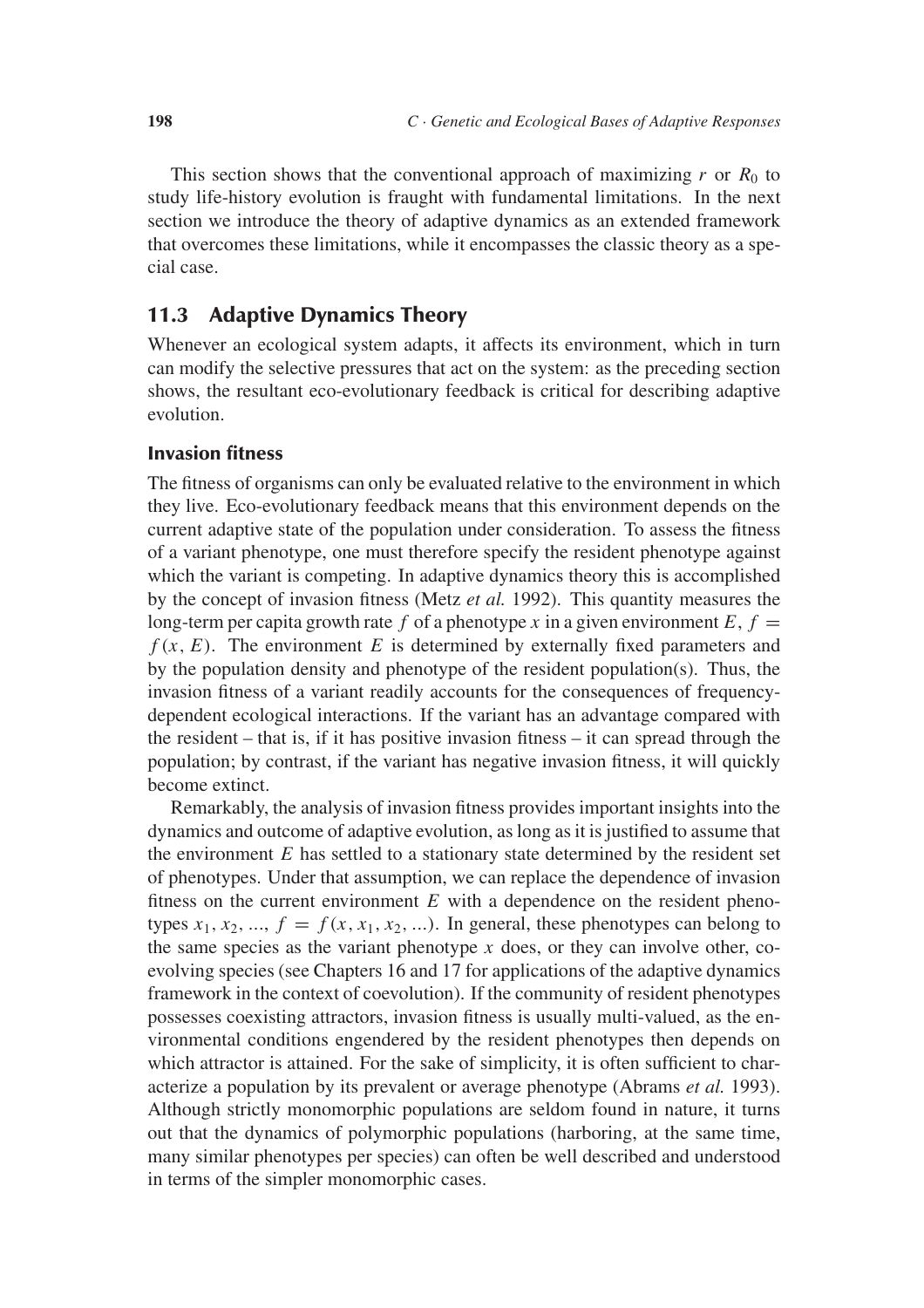# Evolutionary singularities and their properties

For a single species we can thus consider the invasion fitness  $f = f(x', x)$  of a variant phenotype  $x'$  in a resident population of phenotype  $x$ . The sign structure of these functions can be depicted graphically to produce so-called pairwise invasibility plots, which carry important information about the evolutionary process (Box 11.2).

In particular, pairwise invasibility plots clearly identify potential evolutionary endpoints at which selection pressures vanish. These potential endpoints are called evolutionary singularities and are characterized by the following four properties:

- *Evolutionary stability*. Is a singularity immune to invasion by neighboring phenotypes? This property defines a local version of the classic ESS that lies at the heart of evolutionary game theory (Hamilton 1967; Maynard Smith and Price 1973; Maynard Smith 1982).
- *Convergence stability*. When starting from neighboring phenotypes, do successful invaders lie closer to the singularity? Here the attainability of the singularity is under consideration, an issue separate from its invasibility (Eshel and Motro 1981; Eshel 1983).
- *Invasion potential*. Is the singularity able to invade populations of neighboring phenotypes (Kisdi and Meszéna 1993)?
- *Mutual invasibility*. If a pair of neighboring phenotypes lie on either side of a singularity, can they invade into each other? Assessment of this possibility is essential to predict coexisting phenotypes and the emergence of polymorphisms (Van Tienderen and de Jong 1986; Metz *et al.* 1992, 1996a).

Among the eight feasible combinations of these properties (Metz *et al.* 1996a; Geritz *et al.* 1997), some have striking implications for the adaptive process:

- *Convergence and evolutionary stability*. The first two properties in the list above characterize a so-called continuously stable strategy (CSS; Eshel 1983). Processes of gradual adaptation experience a considerable slowing down when they converge toward a CSS (Dieckmann and Law 1996); this deceleration is most pronounced in the absence of invasion potential.
- *Evolutionary stability without convergence stability*. Although the singularity is resistant against invasion from all nearby phenotypes, it cannot be attained by small mutational steps – a situation aptly referred to as a Garden-of-Eden configuration by Nowak and Sigmund (1989). The existence of this type of evolutionary singularity echoes one of the limitations of optimization approaches highlighted in the previous section.
- *Convergence stability without evolutionary stability*. Convergence stability does not entail that the singularity be evolutionarily stable. In the absence of evolutionary stability, selection becomes disruptive near a convergence-stable singularity. Two phenotypically distinct subpopulations can then diverge from around the singularity in a process called evolutionary branching (Metz *et al.* 1992, 1996a; Geritz *et al.* 1997).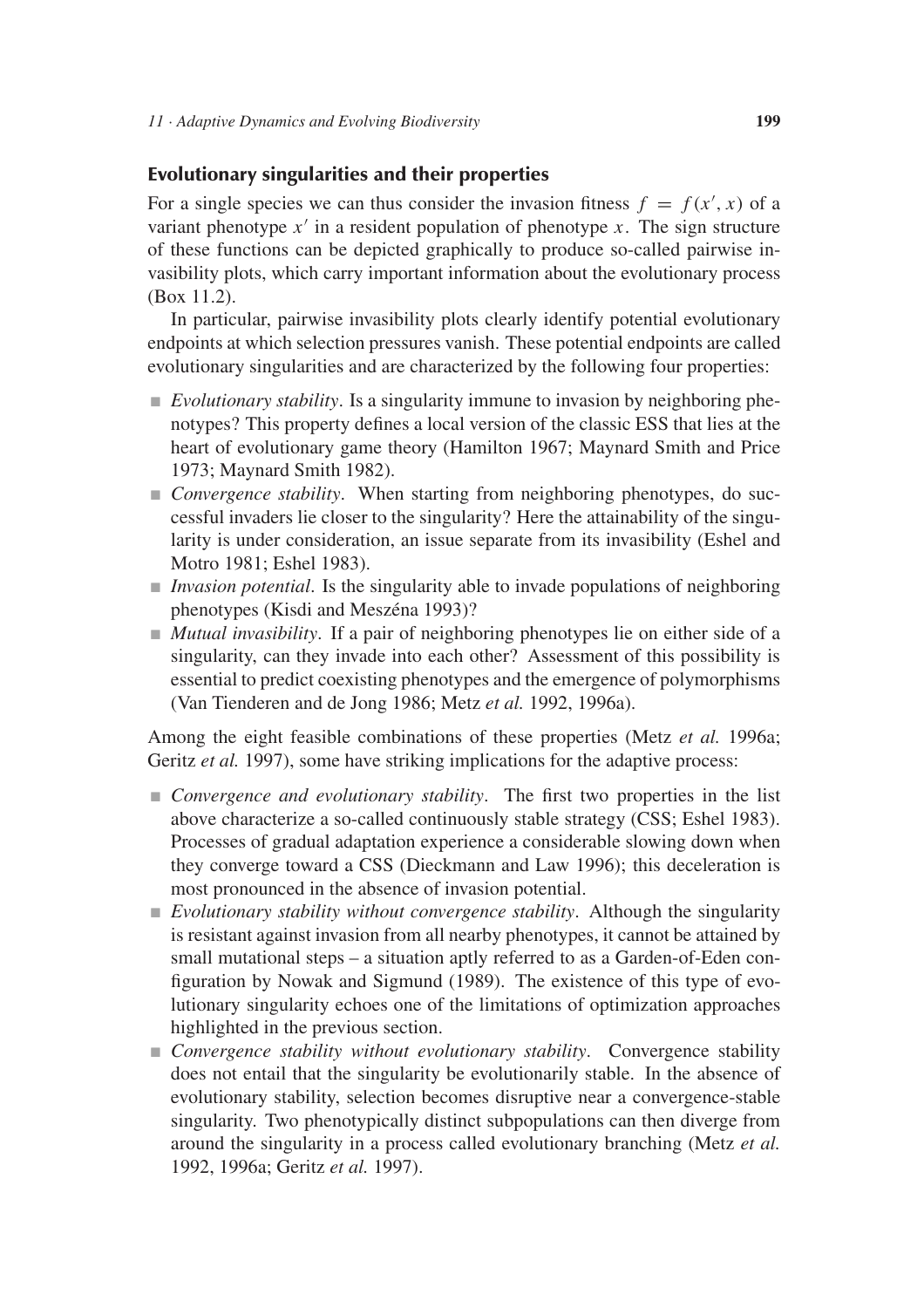**Box 11.3** Models of adaptive dynamics

The theory of adaptive dynamics derives from consideration of ecological interactions and phenotypic variation at the level of individuals. Extending classic birth and death processes, adaptive dynamics models keep track, across time, of the phenotypic composition of a population in which offspring phenotypes are allowed to differ from those of their parents.





Four types of models are used to investigate adaptive dynamics at different levels of resolution and generality:

- $\blacksquare$  At any time the population can be represented in trait space as a cloud of points, each point corresponding to an individual's combination of trait values. This polymorphic cloud of points stochastically drifts and diffuses as a result of selection and mutation (Dieckmann 1994; Dieckmann *et al.* 1995), see panel (a).
- $\blacksquare$  In large populations characterized by a low mutation rate, evolutionary change in clonal species proceeds through sequences of trait substitutions (Metz *et al.* 1992). During each such step, a mutant with positive invasion fitness quickly invades a resident population, ousting the former resident. These steps can be analyzed through the pairwise invasibility plots introduced in Box 11.2. Concatenation of such substitutions produces a directed random walk of the type depicted in panel (b) above. Formally, such random-walk models are obtained from the process in panel (a) by considering the case of rare mutations (Dieckmann 1994; Dieckmann *et al.* 1995; Dieckmann and Law 1996).
- $\blacksquare$  If, in addition, mutation steps are sufficiently small, the staircase-like dynamics of trait substitutions are well approximated by smooth trajectories, see panel (c) above. These trajectories follow the canonical equation of adaptive dynamics (Dieckmann 1994; Dieckmann *et al.* 1995; Dieckmann and Law 1996), which in its simplest form is

$$
\frac{dx}{dt} = \frac{1}{2}\mu\sigma^2 N^*(x) \left. \frac{\partial f(x', x)}{\partial x'} \right|_{x'=x}
$$

where *x* is the adaptive trait,  $\mu$  is the probability for mutant offspring,  $\sigma^2$  is the variance of mutational steps,  $N^*(x)$  is the equilibrium size of a population with resident trait value  $x$ , and  $f$  is the invasion fitness. The partial derivative in the equation above is the selection gradient  $g(x)$ . Evolutionary singularities are trait values  $x^*$  for which the selection gradient vanishes,  $g(x^*) = 0$ .

,

*continued*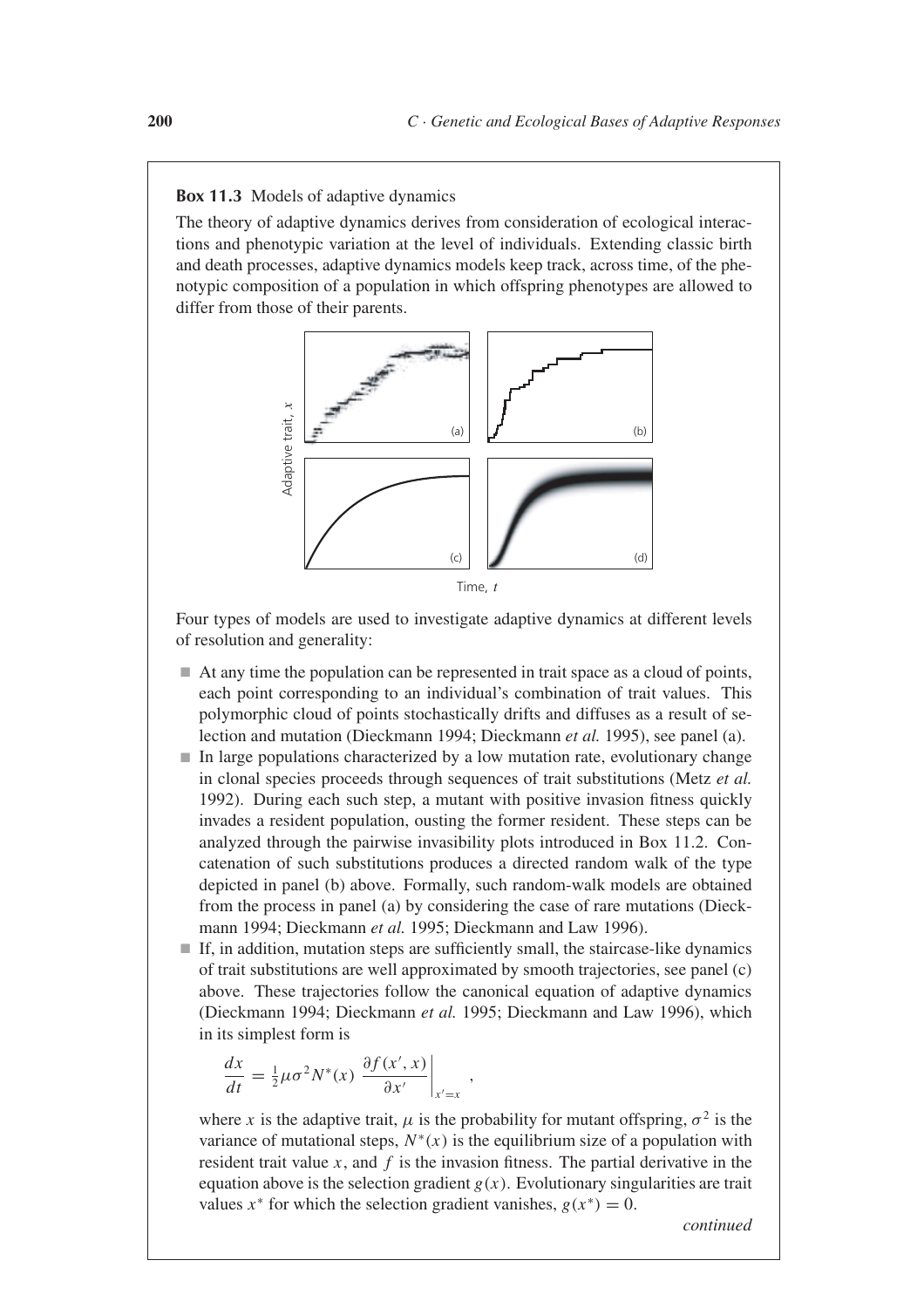### **Box 11.3** *continued*

 In large populations characterized by high mutation rates, stochastic elements in the dynamics of the phenotypic distributions become negligible; this enables mathematical descriptions of reaction–diffusion type (Kimura 1965; Bürger and Bomze 1996; Bürger 1998), see panel (d) above. However, the infinitely extended tails that phenotypic distributions instantaneously acquire in this framework often give rise to artifactual dynamics that have no correspondence to processes that could occur in any finite population (Mollison 1991; Cruickshank *et al.* 1999).

At the expense of ignoring genetic complexity, models of adaptive dynamics are geared to analyze the evolutionary implications of ecological settings. This allows all types of density- and frequency-dependent selection mechanisms to be studied within a single framework, into which coevolutionary dynamics driven by interspecific interactions are also readily incorporated (Dieckmann and Law 1996; Chapters 16 and 17). Extensions are also available to describe the evolution of multivariate traits (Dieckmann and Law 1996) and of function-valued traits (Dieckmann and Heino, unpublished).

As long as the adaptive process stays away from evolutionary branching points, the evolutionary dynamics follow selection gradients determined by the first derivative of invasion fitness in the direction of the variant trait, and can be described by a simple differential equation known as the canonical equation of adaptive dynamics (Box 11.3).

In the next two sections we utilize adaptive dynamics theory to investigate two remarkable consequences of closing the eco-evolutionary feedback loop:

- Natural selection can play a major role in driving the diversification of communities.
- Natural selection can cause population extinction, even in the absence of environmental change.

# 11.4 Adaptive Evolution and the Origin of Diversity

The response of biodiversity to environmental changes is likely to span a continuum, from the immediate ecological consequences to longer-term evolutionary effects. Both ends of this continuum raise conservation concerns.

# Conservation and speciation

On the ecological time scale, global biodiversity can only be lost. Locally, of course, biodiversity may be enhanced by the invasion of exotic species, but even that often leads to the subsequent loss of native species (Drake *et al.* 1989; Williamson 1996; Mooney and Hobbs 2000; Mooney and Cleland 2001; Perrings *et al.* 2002). By contrast, on the evolutionary time scale, not only can biodiversity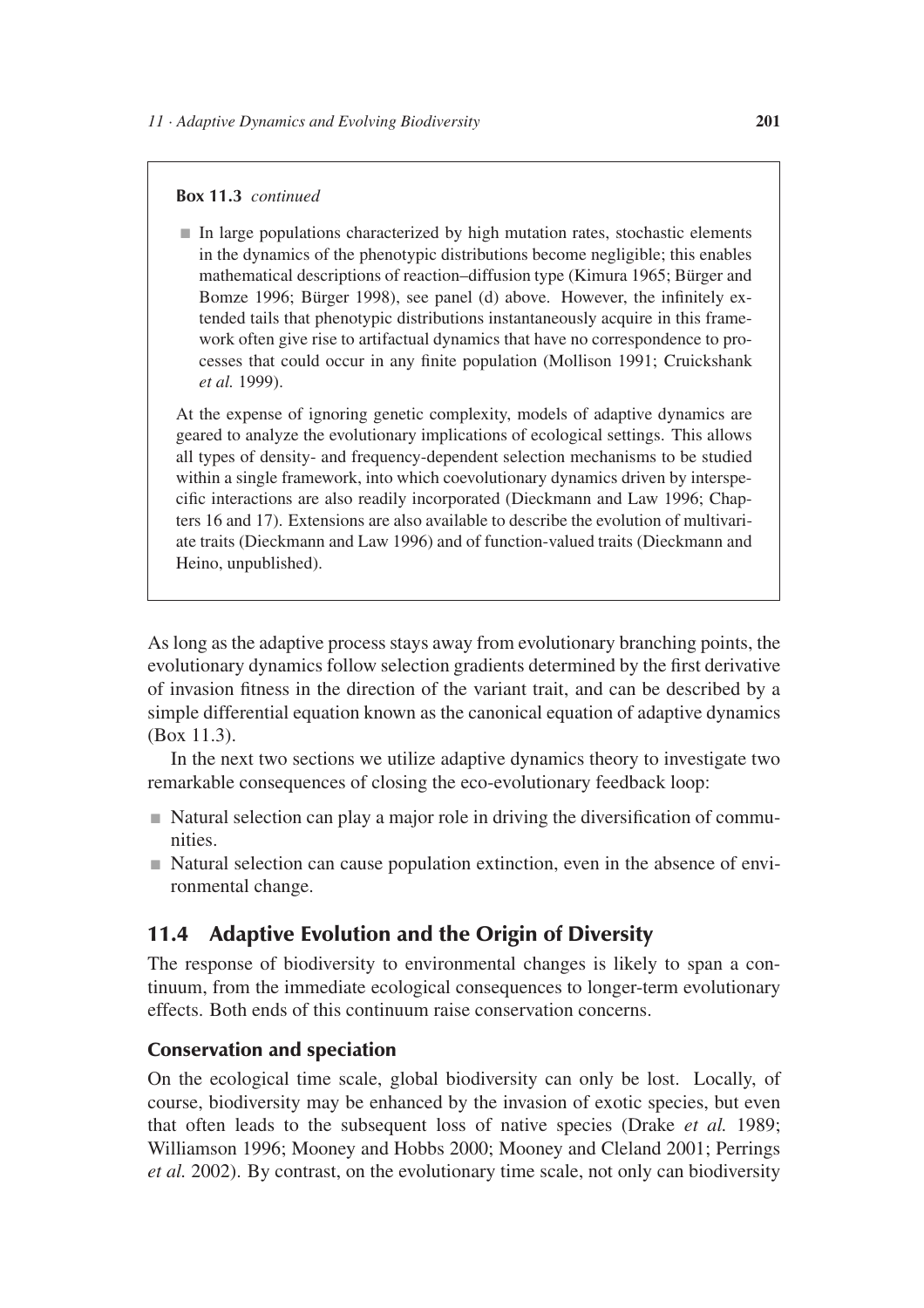be lost (Section 11.5), but also it can be generated, which thus has conservation implications: "Death is one thing, an end to birth is something else", in the words of Soulé (1980). The "birth" process in ecological communities is speciation, for which human activities are suggested to have at least three major repercussions (Myers and Knoll 2001):

- *Outbursts of speciation*. As large numbers of niches are vacated, there could be explosive adaptive radiations within certain taxa – notably small mammals, insects, and terrestrial plants – able to thrive in human-dominated landscapes.
- *Reduced speciation rates*. Biogeography theory suggests that speciation rates correlate with area (e.g., Rosenzweig 1995, 2001; Losos 1996; Losos and Schluter 2000). Therefore even the largest protected areas and nature reserves may prove far too small to support the speciation of large vertebrates. Even for smaller species, habitat fragmentation may severely curb speciation rates.
- *Depletion of evolutionary powerhouses*. The unrelenting depletion and destruction of tropical biomes that have served in the past as pre-eminent powerhouses of evolution and speciation (Jablonski 1993) could entail grave consequences for the long-term recovery of the biosphere.

The long-term, macro-evolutionary character of hypotheses like those above means they are notoriously difficult to evaluate empirically. Models that do justice to the underlying mechanisms have to be reasonably complex, which appears to deter theorists from tackling these questions. However, at least the first two notions in the list above have received some attention from modeling and theory. Below we summarize recent studies that bear on these issues.

# Determinants of evolving biodiversity

Law (1979) introduced the "Darwinian Demon" as a hypothetical organism that has solved all challenges of life-history evolution – it starts to reproduce immediately after birth, produces very large numbers of offspring at frequent intervals, supplies each offspring with massive food reserves that ensure survival, possesses a high longevity, disperses well, finds mates at will, and it can achieve all these successes in any habitat. Evidently, such a super-organism would quickly take over the earth's biosphere and would thus eradicate all diversity. This illustrates that understanding biodiversity always entails understanding the life-history trade-offs that prevent such demons from arising: ecological coexistence is possible because of such trade-offs. In this vein, many biodiversity models (e.g., Hastings 1980; Tilman 1994; Tilman *et al.* 1994; May and Nowak 1994; Nowak and May 1994) focused on species assemblages that are ecologically stable. Yet most ecologically stable communities are not evolutionarily stable. To describe processes that go beyond short-term responses to environmental change, we must learn to understand the mechanisms and environmental determinants that generate and maintain diversity in evolving communities. The two models described next address this question by analyzing, respectively, evolution under trade-offs between competition and dispersal, and between growth and fecundity.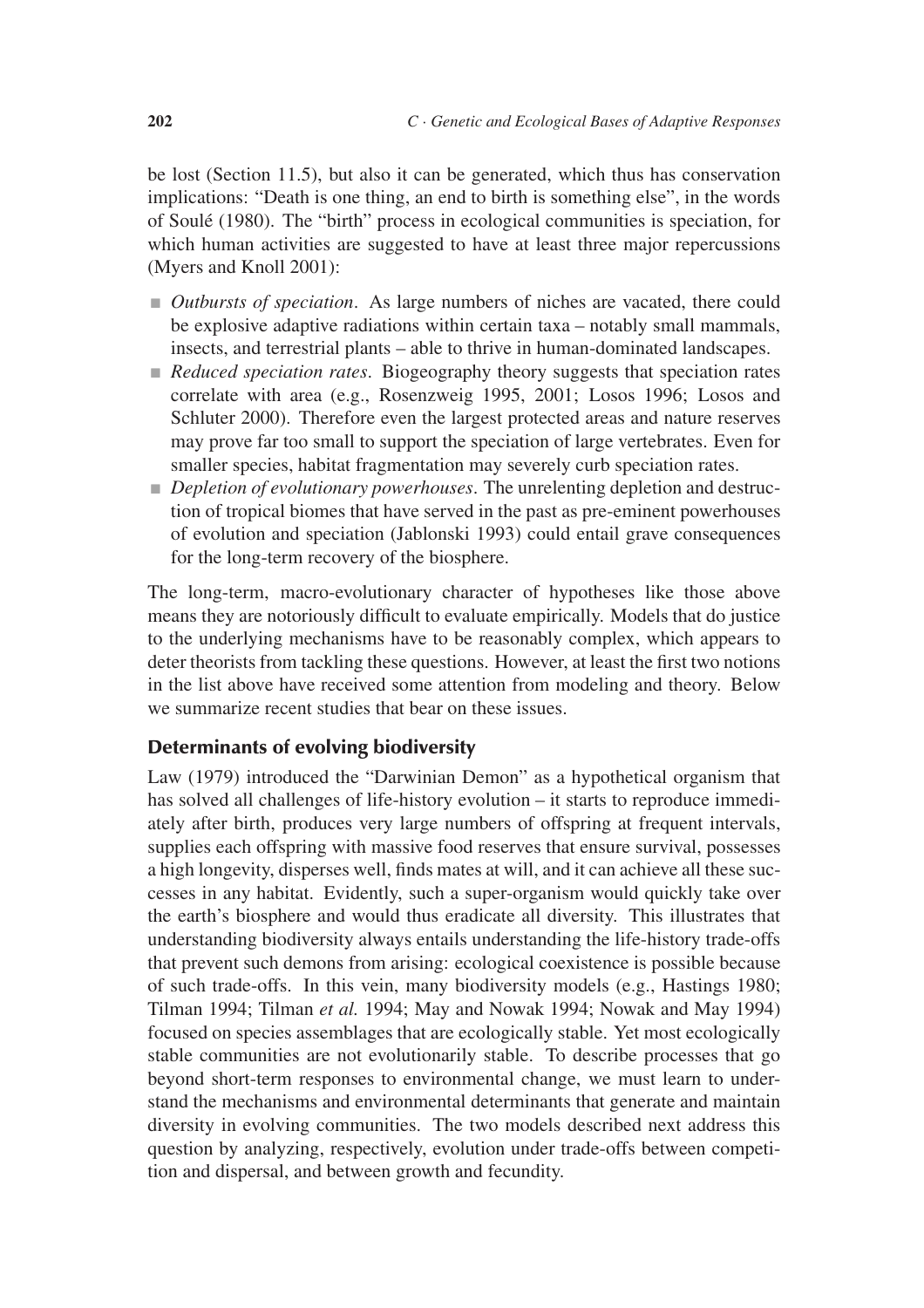Modeling the exposure of a formerly nitrogen-poor community of terrestrial plants to a large increase in the rate of nitrogen deposition, Tilman and Lehman (2001) considered the community's response both at the ecological and the evolutionary time scale. Unsurprisingly, their model predicts that the short-term effect of the environmental change is the take-over of a few formerly rare but now fastgrowing and rapidly dispersing species. The differential success of these plants is enhanced by asymmetric competition for light. After the initial ecological response, evolutionary processes come into play and reshape the entire community. Based on a trade-off between competitive ability and dispersal potential, the model predicts that the winners of the short-term round gradually reduce their capacity to disperse by evolving into progressively better local competitors. To justify their reaction–diffusion modeling of adaptive dynamics (see Box 11.3), Tilman and Lehman (2001) assumed that mutations are so frequent that, at any time, the community always features a wide range of phenotypes at low density. Under such conditions, evolution first establishes two distinct morphs: a good disperser that is a poor competitor and a good competitor that is a poor disperser. Afterwards, the former morph again evolves toward better competitive ability and thus allows a well dispersing third morph to invade with traits similar to those the first and second morph had both possessed initially. Thus, the range between the two extreme strategies successively fills with a collection of intermediate species. Tilman and Lehman (2001) describe this pattern as the result of a speciation process that eventually yields a local flora that is as species rich as that before the environmental change. The far-reaching conclusion from this theoretical study is that rapid speciation processes can confer high long-term resilience to the diversity of natural communities against the immediate negative impacts of habitat degradation.

A different model of biodiversity evolution was analyzed by Jansen and Mulder (1999; see also Mouquet *et al.* 2001) to describe a seasonal community of selfpollinating plants that inhabited a large collection of patches. Throughout the season, competing plant species grow within patches of equal carrying capacity. At the end of the season, the plant biomass thus accrued is converted back into seeds, which are then distributed randomly across all patches. Plant species differ in a single quantitative trait that describes their growth rate; fecundity is negatively correlated with growth and vanishes at a given maximal growth rate, while competitive ability and dispersal potential are independent of the trait. Evolution is enabled by a small probability that a seed is a mutant, in which case its growth rate slightly differs from its parent. Figure 11.1 shows how biodiversity in the evolved species assemblages depends on season length and environmental quality:

Predicted biodiversity increases with season length. This is because longer seasons select for fast-growing but less fecund phenotypes, which results in a larger fraction of patches being unoccupied by fast-growing phenotypes and thus open to more slowly growing phenotypes. The finding is compatible with observed biodiversity, which increases toward the equator.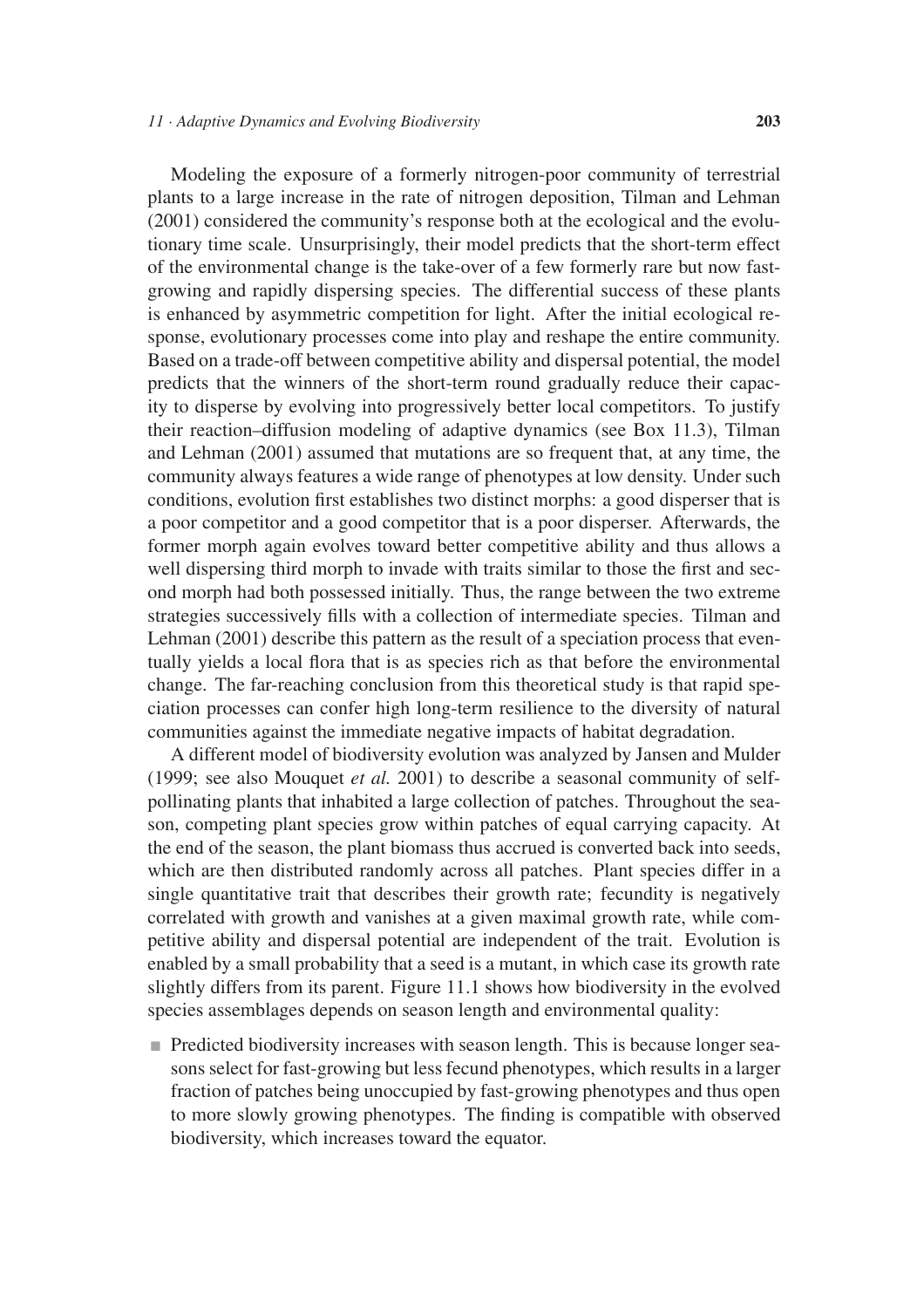

**Figure 11.1** Patterns of biodiversity that emerge from the adaptive dynamics of a competitive plant community. Predicted biodiversity, measured as the number of species in the evolutionarily stable community, changes at the contour lines, increasing with season length and exhibiting a maximum for local environments of intermediate quality. *Source*: Jansen and Mulder (1999).

**Predicted biodiversity is maximal for environments of intermediate quality.** Rich environments, here defined as featuring patches of high carrying capacity, lead to high total fecundity and thus to a saturated situation in which most patches are occupied by the types that grow fastest, which drives any other types to extinction. By contrast, poor environments lead to low total fecundity and thus to a situation in which diversity is "starved" by the rare colonization of patches. These antagonistic effects cause the model's biodiversity to peak at a medium environmental quality. Also this prediction is in accordance with observed productivity–diversity relations (Rosenzweig 1995).

We may thus expect diversity patterns to follow environmental conditions predictably, as these change over space or time. Once corroborated and complemented by more detailed ecological models, such insights may help to diagnose community-level disturbances caused by environmental change, and, where necessary, to devise recovery measures that restore the evolutionary potential and/or stability of affected species assemblages.

# Adaptive speciation

The two models discussed above are based on a phenotypic representation of quantitative traits. Their utility lies in highlighting the ecological and environmental conditions conducive to adaptive radiation and necessary to maintain diverse communities. A critical element in both models is frequency-dependent selection, which allows, as shown in Section 11.3, evolving populations to converge through directional selection to fitness minima, at which selection turns disruptive. The key point to appreciate here is that under such circumstances, which cannot arise in models of life-history optimization, the splitting of a lineage trapped at a fitness minimum becomes adaptive. The resultant processes of adaptive speciation (Dieckmann *et al.* 2004) are very different from those stipulated by the standard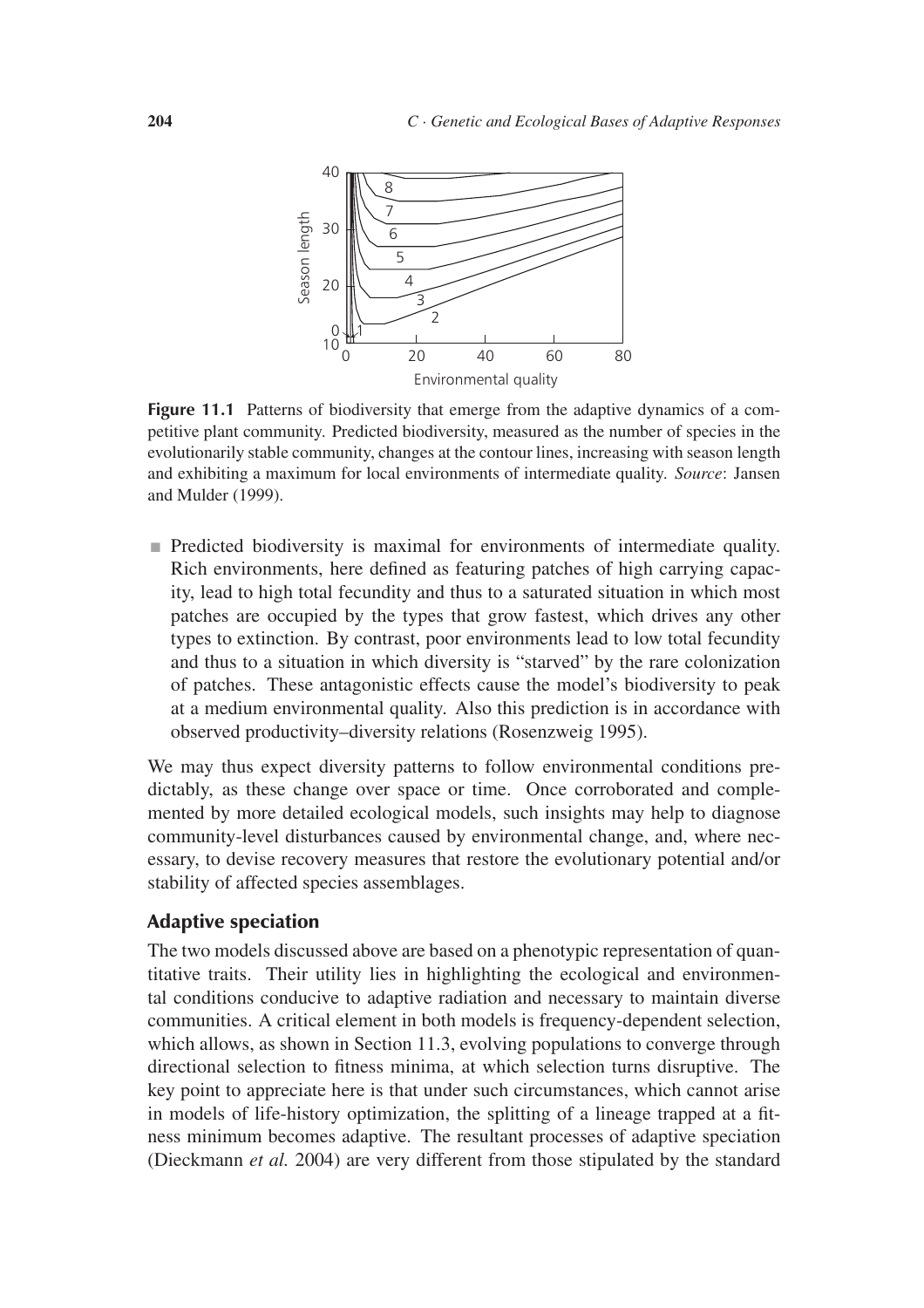model of allopatric speciation through geographic isolation, which dominated speciation research for decades (Mayr 1963, 1982). Closely related to adaptive speciation are models of sympatric speciation (e.g., Maynard Smith 1966; Johnson *et al.* 1996), of competitive speciation (Rosenzweig 1978), and of ecological speciation (Schluter 2000), which all indicate the same conclusion: patterns of species diversity are not only shaped by processes of geographic isolation and immigration, which can be more or less random, but also by processes of selection and evolution, which are bound to infuse such patterns with a stronger deterministic component.

When considering adaptive speciation in sexual populations, selection for reproductive isolation comes into play. Since at evolutionary branching points lineage splits are adaptive, in the sense that populations are freed from being stuck at fitness minima, premating isolation is expected to evolve more readily under such circumstances than previously believed. Any evolutionarily attainable or already existing mechanism of assortative mating can be recruited by selection to overcome the forces of recombination that otherwise prevent sexual populations from splitting up (e.g., Felsenstein 1981). Since a plethora of such mechanisms exist for assortativeness (based on size, color, pattern, acoustic signals, mating behavior, mating grounds, mating season, the morphology of genital organs, etc.), and since only one of these many mechanisms needs to take effect, it would be surprising if many natural populations remained stuck at fitness minima for very long (Geritz *et al.* 2004). Models for the evolutionary branching of sexual populations corroborate this expectation (Dieckmann and Doebeli 1999, 2004; Doebeli and Dieckmann 2000; Geritz and Kisdi 2000; Box 11.4).

In conjunction with mounting empirical evidence that rates of race formation and sympatric speciation are potentially quite high, at least under certain conditions (e.g., Bush 1969; Meyer 1993; Schliewen *et al.* 1994), the above considerations suggest that longer-term conservation efforts will benefit if attention is paid to how environmental change interferes with evolutionarily stable community patterns.

# Area effects on adaptive speciation

Doebeli and Dieckmann (2003, 2004) incorporated spatial structure into models of evolutionary branching. They found that, even in the absence of any significant isolation by distance, spatial environmental gradients could greatly facilitate adaptive parapatric speciation. Such facilitation turned out to be most pronounced along spatial gradients of intermediate slope, and to result in stepped biogeographic patterns of species abutment, even along smoothly varying gradients. These findings are explained by observing that the combination of local adaptation and local competition along a gradient acts as a potent source of frequency-dependent selection. The investigated models allow substantial gene flow along the environmental gradient, so isolation by distance does not offer an alternative explanation for the observed phenomena.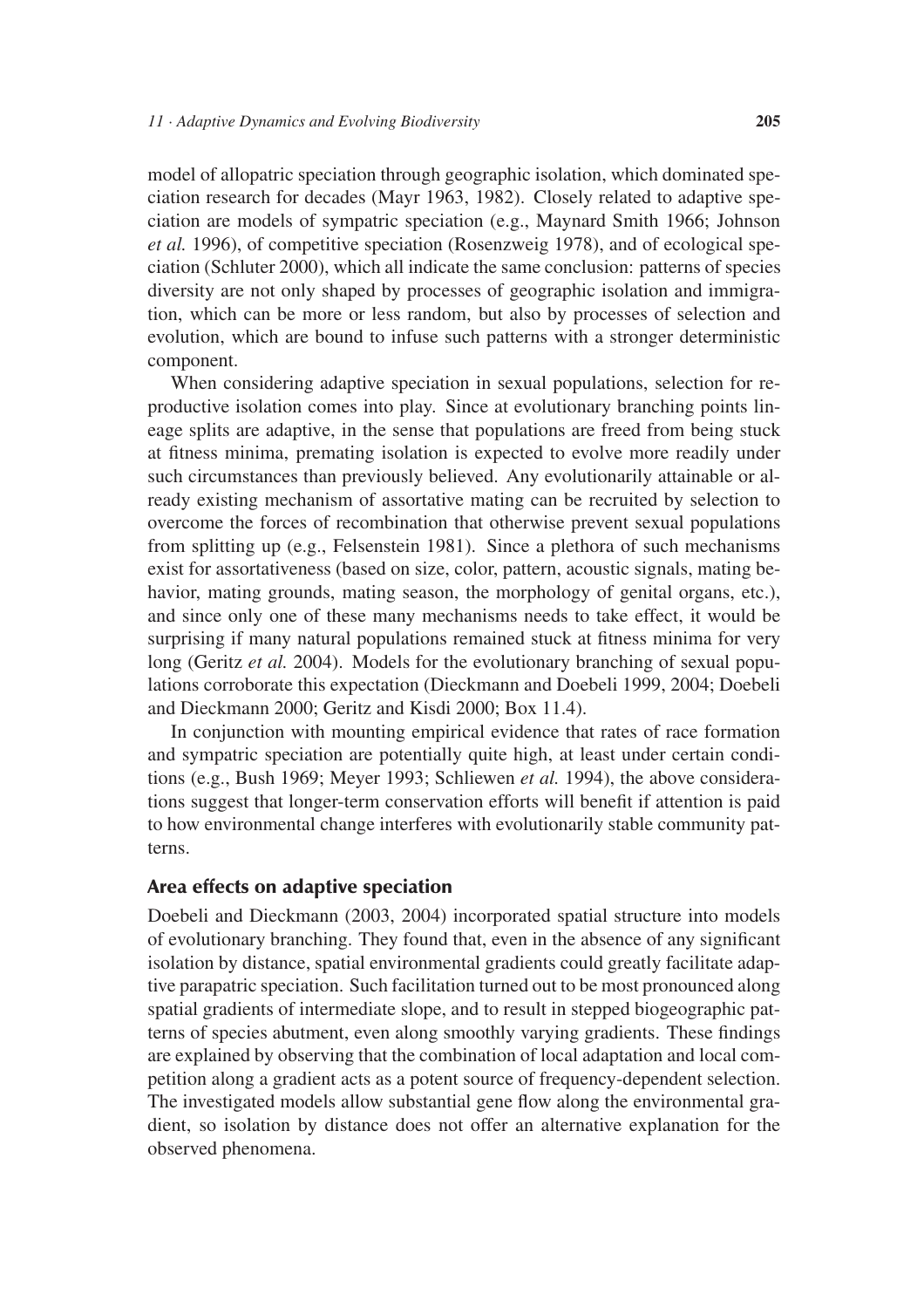#### **Box 11.4** Sympatric speciation in sexual populations

Sympatric speciation in sexual populations necessarily involves a sufficiently high degree of reproductive isolation – otherwise hybrids occupy any potentially developing gap between the incipient species. Apart from chromosomal speciation, which involves incompatible levels of ploidy, reproductive isolation in sympatry is most likely to occur through a prezygotic mechanism that results in assortative mating. Unless assortativeness is already present for some reason, it thus has to evolve in the course of sympatric speciation.

Dieckmann and Doebeli (1999) considered a simple model with two adaptive traits: first, an ecological character exposed to selection pressures that would lead to evolutionary branching in an asexual population, and second, a variable degree of assortativeness on the ecological character. Both traits were modeled with diploid genetics, assuming sets of equivalent diallelic loci with additive effects and free recombination. Under these conditions, sympatric speciation happens easily and rapidly. This is illustrated by the sequence of panels below, in which both quantitative traits are coded for by five loci, thus giving rise to a quasi-continuum of 11 different phenotypes. In each panel, gray scales indicate the current frequencies of the resultant  $11^2 = 121$  phenotypic combinations in the evolving population (the highest frequency in a panel is shown in black, with a linear transition of gray scales to frequency zero, shown in white).



Ecological character

The above sequence of events starts out with random mating, away from the evolutionary branching point. After the population has converged to the branching point, it still cannot undergo speciation, since recombination under random mating prevents the ecological character from becoming bimodal. However, if the disruptive selection at the branching point is not too weak (Matessi *et al.* 2001), it selects for increased assortative mating. Once assortativeness has become strong enough, speciation can occur. Eventually, the ecological characters of the incipient species diverge so far, and assortive mating becomes so strong, that hardly any hybrids are produced and the gene flow between the two species essentially ceases.

In a second, related model, Dieckmann and Doebeli (1999) considered an additional quantitative character that is ecologically neutral and only serves as a signal upon which assortative mating can act. Numerical analysis shows that in this case sympatric speciation also occurs. Conditions for speciation are only slightly more restrictive than in the first model, even though a linkage disequilibrium between the ecological character and the signal now has to evolve as part of the speciation process.

These results support the idea that when frequency-dependent ecological interactions cause a population to converge onto a fitness minimum, solutions can often evolve that allow the population to escape from such a detrimental state. This makes the speciation process itself adaptive, and underscores the importance of ecology in understanding speciation.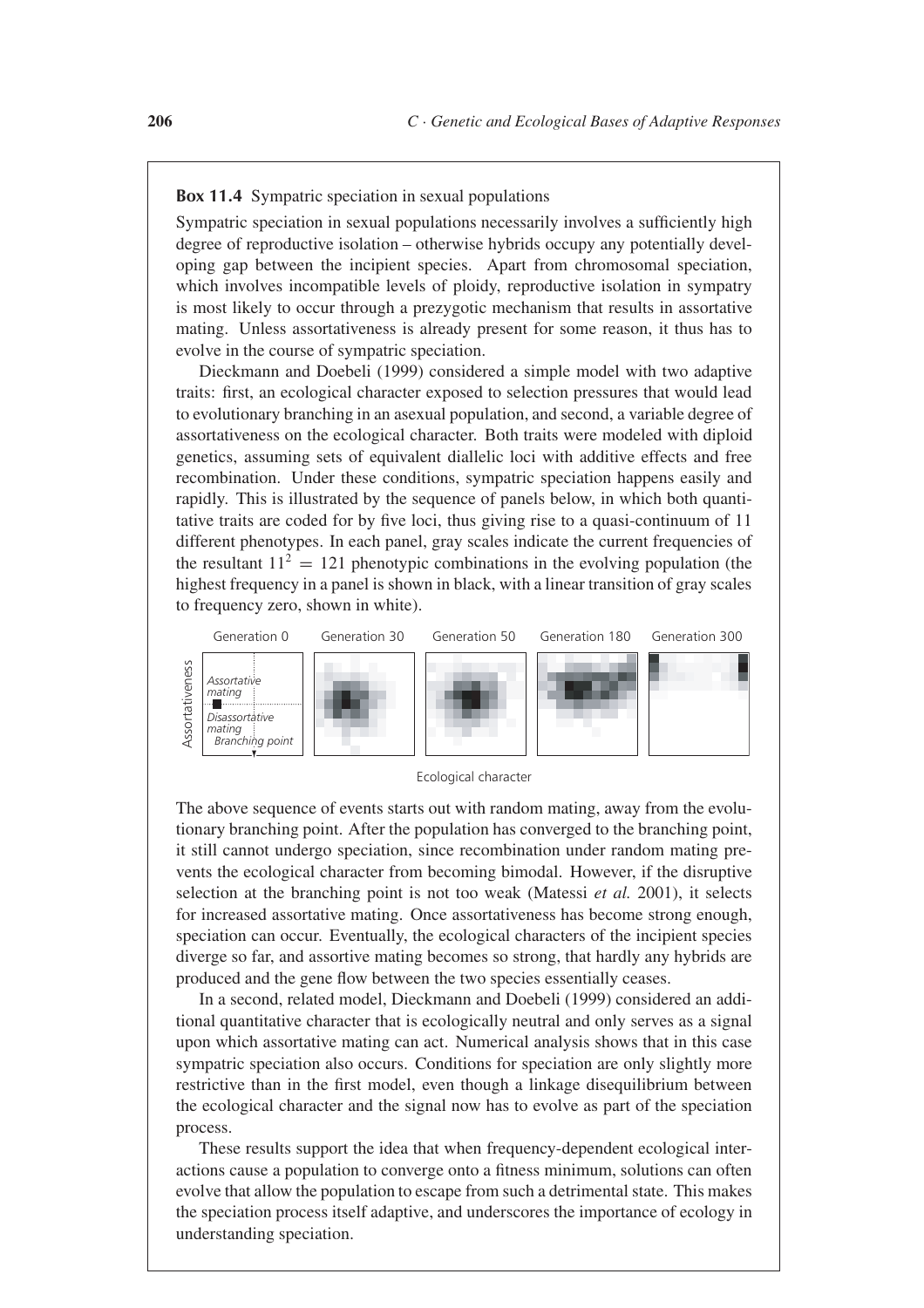These findings, which were obtained for models of both asexual and sexual populations, could have repercussions in terms of understanding species–area relationships, widely observed in nature. Species diversity tends to increase with the size of the area over which diversity is sampled, a characteristic relationship that is often described by power laws (Rosenzweig 1995). It is therefore noteworthy that the speciation mechanism highlighted by Doebeli and Dieckmann (2003, 2004) also lets the emerging number of species increase with the total area covered by the environmental gradient. Of course, a shorter gradient in a smaller area often covers a reduced range of environmental heterogeneity compared with an extended gradient in a larger area. So one component of species–area relationships is expected to originate from the enhanced diversity of environmental conditions that in turn supports a greater diversity of species. Interestingly, however, Doebeli and Dieckmann (2004) found that their model predicted larger areas to harbor more species than smaller areas, even when both areas featured the same diversity of environmental conditions. This suggests that a second component of species–area relationships originates because the evolutionary mechanism of adaptive speciation operates more effectively in larger than in smaller areas.

Other mechanisms are also likely to contribute to species–area relationships. MacArthur and Wilson (1967), for example, based a classic explanation on their "equilibrium model of island biogeography". This model relies on the assumption that equilibrium population sizes increase linearly with island size, so that species extinctions occur more rarely on larger islands. Adopting a purely ecological perspective, their argument makes no reference to the effect of island area on the rate at which species are being formed, rather than being destroyed. By contrast, Losos and Schluter (2000) argued that the greater species richness of Anolis lizards found on larger islands in the Antilles is because of the higher speciation rates on larger islands, rather than higher immigration rates from the mainland or lower extinction rates. Since the diversity of environmental conditions does not appear to be significantly lower on smaller islands in the Antilles (Roughgarden 1995), and since, nevertheless, the big islands of the Greater Antilles typically harbor many species of Anolis lizards compared to the smaller islands of the Lesser Antilles (which contain at most two species), the second component of species–area relationships as described above may have played an important role for anole radiations in the Antilles.

This brief discussion again underscores that traditionally envisaged ecological factors of diversity must be complemented by additional evolutionary factors (this also applies to understanding species–area relationships). The effect of habitat loss and habitat fragmentation on speciation rates might thus become an important focus of evolutionary conservation biology.

# 11.5 Adaptive Evolution and the Loss of Diversity

The notion that optimizing selection maximizes an evolving population's viability leaves no room for (single-species) evolution that causes population extinctions. An appreciation of evolution's role in culling biodiversity therefore requires that the narrow concept of optimizing selection be overcome, as discussed in Section 11.1.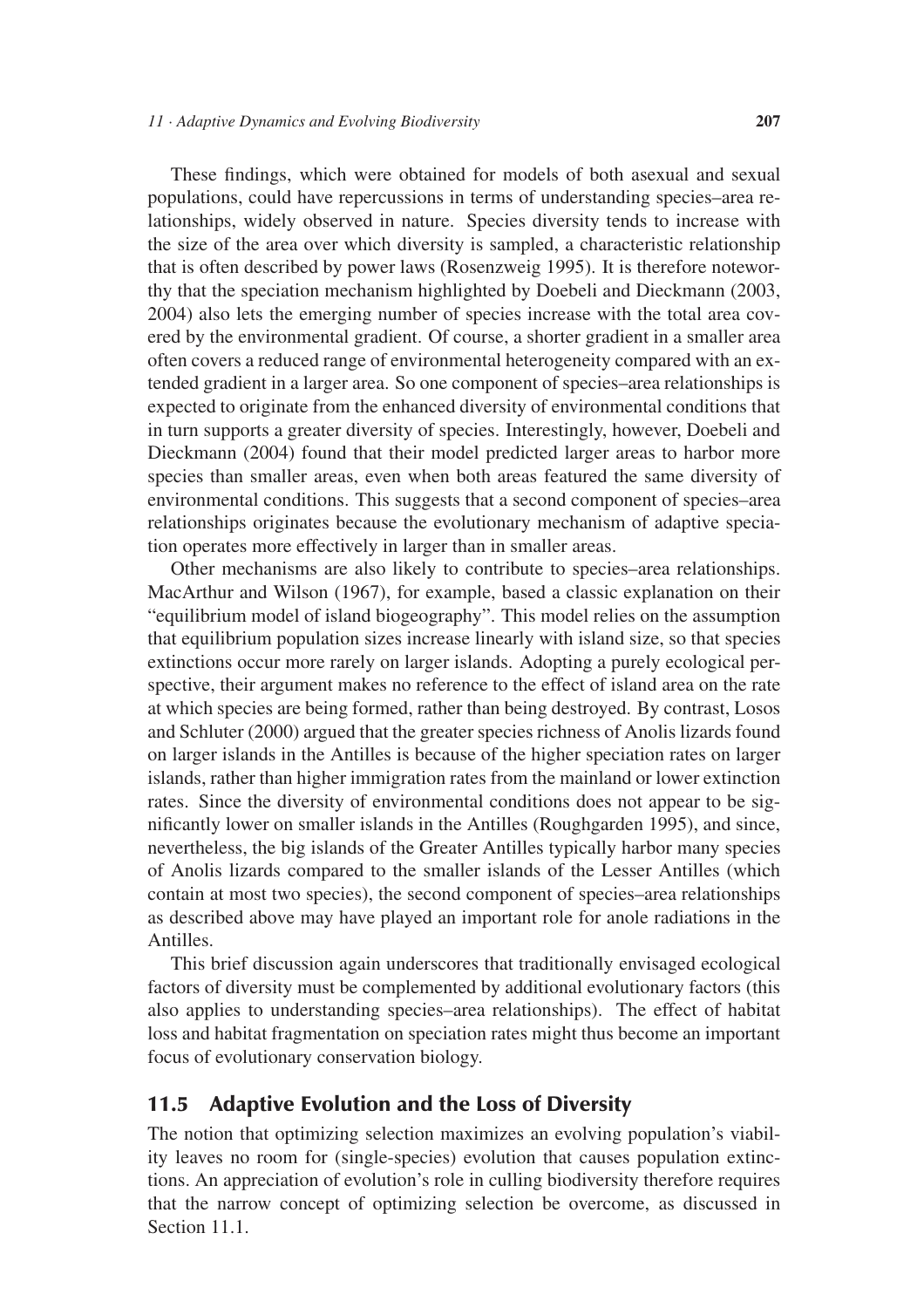### Evolutionary deterioration, collapse, and suicide

Given the long tradition of describing evolutionary processes through concepts of progress and optimization, we must reiterate that no general principle actually prevents adaptive evolution from causing a population to deteriorate (Section 11.1). Even selection-driven population collapse and extinction are not ruled out and, in fact, these somewhat unexpected outcomes readily occur in a suite of plausible evolutionary models.

Evolutionary suicide (Ferrière 2000) is defined as a trait substitution sequence driven by mutation and selection that takes a population toward and across a boundary in the population's trait space beyond which the population cannot persist. Once the population's phenotypic traits have evolved close enough to this boundary, mutants that are viable as long as the current resident trait value abounds, but that are not viable on their own, can invade. When these mutants start to invade the resident population they initially grow in number. However, once they have become sufficiently abundant, concomitantly reducing the former resident's density, the mutants bring about their own extinction. This is not unlike the "Trojan gene effect" discussed by Muir and Howard (1999), although the latter does not involve gradual evolutionary change.

Two other adaptive processes are less drastic than evolutionary suicide. First, adaptation may cause population size to decline gradually in a process of perpetual selection-driven deterioration. Sooner or later, demographic and/or environmental stochasticity then cause population extinction. Second, the population collapse brought about by an invading mutant phenotype may not lead to population extinction, but only to a substantial reduction in population size. Such a collapse renders the population more susceptible to extinction by stochastic causes.

The three phenomena of population deterioration, collapse, and suicide have often been discussed in the context of evolving phenotypic traits related to competitive performance. A verbal and lucid example of evolutionary deterioration comes from overtopping growth in plants. Taller trees receive more sunlight while casting shade onto their neighbors. As selection causes the average tree height to increase, fecundity declines because more of the tree's energy budget is diverted from seed production to wood production. Under these circumstances it may also take longer and longer for the trees to reach maturity. Thus, arborescent growth as an evolutionary response to selection for competitive ability can cause population abundance and/or the intrinsic rate of population growth to decline. The logical conclusion of this process may be a population's extinction, as first explained by Haldane (1932).

Below we outline the analysis of several models that provide a mathematical underpinning to Haldane's considerations and that illustrate, in turn, processes of evolutionary deterioration, evolutionary collapse, and evolutionary suicide. All three models consider a single species with population dynamics influenced by a quantitative trait that measures competitive ability (e.g., adult body size). Variation in this phenotype is assumed to result in asymmetric competition: individuals that are at a competitive advantage by attaining larger body size at the same time suffer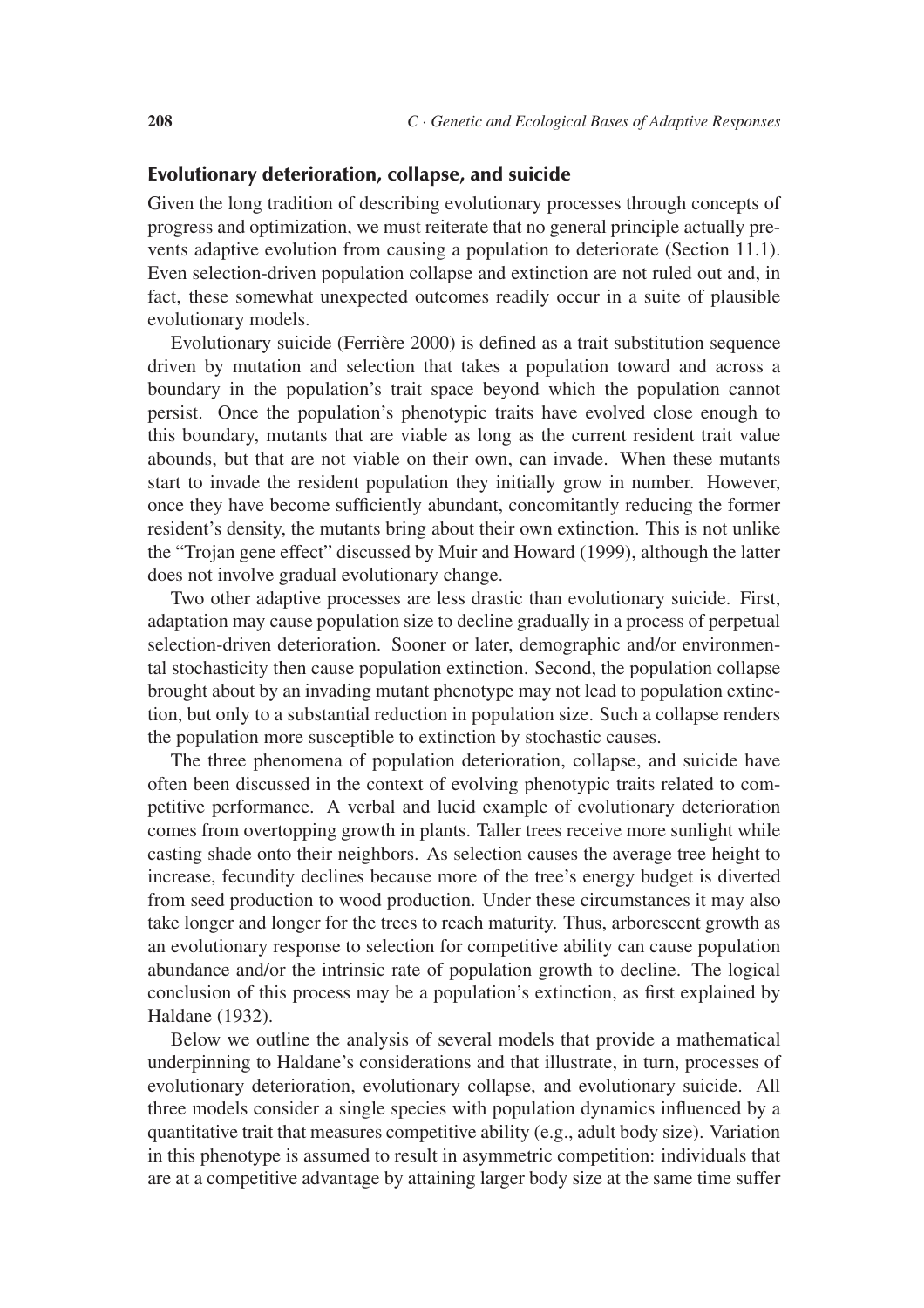

**Figure 11.2** Evolutionary deterioration, collapse, and suicide. (a) Evolutionary deterioration as in the model by Matsuda and Abrams (1994a). (b) Evolutionary collapse as in the model by Dercole *et al.* (2002). (c) Evolutionary suicide as in the model by Gyllenberg and Parvinen (2001). In each case, continuous curves show how equilibrium population densities vary with the adaptive trait (body size), unstable equilibria are indicated by a dashed curve, and selection pressures on the adaptive traits are depicted by arrows.

from having to divert more energy to growth, which results in diminished reproduction or increased mortality. Asymmetric competition implies that in pairwise interactions the individual that is competitively superior to its opponent suffers less from the effects of competition than the inferior opponent.

# Evolutionary deterioration

Matsuda and Abrams (1994a) analyzed a Lotka–Volterra model in which competing individuals experience asymmetric competition and a carrying capacity that depends on body size. In their model, the competitive impact experienced by an individual with body size x in a population with mean body size  $\bar{x}$  is  $\alpha(x,\overline{x}) = \exp(-c_{\alpha}(x-\overline{x}))$ , and the carrying capacity for individuals with body size *x* is  $K(x) = K_0 \exp(-c_K(x))$ . Here  $c_\alpha$  is a nonlinear function that preserves the sign of its argument, and  $c_K$  is a non-negative function that goes to infinity when its argument does.

Matsuda and Abrams (1994a) conclude that under these assumptions adaptive evolution continues to increase body size indefinitely – provided that the advantage of large body size (as described by  $c_{\alpha}$ ) is big enough and the cost of increased body size (as described by  $c_K$ ) is small enough. Since large body sizes result in small carrying capacities, adaptive evolution thus perpetually diminishes population size (Figure 11.2a), a phenomenon Matsuda and Abrams call "runaway evolution to self-extinction". Notice, however, that in this model population size never vanishes, but just continues to deteriorate. This means that additional stochastic factors, not considered in the studied deterministic model, are required to explain eventual extinction.

For a related model that focuses on the evolution of anti-predatory ability in a predated prey, see Matsuda and Abrams (1994b). The actual extinction through demographic stochasticity, predicted by Matsuda and Abrams (1994a), is demonstrated in an individual-based model by Mathias and Kisdi (2002).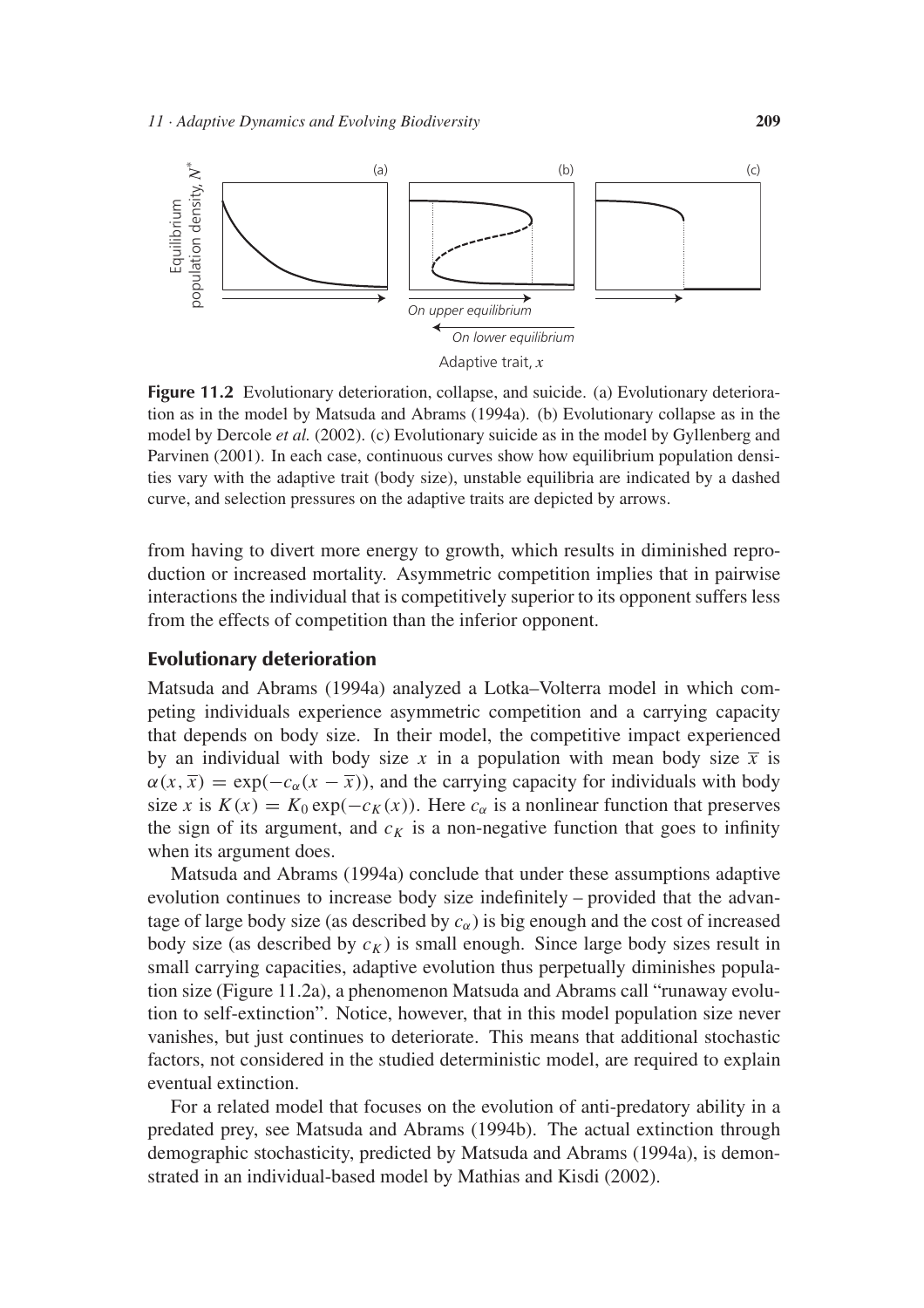### Evolutionary collapse

In a model by Dercole *et al.* (2002), the per capita growth rate in a monomorphic population with adult body size *x* and population density  $N(x)$  involves the logistic component  $r(x) - \alpha_0 N(x)$ , in which the monotonically decreasing function  $r(x)$ captures the negative influence of larger adult body size on per capita reproduction, and  $\alpha_0 N(x)$  measures the extra mortality caused by intraspecific competition. As in the previous model, the coefficient  $\alpha_0$  measures the competitive impact individuals with the same phenotype have on each other. When two different phenotypes *x* and *x*<sup> $\prime$ </sup> interact, the competitive impact of *x* on *x*<sup> $\prime$ </sup> is  $\alpha(x - x')N(x)$ , where  $\alpha$ increases with  $x - x'$ ,  $\alpha(0) = \alpha_0$ , and  $\alpha'(0) = -\beta$ . Per capita growth is further diminished by a density-dependent term that accounts for an Allee effect. Such an effect may be caused either by reduced fecundity through a shortage of mating encounters in sparse populations, or by increased mortality because of the concentration of predation risk as density decreases (Dennis 1989; Chapter 2). Reducing the per capita growth rate by  $\gamma N(x)/[1 + N(x)]$  captures both variants, with  $\gamma$ determining the Allee effect's strength. As described in Chapter 2, the resultant population dynamics can feature bistability: a stable positive equilibrium may coexist with a stable extinction equilibrium. Dercole *et al.* (2002) actually reduced the per capita growth rate by  $\gamma N^2(x)/[1 + N^2(x)]$  in an effort to add realism to the model by accounting for spatial heterogeneity in the chance of mating or predation risk. With this second choice, the population size can attain two stable equilibria  $N^*(x)$ , one at low and one at high density. When *x* is low, only the high-density equilibrium exists; when  $x$  is high, only the low-density equilibrium exists, while in-between the two stable equilibria coexist (Figure 11.2b).

The invasion fitness of a mutant  $x'$  in a resident population with phenotype  $x$  is then given by  $f(x', x) = r(x') - \alpha(x - x')N^*(x) - \gamma N^{*2}(x) / [1 + N^{*2}(x)]$ , which yields the selection gradient  $g(x) = r'(x) + \beta N^*(x)$ , with  $N^*(x)$  determined by  $f(x, x) = 0$ . The selection gradient shows that two opposing selective pressures are at work: since fecundity decreases when adult body size increases, the term  $r'(x)$  is negative and thus favors smaller adult body size, whereas the term  $\beta N(x)$ is positive and selects for larger body size. Ecological bistability can make the balance between these two selective forces dependent upon which equilibrium the resident population currently attains: a specific resident phenotype that occupies the high-density equilibrium gives the positive selective pressure more weight and thus favors increased adult body size  $x$ , whereas the same resident phenotype at the low-density equilibrium promotes the reduction of *x*. If the reproductive cost of larger body size is not too large [i.e., if  $r'(x)$  remains low], and/or if competitive asymmetry is strong [i.e., if  $\beta$  is large], an ancestral population characterized by small body size and high abundance will evolve toward larger and larger adult body size – up to a point where the population's high-density equilibrium ceases to exist (Figure 11.2b). There the population abruptly collapses to its low-density equilibrium and suddenly faces a much-elevated risk of extinction because of demographic and environmental stochasticity.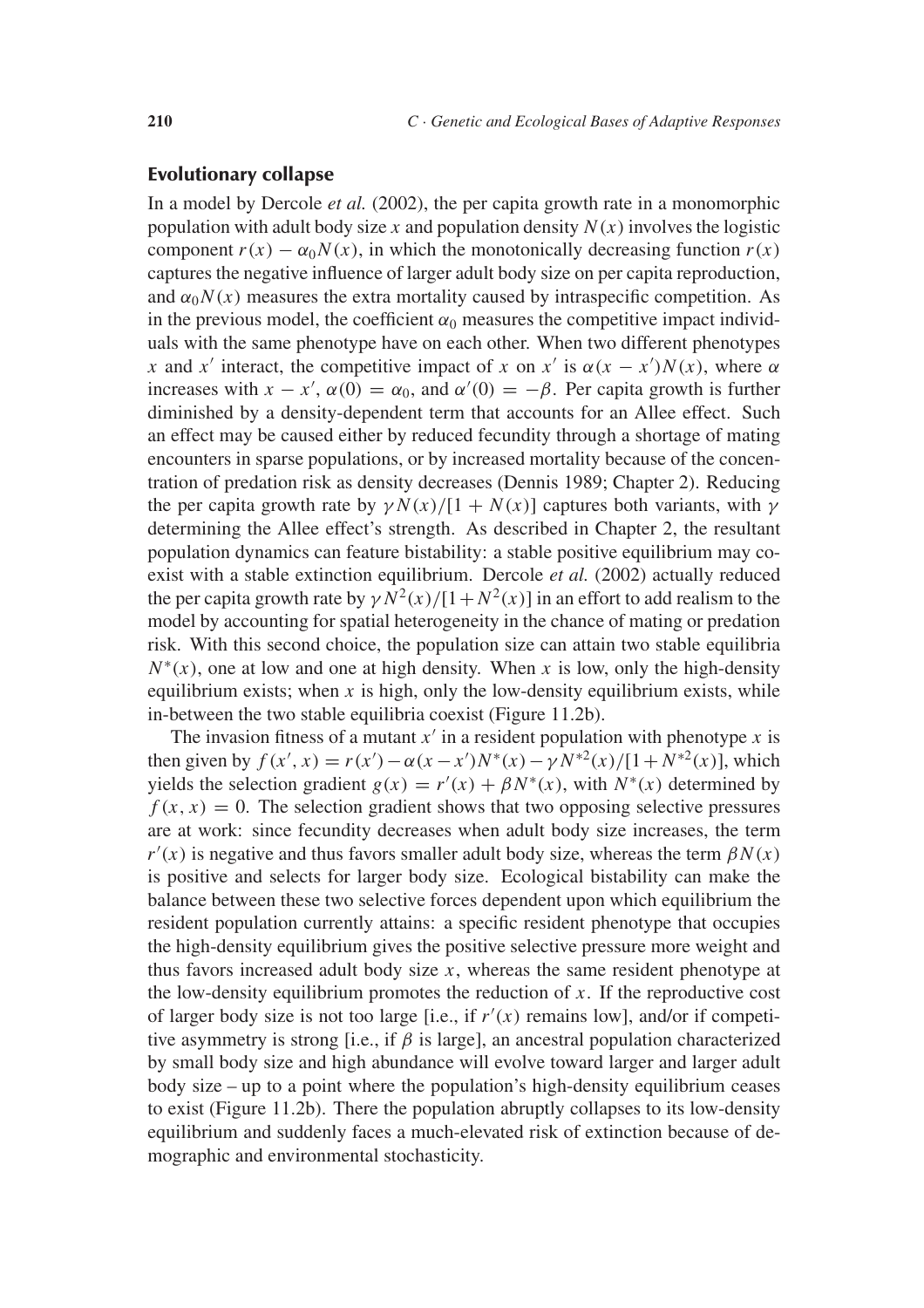### Evolutionary suicide

Also a model developed by Gyllenberg and Parvinen (2001) is based on asymmetric competition and incorporates an Allee effect. Their model is similar to the previous one, except for the following three features:

- Fecundity  $b(x)$  peaks for an intermediate value of adult body size x;
- $\blacksquare$  A trait- and density-independent mortality *d* is considered; and
- $\blacksquare$  Rather than increasing mortality, the Allee effect reduces fecundity by the factor  $N(x)/[1 + N(x)].$

These features are reflected in the model's invasion fitness, which is obtained as  $f(x', x) = b(x')N^*(x) / [1 + N^*(x)] - d - \alpha(x - x')N^*(x)$ , with  $N^*(x)$  again being determined by  $f(x, x) = 0$ .

From this invasion fitness we can infer that the extinction equilibrium  $N^*(x)=0$ is stable for all  $x$ . For intermediate values of  $x$ , two positive equilibria coexist, of which the high-density one is stable and the low-density one is unstable. The selection gradient  $g(x) = b'(x)N^*(x) / [1 + N^*(x)] + \beta N^*(x)$  is positive for any *x*, provided that  $\beta = -\alpha'(0)$  is large enough (i.e., whenever competition is strongly asymmetric). It is thus clear that the adaptive dynamics of adult body size *x* must drive the population to the upper threshold of adult body size, beyond which the two positive equilibria vanish and only the stable extinction equilibrium remains. In this model, therefore, adaptive evolution not only abruptly reduces population density (as in the previous example), but also causes the population to become extinct altogether. The resultant process of evolutionary suicide is illustrated in Figure 11.2c.

### Catastrophic bifurcations and evolutionary suicide

It is not accidental that the two previous examples both involved discontinuous transitions in population density at the trait values where, respectively, evolutionary collapse and evolutionary suicide occurred. In fact, Gyllenberg *et al.* (2002) have shown (in the context of a particular model of metapopulation evolution) that such a so-called "catastrophic bifurcation" or "discontinuous transition to extinction" is a prerequisite for evolutionary suicide. A simple geometric explanation of this necessary condition is given in Box 11.5.

This result allows us to distinguish strictly between mere evolutionary deterioration and actual evolutionary suicide:

- Evolutionary deterioration implies that evolution by natural selection gradually drives a population to lower and lower densities until it is eventually removed by demographic or environmental stochasticity. The first example above, by Matsuda and Abrams (1994a), is of this kind.
- By contrast, evolutionary suicide implies that evolution by natural selection drives a population toward a catastrophic bifurcation through which its density abruptly decreases to zero. Notice that it is the evolutionary time scale on which this extinction is abrupt; on the ecological time scale, of course, a decrease in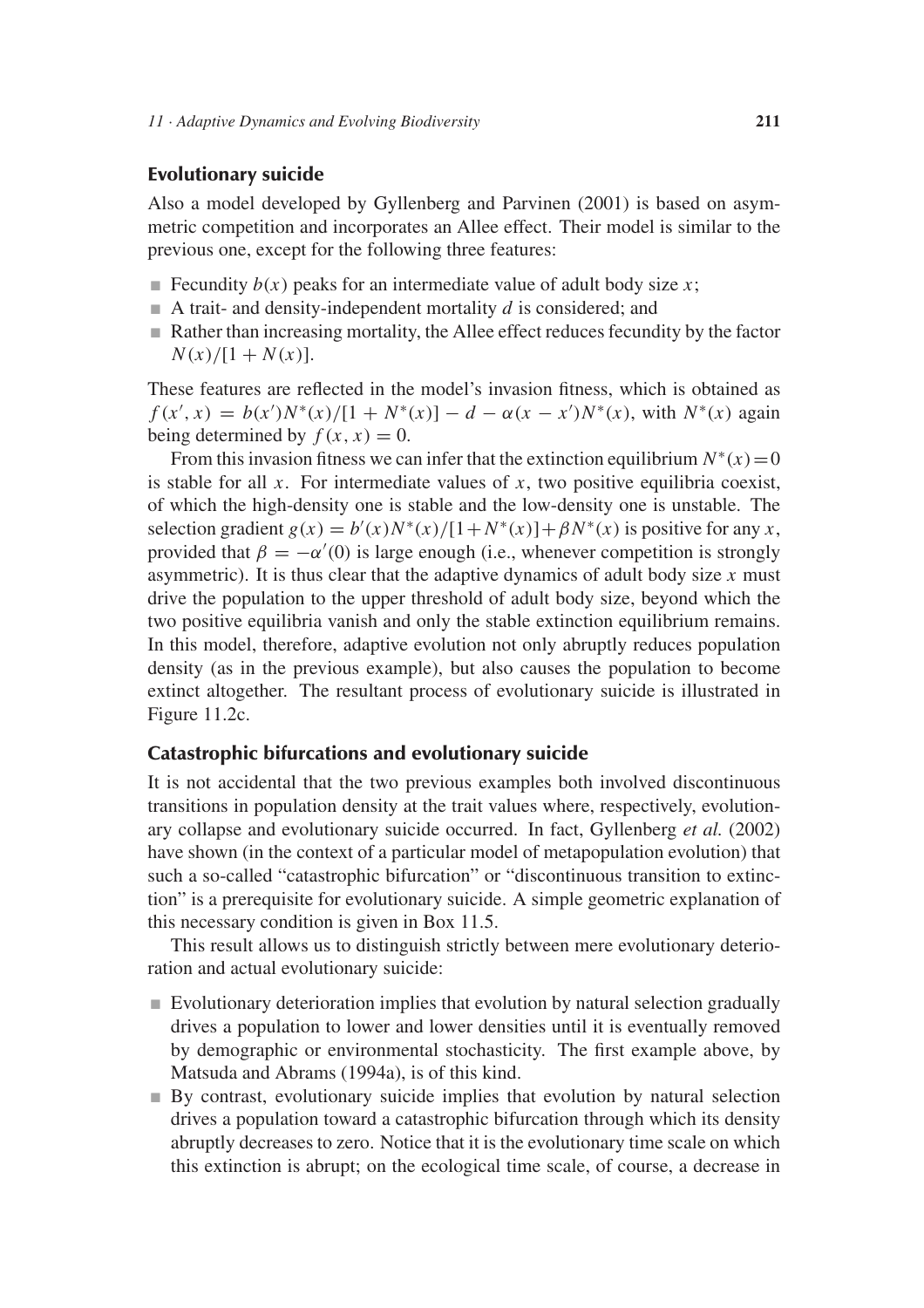**Box 11.5** Transcritical bifurcations exclude evolutionary suicide

Wherever a population goes through a continuous transition to extinction it cannot undergo evolutionary suicide. For simplicity, we show this for cases in which the population's density *N* and its adaptive trait *x* are both one-dimensional. The generic continuous transition to extinction is then the so-called transcritical bifurcation, in which a positive equilibrium and the extinction equilibrium exchange their stability at a critical trait value *xc*.



In the vicinity of the critical trait value  $x_c$ , population dynamics that exhibit a transcritical bifurcation can always be written as  $\frac{d}{dt}N = r[(x - x_c) - N/K]N$ , where  $K > 0$  scales *N* and  $r > 0$  scales  $\frac{d}{dt}N$  (up to re-orientation of the direction of *x*; Guckenheimer and Holmes 1997, p. 145). With the per capita growth rate of a mutant trait value  $x'$  in an environment with population density  $N$  thus being given by  $r[(x'-x_c)-N/K]$ , and with the equilibrium population density of a resident population with trait value  $x = x_c$  vanishing ( $N = 0$ ), we obtain the invasion fitness  $f(x', x_c) = r(x' - x_c)$  for the rare mutant that competes with the critical resident. In addition, the consistency condition  $f(x, x) = 0$  for ecological equilibrium has to be fulfilled for all  $x$  (see Box 11.2). If we now make the generic assumption that  $f(x', x)$  has a leading linear order around  $x' = x_c$  and  $x = x_c$ , that is,  $f(x', x) =$  $c'x' + cx$ , we can determine the coefficients *c*' and *c* from the two constraints (1)  $f(x', x_c) = r(x' - x_c)$  for all *x*' and (2)  $f(x, x) = 0$  for all *x*, which yield  $f(x', x) =$  $r(x'-x)$ . For the selection gradient (Box 11.3) we thus obtain  $g(x) = r$ , which is always positive. This means that adaptive evolution takes  $x$  away from  $x_c$  by making it larger, and thus increases the equilibrium population size from  $N^*(x_c)=0$ to  $N^*(x) = (x - x_c)K$ . Therefore, adaptive evolution in this system cannot cause evolutionary suicide by driving  $x$  toward the critical trait value  $x_c$ .

The above reasoning can be collapsed to a glance at an illustration of the local geometry, as sketched below.



Since the plane that represents the invasion fitness  $f(x', x)$  is constrained to pass through the two straight lines that represent constraints (1) and (2), the region  $x' > x$ has a positive invasion fitness. Thus evolution increases *x*, moving it away from *xc*.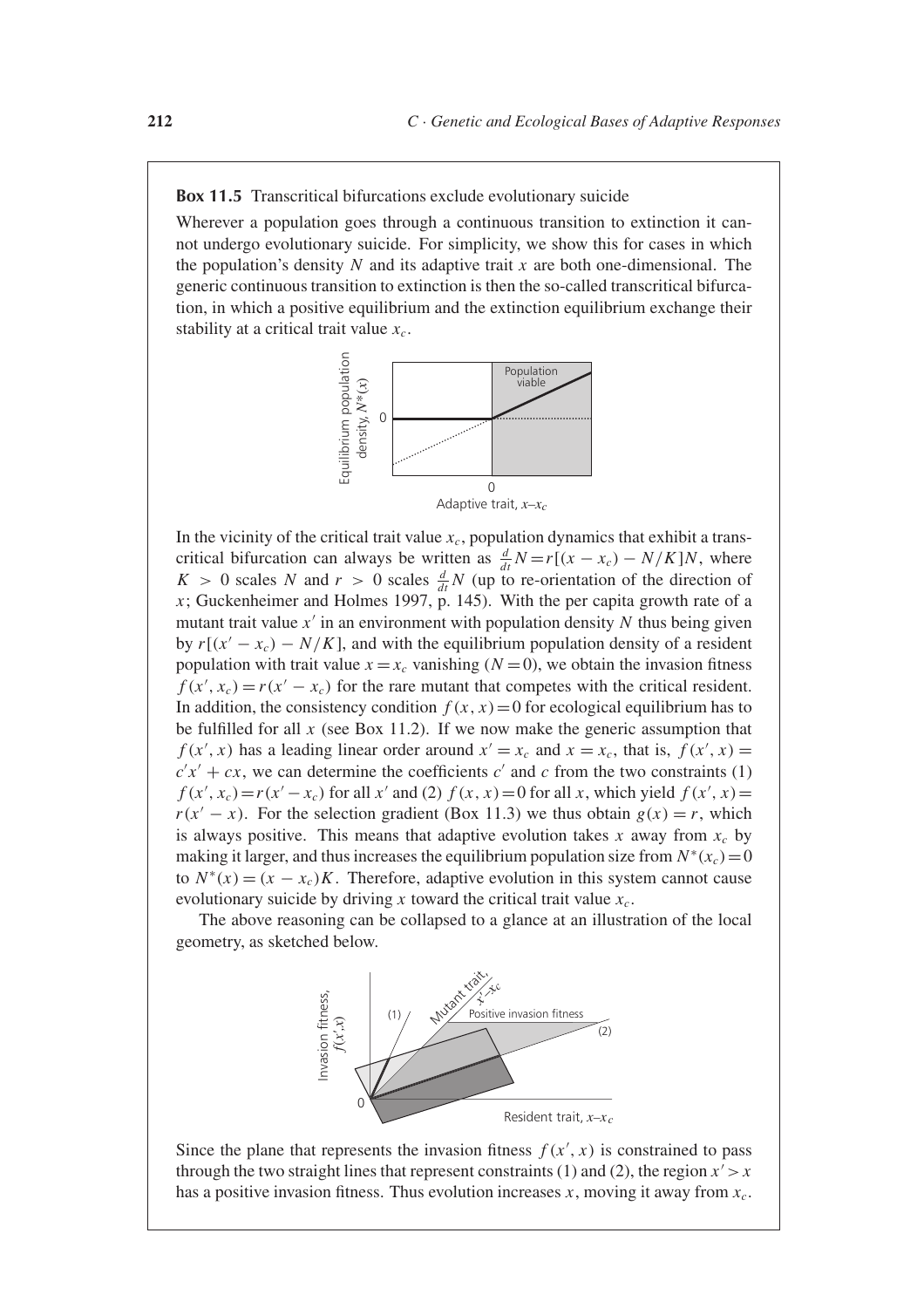population density always takes a while to result in extinction. The third example above, by Gyllenberg *et al.* (2002), is of this kind [as is the second example, by Dercole *et al.* (2002), although it involves a catastrophic bifurcation that does not lead to immediate extinction].

The important role played by demographic and environmental stochasticity in evolutionary deterioration means that such processes may also be referred to loosely as stochastic evolutionary suicide. The same applies to an evolutionary collapse that exposes a population to a high risk of accidental extinction. Another form of stochastic evolutionary suicide, driven by mutational stochasticity rather than by demographic or environmental stochasticity, and not discussed here, can occur in higher-dimensional trait spaces (Parvinen and Dieckmann, in press).

# Further examples of evolutionary suicide

Another example of evolutionary suicide is driven by the evolution of dispersal rates (Gyllenberg *et al.* 2002). The ecological model of structured metapopulations that underlies this example was introduced by Gyllenberg and Metz (2001) and Metz and Gyllenberg (2001). It considers a large number of identical patches of habitable environment. Each patch can support a local population. Patches are connected by dispersal, and individuals leave their patch at a rate that can evolve through mutation and selection. Dispersal risk is defined as the probability that a dispersing individual will not survive until it settles down again in a patch. Local populations may go extinct as a result of catastrophes. At least two scenarios, which involve two different kinds of Allee effects, can then cause evolutionary suicide in this model. First, evolutionary suicide occurs when small local populations have a negative intrinsic growth rate and thus can only persist through immigration from other patches: when a high dispersal risk then selects for a low dispersal rate, adaptation drives the metapopulation to extinction. Second, evolutionary suicide can also occur when the rate at which local populations are wiped out by catastrophes increases as the population size decreases: again, a high dispersal risk makes dispersal unattractive for individuals, even though the population as a whole depends on this dispersal. This selection pressure results in an abrupt extinction of the metapopulation when the dispersal rates falls below a critical level. A more detailed discussion of this family of models is provided in Chapter 14.

For adaptive evolution that involves kin selection, Le Galliard *et al.* (2003) observed evolutionary suicide caused by the adaptive dynamics of altruism. In this model, three selective forces act on an adaptive trait that measures the level of altruistic investment:

- 1. Direct, physiological cost of investing more in the altruistic behavior;
- 2. Indirect benefit of locally interacting with more altruistic individuals; and
- 3. Indirect cost of locally saturating the habitat.

Since locally interacting individuals often share a common ancestry, the second selection pressure involves kin selection. The third selection pressure turns out to be negligible because demographic stochasticity and individual mobility tend to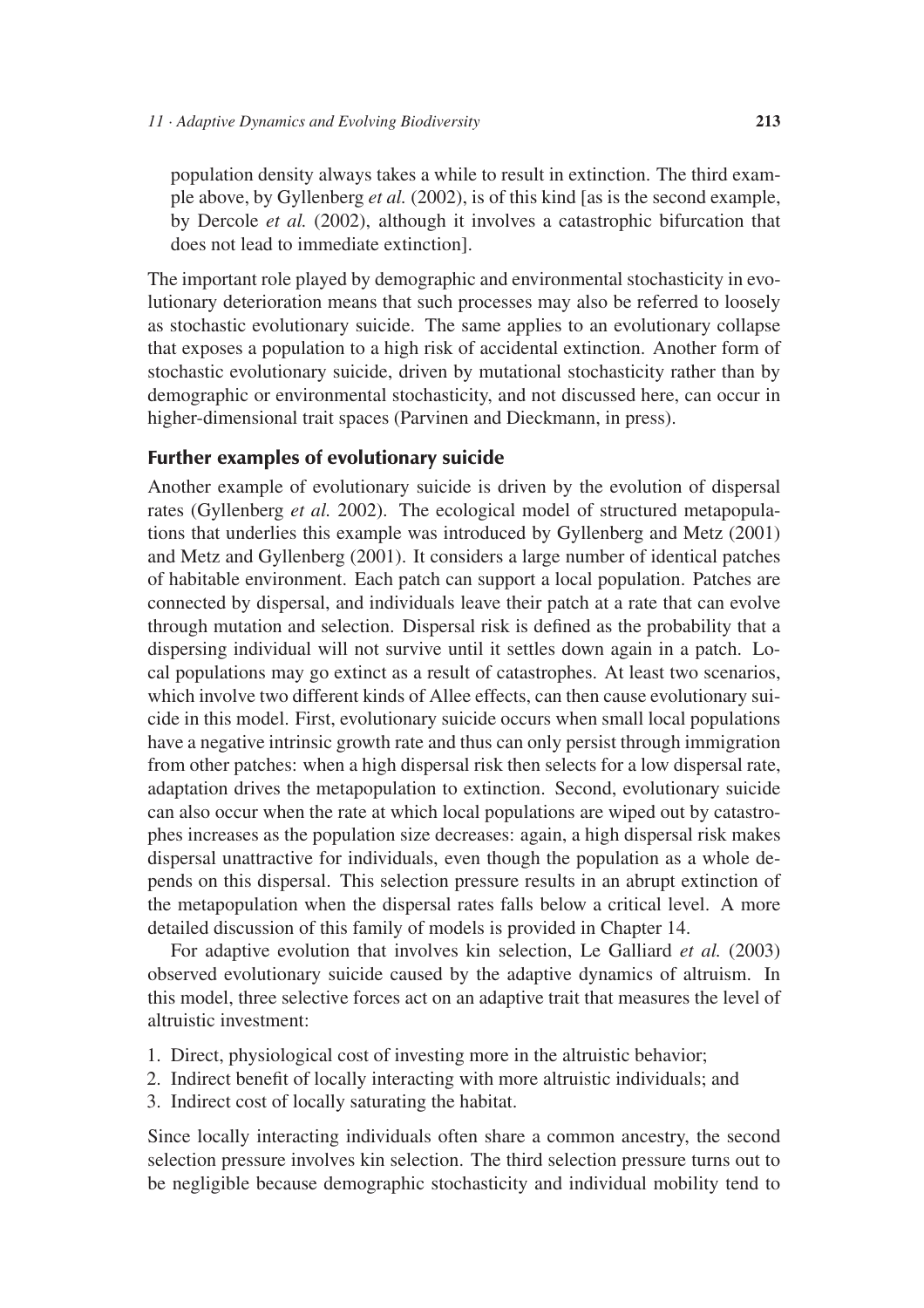reduce local crowding. Mobility has a cost, however, and the population cannot sustain itself at a high mobility without a substantial degree of altruism between individuals. The combination of high mobility and a high ambient level of altruism creates the ideal conditions for "cheaters" to invade – phenotypes that invest slightly less in altruism and yet reap the full benefits provided by the resident, more altruistic individuals. This causes the population to evolve toward a state in which the population's level of altruism is no longer sufficient to ensure its persistence, resulting in evolutionary suicide.

Evolutionary suicide can also be expected when adaptive evolution involves sexual selection (Kirkpatrick 1996). Mating preferences can establish a trait even if it has negative side effects on an individual's survival. A gene for a preferred trait that is expressed in both sexes will spread if its fitness gain through male mating success more than offsets its survival cost evaluated over males and females (Kirkpatrick 1982). Thus, adaptive evolution can establish traits that have negative effects on female reproductive success, and hence on the population's reproductive output. We expect, and often see, the evolution of modifiers suppressing the expression of those genes in females that give a fitness advantage only to males, even though sexual selection can cause the evolution of traits that decrease population viability. This feature of sexual selection had already been realized by Darwin (and presumably was one of the reasons why he attributed so much emphasis to the distinction between natural and sexual selection).

A recent study by Ernande *et al.* (2002) shows that selection-induced extinction can, in principle, also happen in the context of exploited living resources, where these are modeled realistically. The model considers a physiologically structured population in which individuals continually age and grow in body size. On reaching a size threshold, they turn from larvae dispersed only passively into juveniles able actively to select their local environment. These local environments differ in the growth and mortality rates they induce. When the growth trajectories of individuals reach the maturation reaction norm, represented as a function that describes maturation size as dependent on maturation age, juveniles turn into adults and start to reproduce at a rate that increases with their body size. In this model the shape of the maturation reaction norm is the evolving trait. Ernande *et al.* (2002) show that when the evolving population is exposed to a harvesting regime that extracts biomass at a constant rate, the maturation reaction norm evolves so as to allow individuals to mature at younger ages and smaller sizes. At a certain point, this adaptation may cause the entire population to become extinct – a phenomenon of evolutionary suicide that is especially worrisome in the context of commercially exploited fish stocks.

# Evolutionary suicide in sexual populations

A factor that could prevent evolutionary suicide in sexual populations is the premature depletion of additive genetic variance (Matsuda and Abrams 1994a, 1994b). If the additive genetic variance approaches zero as the trait value approaches the suicidal threshold, the evolutionary process will be much decelerated. However,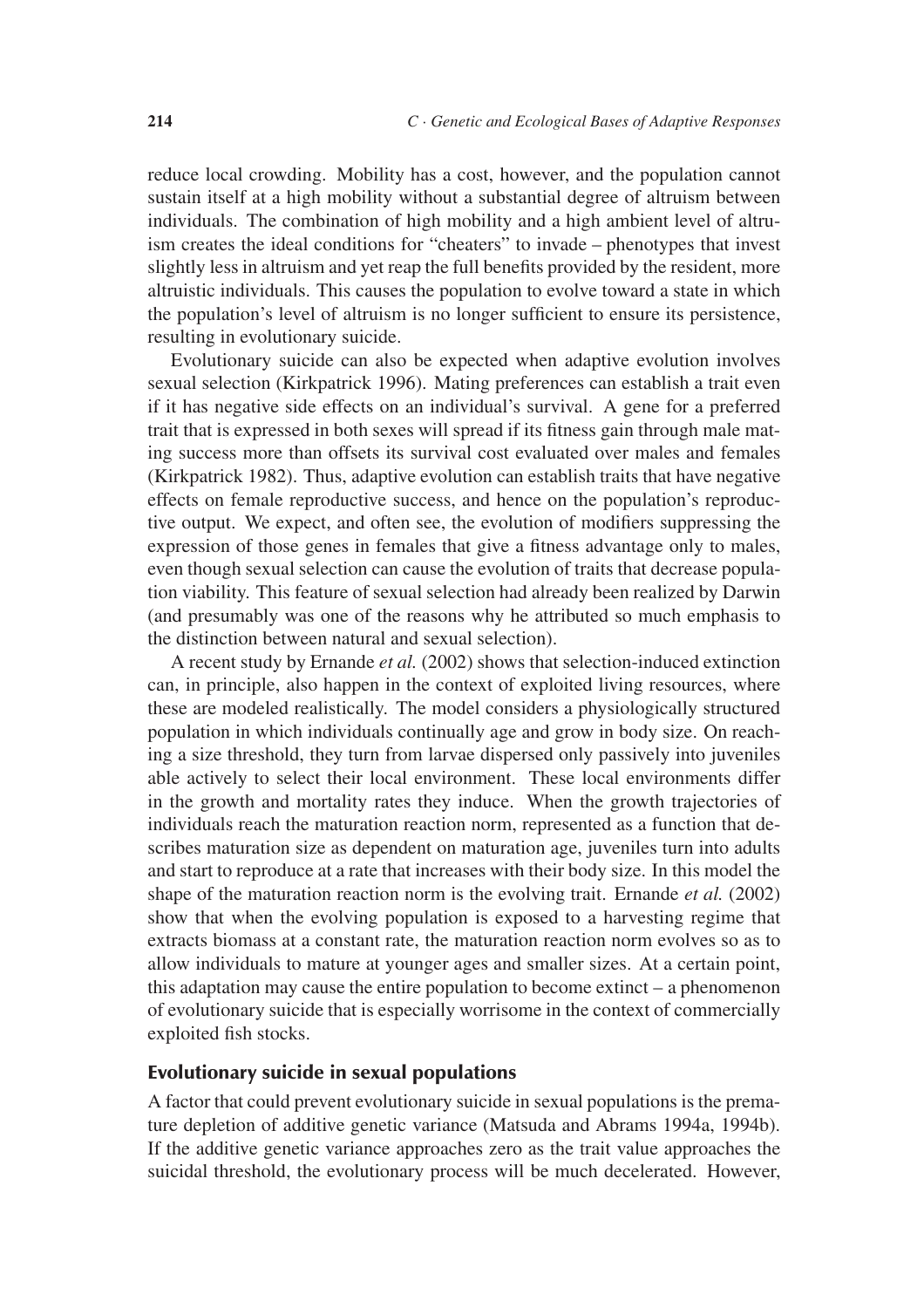unless mutations cease to induce genetic variance, eventual evolutionary suicide remains inevitable.

At the opposite end of the spectrum, a surplus of phenotypic variance may prevent evolutionary suicide. This can be understood as follows. When a broad phenotypic distribution approaches a suicidal threshold, it extends its head tail beyond the population's viability domain. The loss of individuals in this tail then affects the selective pressures that act on the rest of the population. In particular, the release of density regulation through very low reproductive success in the head tail may boost the reproductive success of individuals in the rear tail. It turns out that this source–sink dynamics across a population's viability boundary can allow the population to hover temporarily at the brink of extinction. The smaller the population's phenotypic variance, the closer it approaches extinction. This places an extra premium on maintaining the genetic variance of populations threatened by evolutionary suicide: once their variance is sufficiently depleted, their extinction is imminent.

Box 11.6 shows how evolutionary suicide is expected to occur in sexual populations and, in particular, how the underlying genetics could interfere with the ecology of evolutionary suicide as outlined above.

# Extinction driven by coevolutionary dynamics

Also, coevolutionary dynamics can cause extinctions. Some early treatment, which still excludes the effects of intraspecific frequency-dependent selection, is given in Roughgarden (1979).

Dieckmann *et al.* (1995) considered an example of predator–prey coevolution in which the predator's extinction is caused by the prey's adaptation. In this model, the phenotype of a predator has to remain sufficiently close to that of its prey for the predator's harvesting efficiency to remain high enough to ensure predator survival. This may reflect the need for a match between, for example, prey size and the dimensions of the predator's feeding apparatus. Thus, whenever evolution in the prey takes its phenotype too far away from the predator's matching phenotype, harvesting efficiency drops below a critical level, and so causes the predator to become extinct.

Notice that in all cases in which such a transition to extinction is gradual (rather than discontinuous), evolutionary suicide cannot contribute to the extinction (Box 11.5). In addition, gradual extinction causes mutation-limited phenotypic evolution in the dwindling species to grind to a halt, since fewer and fewer individuals are around to give birth to the mutant phenotypes that fuel the adaptive process (Box 11.3). This stagnation renders the threatened species increasingly defenseless by depriving it of the ability to counteract the injurious evolution of its partner by a suitable adaptation of its own. For these two reasons, gradual coevolutionary extinction is driven solely by adaptation in the coevolving partner(s). The situation is different, of course, when a transition to extinction is discontinuous: in such cases, processes of evolutionary suicide and "coevolutionary murder" may conspire to oust a species from the coevolving community.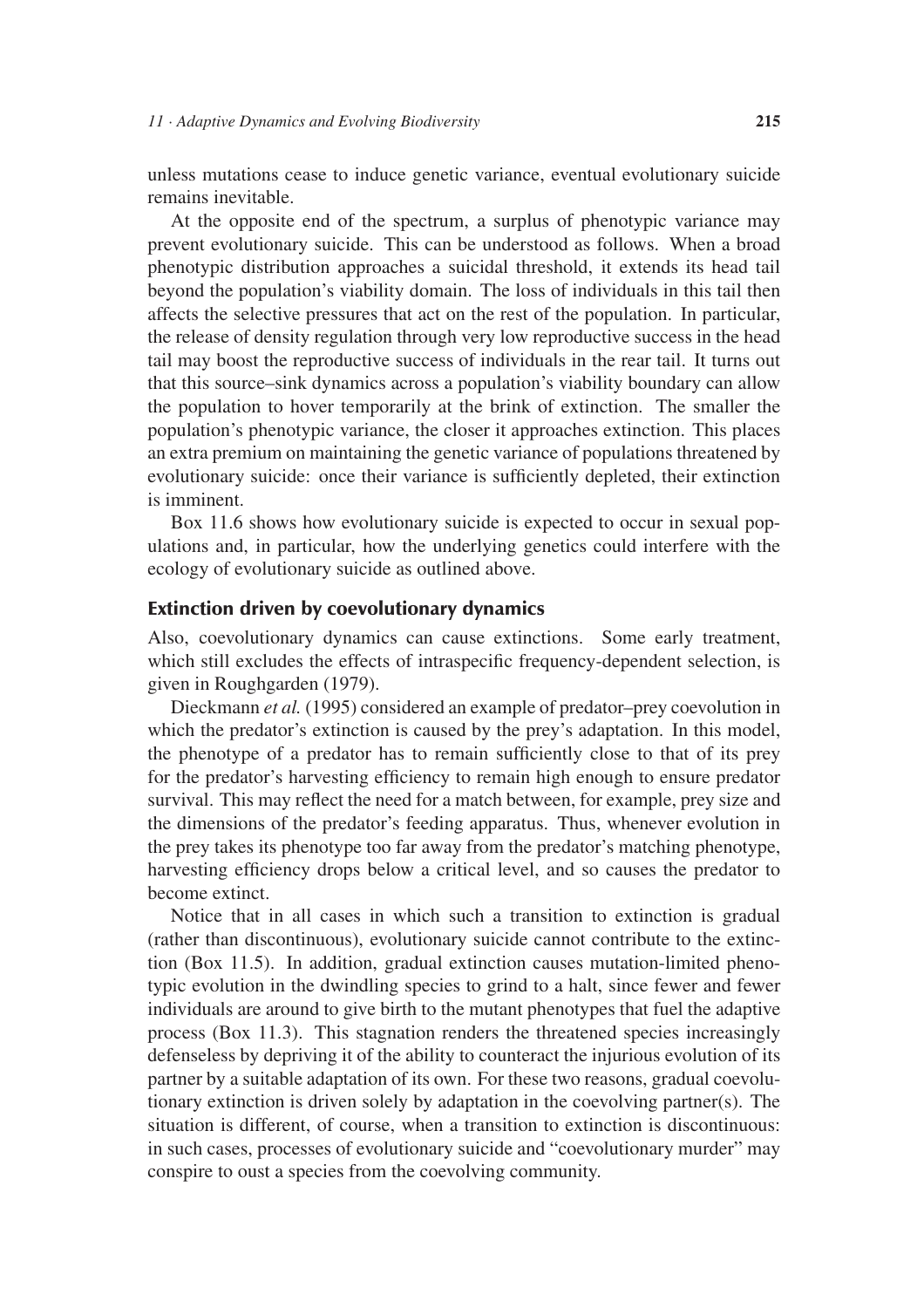#### **Box 11.6** Evolutionary suicide in sexual populations

The dynamics of sexual populations differ in several respects from those considered in asexual models of evolutionary suicide. In particular, sexual populations are typically polymorphic, which has two important implications:

- First, compared with a monomorphic asexual population that features the same mean value of the adaptive trait, variance corrections to the model's invasion fitness are bound to arise. These corrections can affect the population size predicted for a given trait value, the critical trait values at which evolutionary suicide is expected, and the selection gradient. Occasionally, a changed selection gradient may even enable evolution away from the extinction boundary.
- Second, a polymorphic population may hover at the brink of extinction, because the death of individuals in the population's tail that extends beyond the extinction boundary may enhance reproductive success in the remaining population.

The two illustrations below show results for a sexual model of evolutionary suicide; to our knowledge this is the first time such an analysis has been carried out. Based on an adaptive trait *x*, per capita birth rates are given by  $b(x) = b_0/(1 + K_{1/2}/N)$ , and per capita death rates by  $d(x) = d_0 + N_{\text{eff}}(x)/K(x)$ . Here,  $b_0$  and  $d_0$ , respectively, denote the intrinsic birth and death rates, *N* the population's total size, and  $K_{1/2}$  the population size at which *b* drops to  $\frac{1}{2}b_0$  through an Allee effect. The death rate is increased by asymmetric competition, with the sum in  $N_{\text{eff}}(x) = \sum_{i} \alpha(x_i - x)$  extending over all individuals, and the competitive effect of an individual with trait value  $x_i$  on an individual with trait value  $x$  given by  $\alpha(x_i - x) = 2/[1 + e^{-(x_i - x)/w}]$ , where w determines the degree of competitive asymmetry. Asymmetric competition thus favors individuals with larger values of the adaptive trait  $x$ . The population's carrying capacity is trait dependent and given by a normal function,  $K(x) = K_0 \exp(-\frac{1}{2}x^2/\sigma_K^2)$ , which thus favors individuals with intermediate values of the adaptive trait  $x$ . For the illustrations below, parameters are set to  $b_0 = 1$ ,  $d_0 = 0.2$ ,  $K_0 = 2000$ ,  $K_{1/2} = 200$ ,  $\sigma_K = 1$ , and  $w = 0.2$ . The adaptive trait *x* is polygenic, determined by  $n = 10$  equivalent diploid loci with additive effects and free recombination. Loci can either be diallelic, with allelic values +1 and −1, or they can feature a continuum of alleles. The set of trait values in the diallelic model is scaled to  $-2 < x < +2$ , with an analogous scaling applied to the infinite-allele model. Mutations occur at a probability of  $u = 10^{-3}$ per locus and, in the case of continuous allelic values, are distributed normally with standard deviation  $\sigma = 0.2$ .

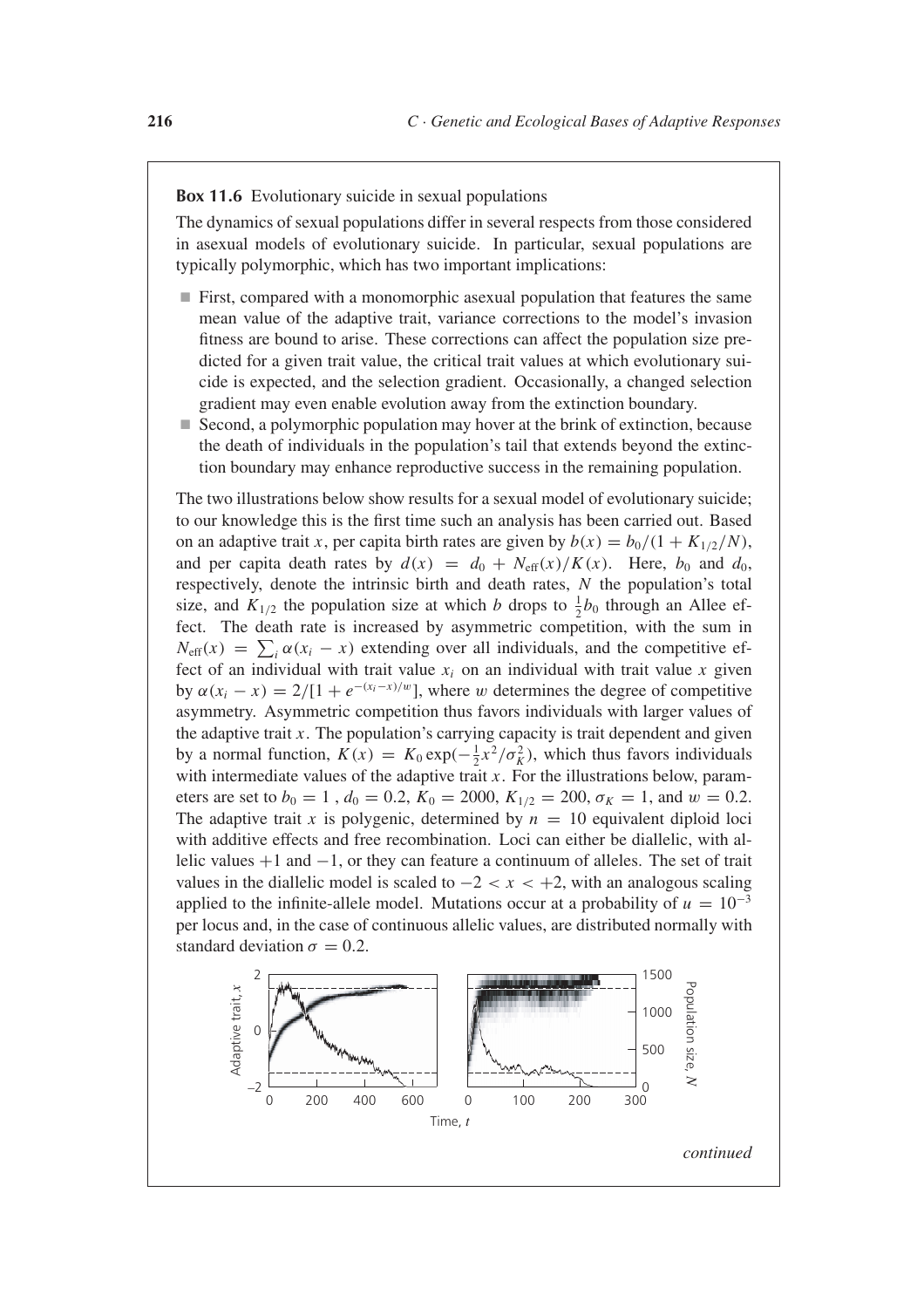#### **Box 11.6** *continued*

The left panel on the preceding page is based on the infinite-allele model and shows how the polymorphic distribution of adaptive trait values, depicted by gray scales, starts out on one side of the carrying capacity's peak at  $x = 0$  and then, driven by asymmetric competition, evolves toward and beyond this peak, until it reaches the extinction boundary at about  $x = 1.5$ . The model's two extinction boundaries are depicted by dashed lines (notice that, since selection drives the population away from the lower boundary, no evolutionary suicide can occur there). The black continuous curve shows the changes in actual population size that result from the trait's evolution. The dynamics of evolutionary suicide in this model is thus very similar to that predicted by the corresponding asexual model. The right panel shows exactly the same situation, except that the diallelic model is now being considered. The different genetic architecture that underlies the adaptive trait *x* imposes a much larger phenotypic variance on the population throughout all phases of its evolution. With just a few diallelic loci, this phenotypic variance is now so large that the population lingers for a while at the brink of extinction, before perishing eventually.

We can thus conclude that – except for some quantitative corrections and for the extra potential of populations to hover temporarily at the brink of extinction – the phenomenon of selection-driven extinction appears to apply just as well to sexual populations as it does to the asexual populations investigated in earlier studies.

Further examples of coevolution-driven extinction are provided in Chapter 16 for coevolving communities that exhibit both mutualistic and competitive interactions.

### Summary

Evolutionary suicide occurs for a rich variety of ecological settings and appears to be robust to variations in the underlying system of inheritance. Even if evolutionary suicide does not occur, the related phenomena of persistent evolutionary deterioration or of an abrupt collapse toward perilously low densities are possible. Also, coevolution can bring about a species' demise. Thus, phenomena in which the adaptive process itself harms an evolving species or community are by no means peculiar outcomes of particularly rigged ecological models.

A question of acute interest in the context of population management is to identify the circumstances through which environmental change can expose a population to the threat of evolutionary deterioration, collapse, or suicide. We address this issue in the following section.

# 11.6 Adaptive Responses to Environmental Change

Populations exposed to environmental change usually experience altered selection pressures acting on their traits. If the population had enough time to adapt to the prevailing environmental conditions before the evolutionary change, with the result that selection had become stabilizing, it typically experiences a qualitative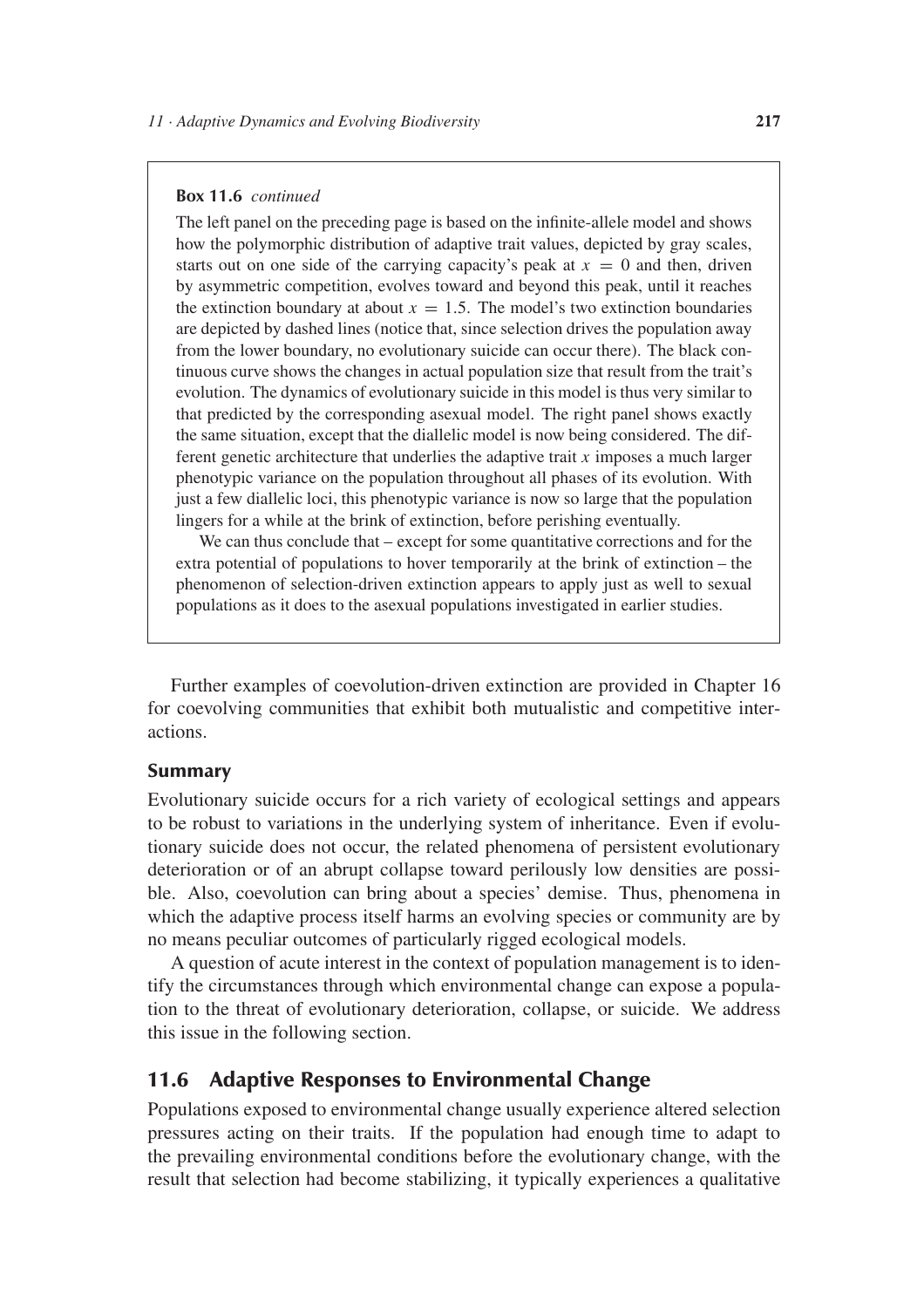change to directional selection during and after the environmental change. Classic models of such situations are based on the notion of a fitness maximum that gradually shifts its position in trait space. The primary question is then whether or not the evolving population can respond quickly enough to the new directional selection pressures for it to track the shifting maximum and thus to persist despite the threatening change in its environment. Questions of this kind are best analyzed using techniques of quantitative genetics, and are discussed in detail in Chapter 10. Here we take a broader perspective and consider more general (and intricate) patterns of interplay between environmental change, adaptive evolution, and ecological viability.

# Ecology–evolution–environment diagrams

A geometric approach to the interplay of ecology, evolution, and environment is facilitated by focusing attention on conditions that imply population extinction. For this purpose we consider those phenotypic values *x* that allow a population to be viable under environmental conditions *e*. Combinations (*x*, *e*) that do not allow for this imply population extinction. Such a focus on extinction conditions conveniently removes the population size *N* from the graphic considerations below, which renders the resultant diagrams much easier to read.

To describe the evolutionary dynamics for viable combinations  $(x, e)$  of phenotypes and environmental conditions, we can utilize the pairwise invasibility plots introduced in Box 11.2, which allow us to consider all kinds of density- and frequency-dependent selection. Figure 11.3a shows a sample sequence of pairwise invasibility plots that illustrates how they may change when environmental conditions are altered:

- Initially, an evolutionary attractor (technically speaking, a convergence-stable evolutionary singularity) coexists with an evolutionary repellor, both situated away from an extinction region of trait values that render the population unviable.
- As environmental conditions change, the two evolutionary singularities approach each other.
- Eventually, they collide.
- Directional selection then drives the evolving phenotype into the extinction region, causing evolutionary suicide.

Figure 11.3b shows how this very same sequence of events can be depicted in a single diagram, employing three characteristic features:

- Arrows show the direction of selection:
- Line styles indicate the different types of evolutionary singularity; and
- Shading shows the extinction regions.

We refer to such plots as ecology–evolution–environment diagrams, or  $E^3$ diagrams for short: the environmental and evolutionary components of change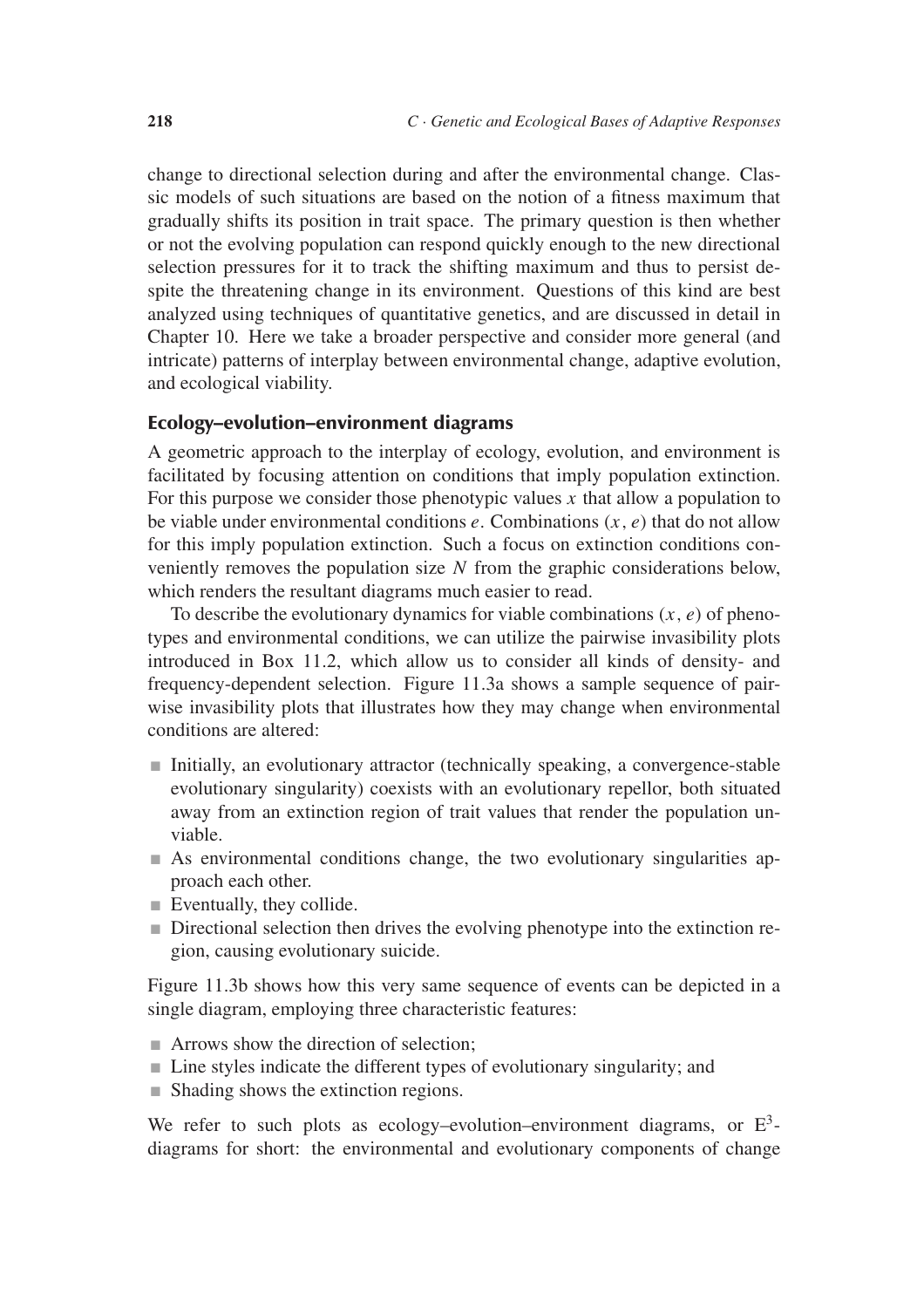

Environmental condition, *e*

**Figure 11.3** Interplay between ecological, evolutionary, and environmental change. (a) Pairwise invasibility plots that show the collision and resultant disappearance of an evolutionary attractor and repellor, which lead to induced evolutionary suicide as environmental conditions are varied toward the right. Light gray regions correspond to negative invasion fitness; the extinction region is shown in dark gray. Evolutionary attractors and repellors are depicted by filled circles and open circles, respectively. Short arrows indicate the direction of selection. (b) Ecology–evolution–environment diagram  $(E^3$ -diagram) that depicts the same situation as in (a). Arrows show the direction of selection, line styles indicate the type of evolutionary singularity, and shading shows the extinction region. Continuous (dashed) curves indicate evolutionary attractors (repellors), while thick (thin) curves indicate evolutionarily stable (unstable) singularities.

are represented along the horizontal and vertical axes, respectively, while the ecology furnishes the shown selection pressures and determines the extinction regions throughout which the population is not viable. Comparing Figures 11.3a and 11.3b suggests that a single  $E<sup>3</sup>$ -diagram is more immediately comprehensible than sequences of pairwise invasibility plots, while, as long as we are content to consider gradual evolution, they contain the same salient information.

 $E<sup>3</sup>$ -diagrams have much in common with those regularly used in the classic bifurcation theory of dynamic systems (e.g., Kuznetsov 1995; Guckenheimer and Holmes 1997) – yet they acquire essential extra complexity because of two additional features: first, the incorporation of the extinction region, and second, the distinction between evolutionarily stable and unstable singularities. In the classic theory, only convergence stability would be considered, and consequently only evolutionary attractors and repellors would be discriminated.

We notice in passing that, if, for a particular study, a need were to arise to retain more ecological information in  $E<sup>3</sup>$ -diagrams, then contour lines of, for example,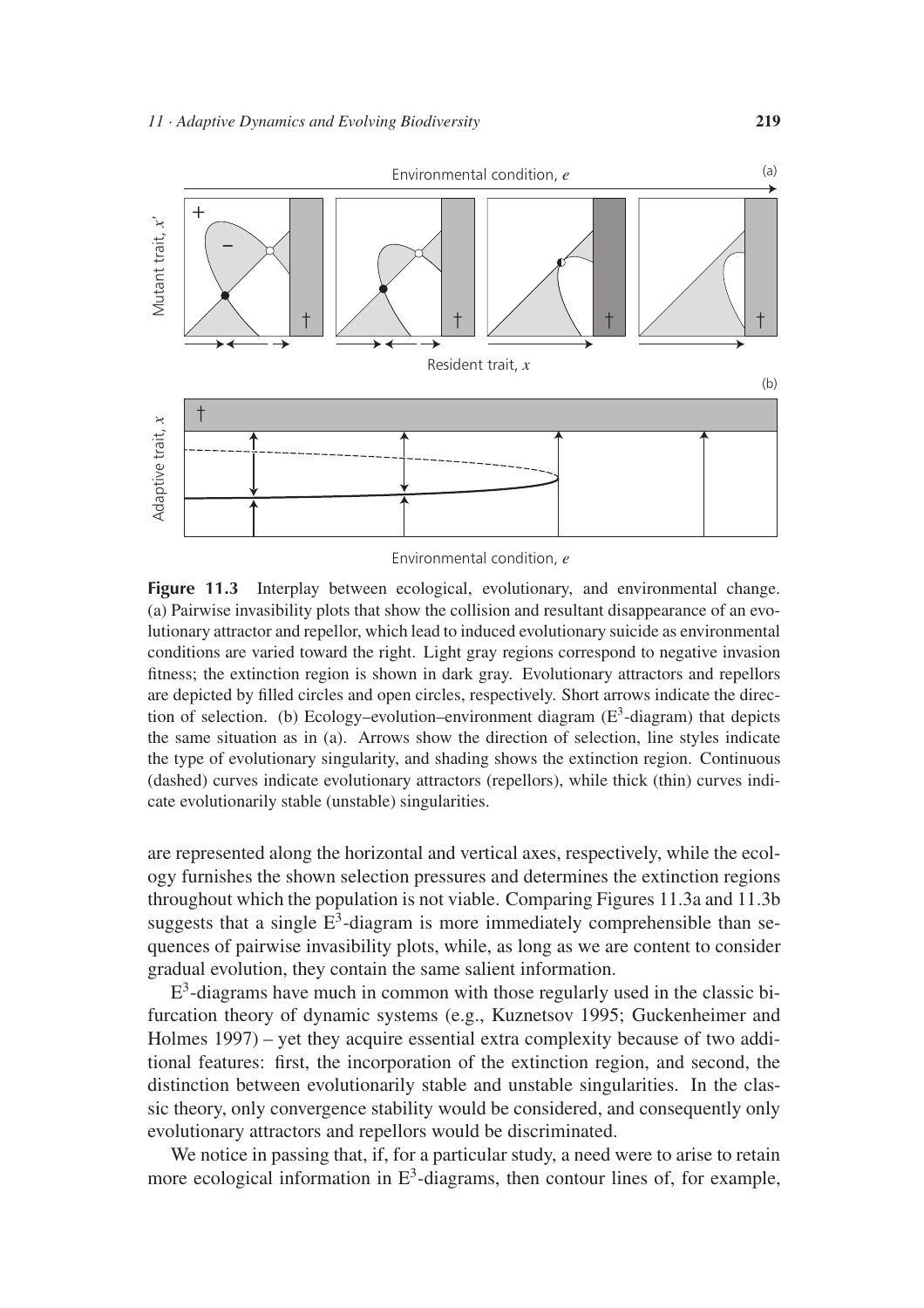the equilibrium (or, alternatively, the time-averaged) population size *N* that results for particular combinations of phenotypes *x* and environmental conditions *e* could be added to the diagrams readily. Likewise, if the resident population dynamics can undergo bifurcations, it would be instructive to add the corresponding bifurcation boundaries to the  $E<sup>3</sup>$ -diagram.

We now utilize  $E<sup>3</sup>$ -diagrams to highlight a number of phenomena that are of general relevance to evolutionary conservation biology.

# Ecological and evolutionary penalties of environmental change

 $E<sup>3</sup>$ -diagrams can be used to elucidate different conservation perils associated with fast or large environmental change. Even for the simplest case – in which the dynamics of population size, phenotype, and environment can all be described as one-dimensional – at least three time scales are involved in a population's exposure to environmental change; these characterize the rates of change in population size, phenotype, and environmental condition. For most organisms we can safely assume that population dynamics occur faster than evolutionary dynamics. Relative to these two time scales, environmental change can then be faster, intermediate, or slower.

Figures 11.4a to 11.4c illustrate three different ways in which fast environmental change can cause population extinction:

- In Figure 11.4a, environmental change occurs so rapidly that it outpaces both the population dynamics and the evolutionary dynamics of the affected population. The figure shows how environmental change takes the population right into an extinction region (Point A), where the population gradually diminishes in size and eventually perishes.
- Figure 11.4a also shows what happens when environmental change occurs at an intermediate time scale, rendering it slower than the population dynamics, but faster than the evolutionary dynamics. Under these circumstances the population becomes extinct as soon as environmental change forces it to trespass into the extinction region: population extinction thus occurs right at the region's boundary (Point B).
- In Figure 11.4b, environmental change occurs at a time scale commensurable with that of evolutionary dynamics. The figure shows that even such a situation can still lead to population extinction: as soon as the environmental change forces the population across the separatrix curve that corresponds to the evolutionary repellor, the course of directional evolution is reversed and the population steers toward evolutionary suicide.
- Finally, in Figure 11.4c environmental change is sufficiently slow for evolutionary rescue (Gomulkiewicz and Holt 1995) to become feasible. Such a situation allows the population to track its evolutionary attractor, which in the illustrated case saves the population from extinction.

When environmental change is abrupt, the amount of change becomes key to predicting the fate of the exposed population. Such situations can also be analyzed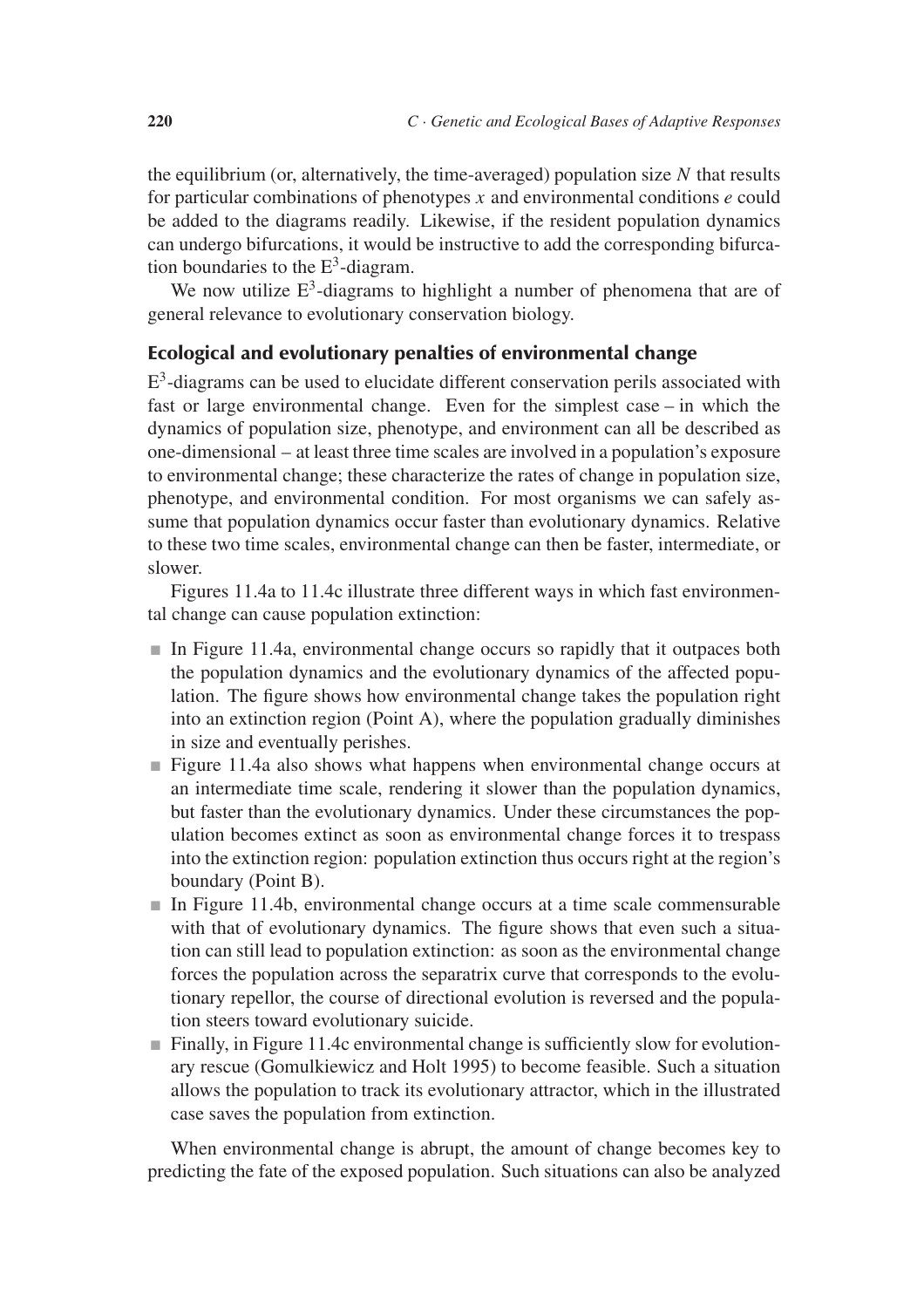

Environmental condition, *e*

Figure 11.4 Ecological and evolutionary penalties of fast or large environmental change. Elements of the  $E<sup>3</sup>$ -diagrams are as in Figure 11.3b. Open circles show the population's state before environmental change occurs, white arrows depict the resultant trajectories, and filled circles indicate where the population becomes extinct. (a) If environmental change is faster than the population dynamics, the population perishes in the interior of the extinction region (Point A). If environmental change is slower than the population dynamics, but faster than the evolutionary dynamics, the population vanishes at the border of the extinction region (Point B). (b) If environmental change occurs at the same time scale as that of the evolutionary dynamics, the population may still undergo induced evolutionary suicide once it is trapped beyond an evolutionary repellor (dashed curve). (c) If environmental change is sufficiently slow, evolutionary rescue may occur. (d) Consequences of abrupt environmental changes of different magnitudes. An ecological penalty occurs if the environmental change takes the population into the extinction region (Trajectory A), whereas an evolutionary penalty occurs if the environmental change takes it beyond the evolutionary repellor (Trajectory B). If the environmental change is small enough, the population may be rescued by adaptation (Trajectory C).

conveniently using  $E^3$ -diagrams. Retaining the same setting as for Figures 11.4a to 11.4c, Figure 11.4d illustrates two fundamentally different ways in which large and abrupt environmental changes can cause population extinction:

- A large environmental change settles the population right in the extinction region, which implies its demise through the ensuing population dynamics (Trajectory A).
- An intermediate environmental change moves the population beyond the separatrix given by the position of the evolutionary repellor, which causes its extinction through evolutionary suicide (Trajectory B).
- By contrast, a small environmental change allows the population to stay on the safe side of the evolutionary separatrix, and thus enables it to undergo evolutionary rescue (Trajectory C).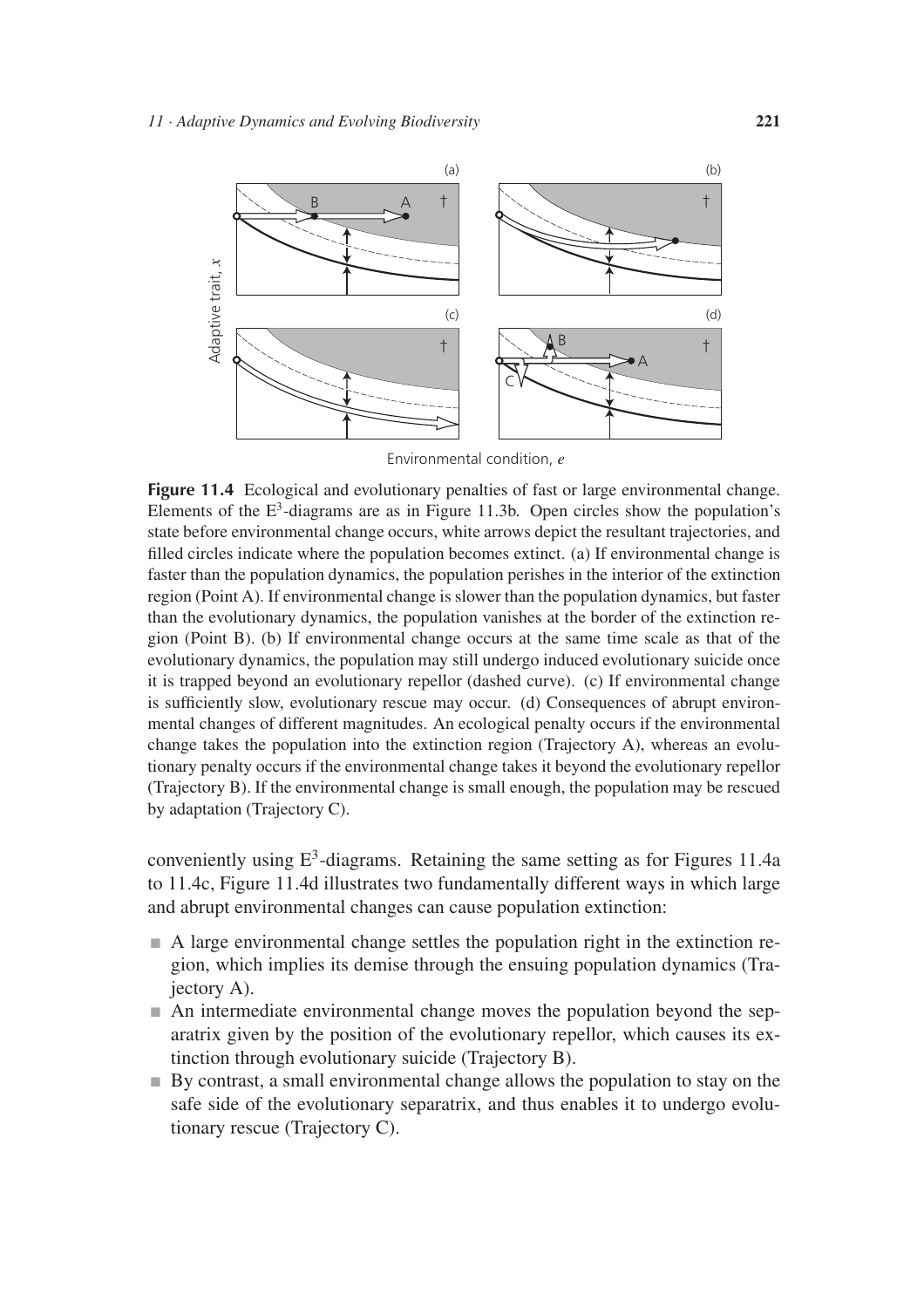These simple examples highlight conceptually distinct penalties associated with environmental change: an ecological penalty occurs when a population's viability is forfeited as a direct consequence of environmental change (Points A and B in Figure 11.4a; Trajectory A in Figure 11.4d), whereas an – often less obvious – evolutionary penalty is incurred when environmental change compromises a population's ability to evolve out of harm's way (Figure 11.4b; Trajectory B in Figure 11.4d).

# Evolutionary rescue, trapping, and induced suicide

 $E<sup>3</sup>$ -diagrams are also useful to depict the phenomena of evolutionary rescue and trapping introduced in Box 1.4. In fact, the left and middle plots in Box 1.4 can be interpreted as  $E<sup>3</sup>$ -diagrams if we take their horizontal axis to measure environmental condition, rather than time. Evolutionary rescue can occur when an evolutionary attractor escapes an encroaching extinction region as the environmental conditions are changed. Similarly, evolutionary trapping – in its simplest form (see below) – requires that an evolutionary attractor collide with an extinction region as environmental conditions are changed.

In contrast to evolutionary rescue and trapping, evolutionary suicide can occur in the absence of any extrinsic environmental change, as it is intrinsically driven by the feedback between an evolving population and its environment. The fingerprint of evolutionary suicide in  $E<sup>3</sup>$ -diagrams is directional selection pointing toward an extinction region as, for example, in the right part of Figure 11.3b.

Evolutionary suicide, however, is involved critically in another phenomenon we need to understand to assess a population's response to environmental change. Figure 11.3b illustrates this scenario, which we call induced evolutionary suicide: an evolutionary attractor collides with an evolutionary repellor, such that a population that is tracking the attractor as environmental conditions are changing suddenly becomes exposed to directional selection toward the extinction region, and hence undergoes evolutionary suicide. Here it is the environmental change that abruptly creates the conditions that lead to evolutionary suicide.

# More complex forms of evolutionary trapping

Figure 11.5a illustrates how induced evolutionary suicide can result in a more complex form of evolutionary trapping. Here an evolutionary attractor again vanishes in collision with a repellor. Now, however, there is a range of environmental conditions in which two attractor–repellor pairs coexist. This means that, if a large jump occurs in its phenotype, the population could survive environmental conditions that change toward the right by shifting to the lower attractor. Gradual phenotypic change, however, keeps the population trapped at the upper attractor, and results in its inevitable demise.

A much more benign (and simple) situation is depicted in Figure 11.5b. Here small environmental change results in a large shift of an evolutionary attractor, which obviously makes it difficult for gradual evolution to catch up with the required pace of phenotypic change. Such a situation could thus be described as an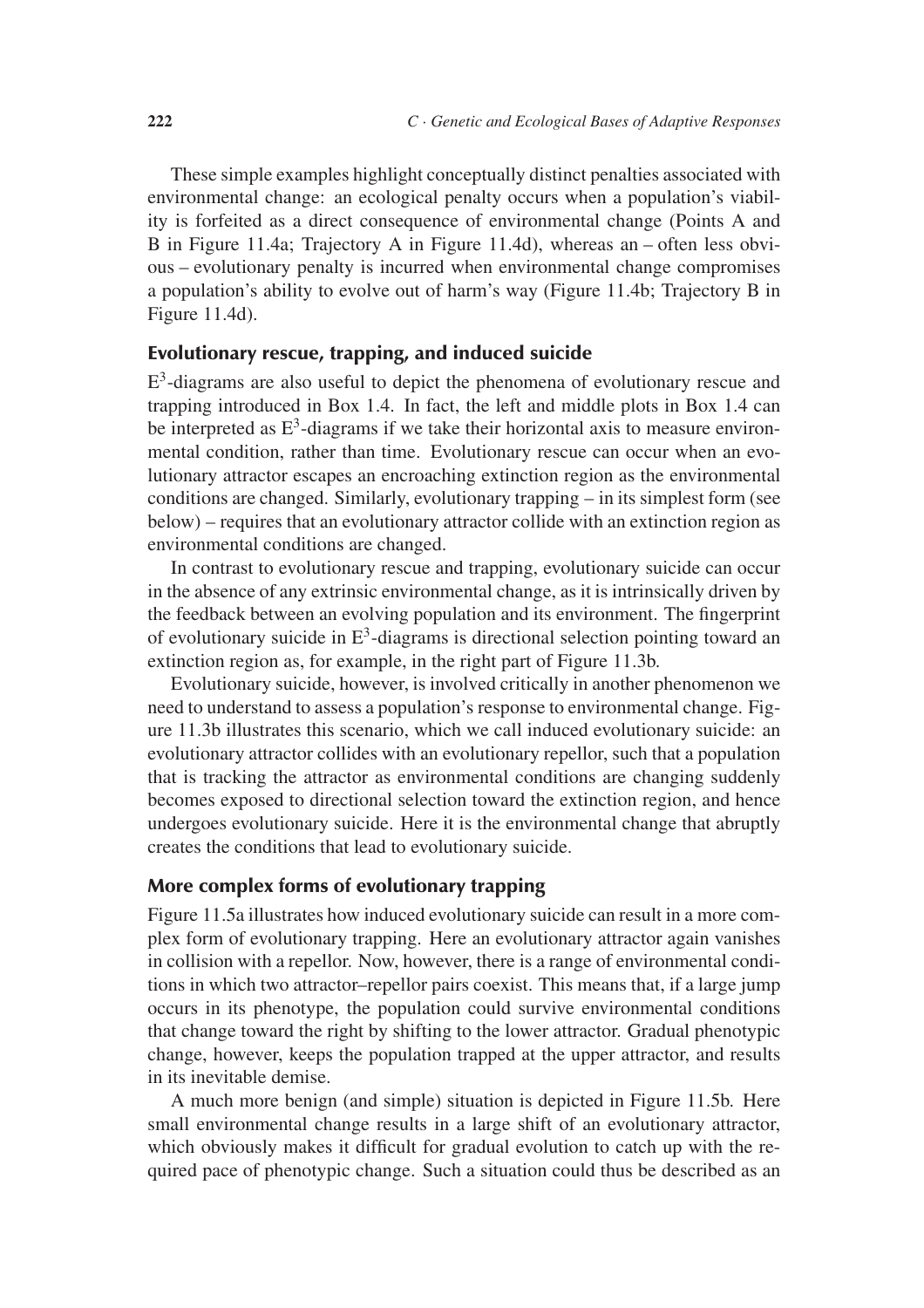

Environmental condition, *e*

**Figure 11.5** Examples of more complex forms of evolutionary trapping. Elements of the  $E<sup>3</sup>$ -diagrams are as in Figure 11.3b. Open circles show the population's state before environmental change shifts conditions to the right. (a) When one evolutionary attractor vanishes in a collision with a repellor, the population can only survive by a large phenotypic jump across a fitness valley to the alternative evolutionary attractor. (b) When the positions of the evolutionary attractor and the extinction region undergo substantial changes in response to a small environmental change, the population can survive only through a particularly swift evolution. In such situations, the population easily becomes trapped by limitations on its pace of adaptation. The settings in (c) and (d) are the same as those in (a) and (b), respectively, but with the two evolutionary attractors now separated by the extinction region.

evolutionary bottleneck, where, at some stage, only swift adaptation could rescue the threatened population.

The scenarios in Figures 11.5a and 11.5b can be exacerbated considerably if the extinction region takes a more complex and expansive shape. Such cases are illustrated in Figures 11.5c and 11.5d. In both cases, gradual evolution cannot rescue the population. The shift of the population's phenotype to the safe evolutionary attractor now not only requires it to trespass through a fitness valley (as in Figure 11.5a) or particularly rapid evolution (as in Figure 11.5b), but also gradual evolutionary change toward the safe attractor takes the population into the extinction region, and thus completely forestalls gradual evolution as a sufficient evolutionary response to the imposed environmental change.

The latter two scenarios may look complex, but are not as improbable as one perhaps would wish to think: Section 14.4 describes dispersal evolution in response to landscapes changes and presents, in Figure 14.10b, a result of the type depicted in Figures 11.5c and 11.5d. In Chapter 14, also the results shown in Figures 14.4, 14.11, 14.12, and 14.13 showcase the use of  $E<sup>3</sup>$ -diagrams in understanding the conservation implications of dispersal evolution. A particularly intriguing finding in this context is that induced evolutionary suicide can result from environmental conditions that become less severe, as illustrated in Figure 14.13b.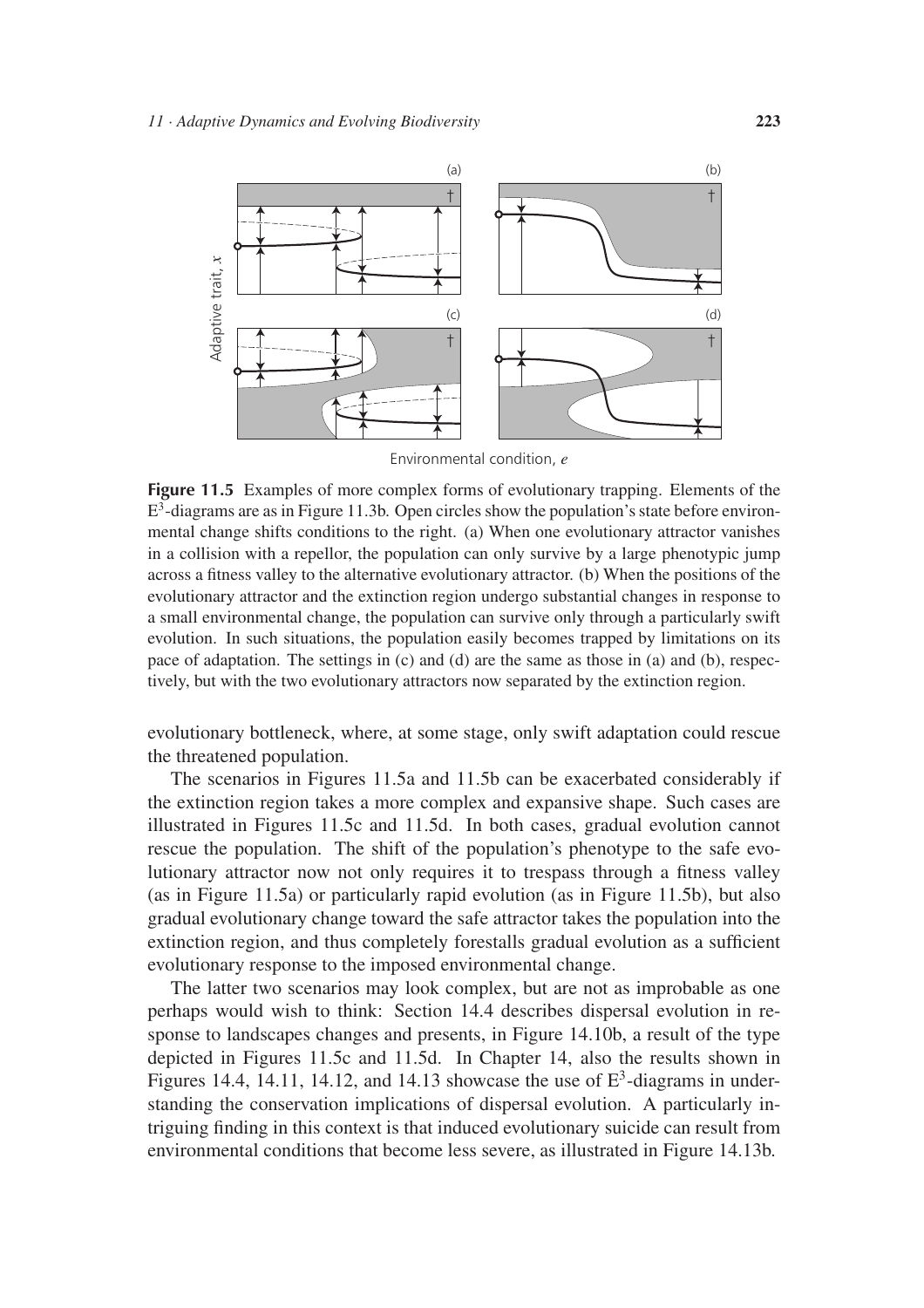# 11.7 Concluding Comments

For a long time, the common wisdom in evolutionary ecology was that adaptive evolution by natural selection should maximize some measure of fitness, and hence population viability. In this chapter we discuss several fundamental shortcomings that restrict the scope of this earlier approach (Section 11.2), and investigate the consequences of a more realistic understanding of adaptive evolution (Section 11.3) for the origin and loss of biodiversity (Sections 11.4 and 11.5), as well as for the response of threatened populations to environmental change (Section 11.6).

We show that it is only under very special circumstances that adaptive evolution follows an optimization principle, maximizing some measure of fitness. This special case occurs when the environmental feedback loop is one-dimensional and monotonic – and even then population viability cannot always be expected to be maximized: as described in Section 11.2, adaptive evolution that follows an optimization principle can drive a population to extinction. Such evolutionary suicide turns out to be a common phenomenon in more realistic models that incorporate frequency- and density-dependent selection, and must therefore be expected to play a major role in the loss of biodiversity. The other facet of non-optimizing adaptive evolution is its role in promoting biodiversity by means of evolutionary rescue and evolutionary branching, which result in the maintenance or even enhancement of biodiversity. A suite of new theoretical tools is thus now in place to translate ecological knowledge of the interaction of populations with their environment into quantitative predictions about the evolving diversity of ecological communities.

The analysis of adaptive responses to environmental change raises new challenges for conservation biology and evolutionary theory. We have introduced  $E<sup>3</sup>$ analysis as a tool to investigate and predict the conservation perils associated with environmental changes that unfold on different time scales.  $E<sup>3</sup>$ -diagrams summarize the salient features of series of pairwise invasibility plots obtained for gradually changing environmental conditions and enable easy graphic interpretation. The use of such  $E<sup>3</sup>$ -diagrams and, more generally, of adaptive dynamics models in changing environments provide a synthetic approach to the dramatic consequences of adaptive evolution on biodiversity in a changing world. Indeed, it would seem advisable to extend medium-term conservation efforts based on traditional models of population extinction by taking advantage of the now-available new tools to link ecological and evolutionary insights.

*Acknowledgments* We are grateful to Fabio Dercole, Jean-François Le Galliard, Hans Metz, Kalle Parvinen, and Sergio Rinaldi for interesting discussions. Financial support for this study was received from the Austrian Federal Ministry of Education, Science, and Cultural Affairs, and the Austrian Science Fund to Ulf Dieckmann; from the French Ministère de l'Education Nationale de la Recherche et des Technologies ("ACI Jeunes Chercheurs 2000" and "ACI Bioinformatique 2001"), and from the French Ministère de l'Aménagement du Territoire et de l'Environnement (Programme "Invasions Biologiques") to Régis Ferrière; and from the European Research Training Network *ModLife* (Modern Life-History Theory and its Application to the Management of Natural Resources), funded through the Human Potential Programme of the European Commission, to Ulf Dieckmann and Régis Ferrière.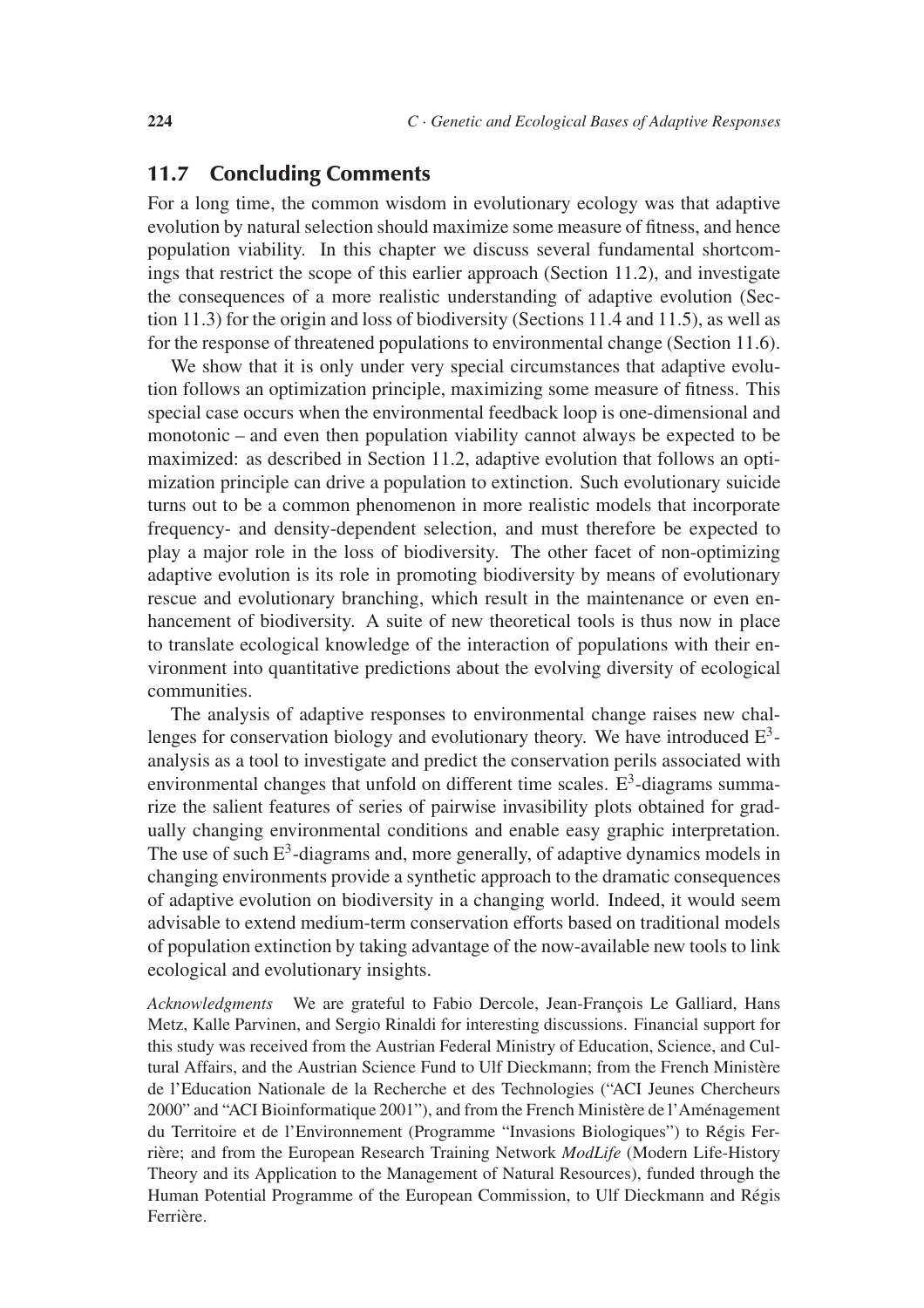# References

*References in the book in which this chapter is published are integrated in a single list, which appears on pp. 365–410. For the purpose of this reprint, references cited in the chapter have been assembled below.*

- Abrams PA, Matsuda H & Harada Y (1993). Evolutionarily unstable fitness maxima and stable fitness minima of continuous traits. *Evolutionary Ecology* **7**:465–487
- Allen JC, Schaffer WM & Rosko D (1993). Chaos reduces species extinction by amplifying local-population noise. *Nature* **364**:229–232
- Bürger R (1998). Mathematical properties of mutation-selection models. *Genetica* **103**:279–298
- Bürger R & Bomze IM (1996). Stationary distributions under mutation-selection balance: Structure and properties. *Advances in Applied Probability* **28**:227–251
- Bush GL (1969). Sympatric host race formation and speciation in frugivorous flies of the genus *Rhagoletis* (Diptera: Tephritidae). *Evolution* **23**:237–251
- Calow P (1999). *Encyclopedia of Ecology and Environmental Management*. Oxford UK: Blackwell Publishing
- Case TJ (1999). *An Illustrated Guide to Theoretical Ecology*. Oxford, UK: Oxford University Press
- Charnov E (1993). *Life History Invariants: Some Explorations of Symmetry in Evolutionary Ecology*. Oxford, UK: Oxford University Press
- Darwin C (1859). *On the Origin of Species*. London, UK: John Murray
- Dennis B (1989). Allee effects: Population growth, critical density, and the chance of extinction. *Natural Resource Modeling* **3**:481–538
- Dercole F, Ferrière R & Rinaldi S (2002). Ecological bistability and evolutionary reversals under asymmetrical competition. *Evolution* **56**:1081–1090
- Dieckmann U (1994). *Coevolutionary Dynamics of Stochastic Replicator Systems*. Jülich, Germany: Central Library of the Research Center Jülich
- Dieckmann U (2002). Adaptive dynamics of pathogen–host interactions. In *Adaptive Dynamics of Infectious Diseases: In Pursuit of Virulence Management*, eds. Dieckmann U, Metz JAJ, Sabelis MW & Sigmund K, pp. 39–59. Cambridge, UK: Cambridge University Press
- Dieckmann U & Doebeli M (1999). On the origin of species by sympatric speciation. *Nature* **400**:354–357
- Dieckmann U & Doebeli M (2004). Adaptive dynamics of speciation: Sexual populations. In *Adaptive Speciation*, eds. Dieckmann U, Doebeli M, Metz JAJ & Tautz D, pp. 76–111. Cambridge, UK: Cambridge University Press
- Dieckmann U & Heino M. The adaptive dynamics of function-valued traits. Unpublished
- Dieckmann U & Law R (1996). The dynamical theory of coevolution: A derivation from stochastic ecological processes. *Journal of Mathematical Biology* **34**:579–612
- Dieckmann U, Marrow P & Law R (1995). Evolutionary cycling of predator–prey interactions: Population dynamics and the Red Queen. *Journal of Theoretical Biology* **176**:91– 102
- Dieckmann U, Doebeli M, Metz JAJ & Tautz D, eds. (2004). *Adaptive Speciation*. Cambridge, UK: Cambridge University Press
- Doebeli M & Dieckmann U (2000). Evolutionary branching and sympatric speciation caused by different types of ecological interactions. *The American Naturalist* **156**:S77– S101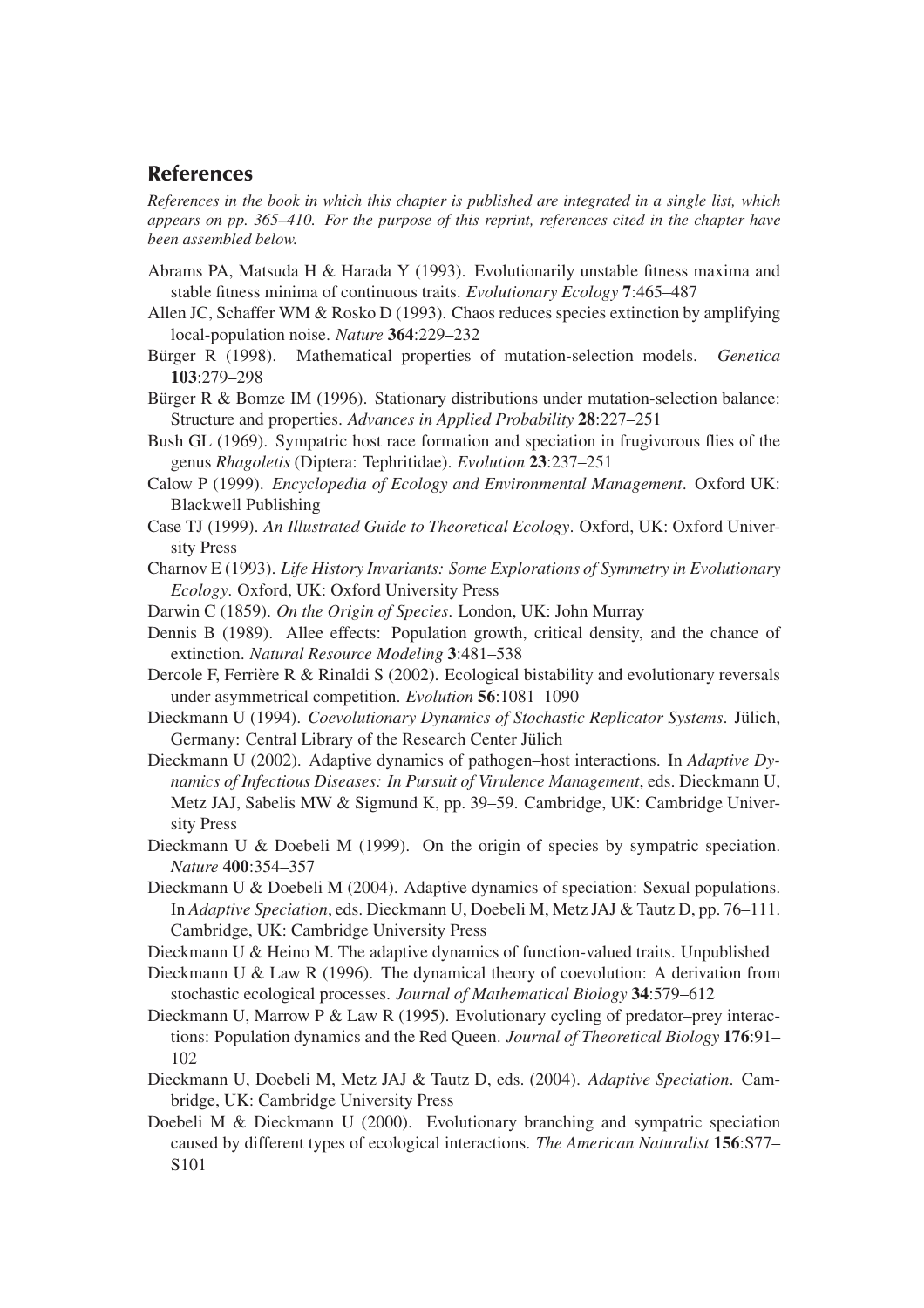- Doebeli M & Dieckmann U (2003). Speciation along environmental gradients. *Nature* **421**:259–264
- Doebeli M & Dieckmann U (2004). Adaptive dynamics of speciation: Spatial structure. In *Adaptive Speciation*, eds. Dieckmann U, Doebeli M, Metz JAJ & Tautz D, pp. 140–167. Cambridge, UK: Cambridge University Press
- Drake JA, Mooney HA, di Castri F, Groves RH, Kruger FJ, Rejmanek M & Williamson M, eds. (1989). *Biological Invasions: A Global Perspective*. Brisbane, Australia: John Wiley & Sons
- Emlen JM (1987). Evolutionary ecology and the optimality assumption. In *The Latest on the Best*, ed. Dupre J, pp. 163–177. Cambridge, MA, USA: MIT Press
- Ernande B, Dieckmann U & Heino M (2002). Fisheries-induced changes in age and size at maturation and understanding the potential for selection-induced stock collapse. In *The Effects of Fishing on the Genetic Composition of Living Marine Resources*, ICES CM 2002/Y:06. Copenhagen, Denmark: International Council for the Exploration of the Seas
- Eshel I (1983). Evolutionary and continuous stability. *Journal of Theoretical Biology* **103**:99–111
- Eshel I & Motro U (1981). Kin selection and strong evolutionary stability of mutual help. *Journal of Theoretical Population Biology* **19**:420–433
- Felsenstein J (1981). Skepticism towards Santa Rosalia, or why are there so few kinds of animals? *Evolution* **35**:124–238
- Ferrière R (2000). Adaptive responses to environmental threats: Evolutionary suicide, insurance, and rescue. *Options* Spring, pp. 12–16. Laxenburg, Austria: International Institute for Applied Systems Analysis
- Ferrière R & Gatto M (1995). Lyapunov exponents and the mathematics of invasion in oscillatory or chaotic populations. *Theoretical Population Biology* **48**:126–171
- Fisher RA (1930). *The Genetical Theory of Natural Selection*. Oxford, UK: Clarendon Press
- Frank SA & Slatkin M (1992). Fisher's fundamental theorem of natural selection. *Trends in Ecology and Evolution* **7**:92–95
- Gatto M (1993). The evolutionary optimality of oscillatory and chaotic dynamics in simple population-models. *Theoretical Population Biology* **43**:310–336
- Geritz SAH & Kisdi É (2000). Adaptive dynamics in diploid sexual populations and the evolution of reproductive isolation. *Proceedings of the Royal Society of London B* **267**:1671–1678
- Geritz SAH, Metz JAJ, Kisdi É & Meszéna G (1997). Dynamics of adaptation and evolutionary branching. *Physical Review Letters* **78**:2024–2027
- Geritz SAH, Kisdi É, Meszéna G, Metz JAJ (2004). Adaptive dynamics of speciation: Ecological underpinnings. In *Adaptive Speciation*, eds. Dieckmann U, Doebeli M, Metz JAJ & Tautz D, pp.54–75. Cambridge, UK: Cambridge University Press
- Gomulkiewicz R & Holt RD (1995). When does evolution by natural selection prevent extinction? *Evolution* **49**:201–207
- Gould SJ & Lewontin RC (1979). The spandrels of San Marco and the Panglossian paradigm: A critique of the adaptationist programme. *Proceedings of the Royal Society of London B* **205**:581–598
- Guckenheimer J & Holmes P (1997). *Nonlinear Oscillations, Dynamical Systems, and Bifurcations of Vector Fields*. Third Edition. New York, NY, USA: Springer-Verlag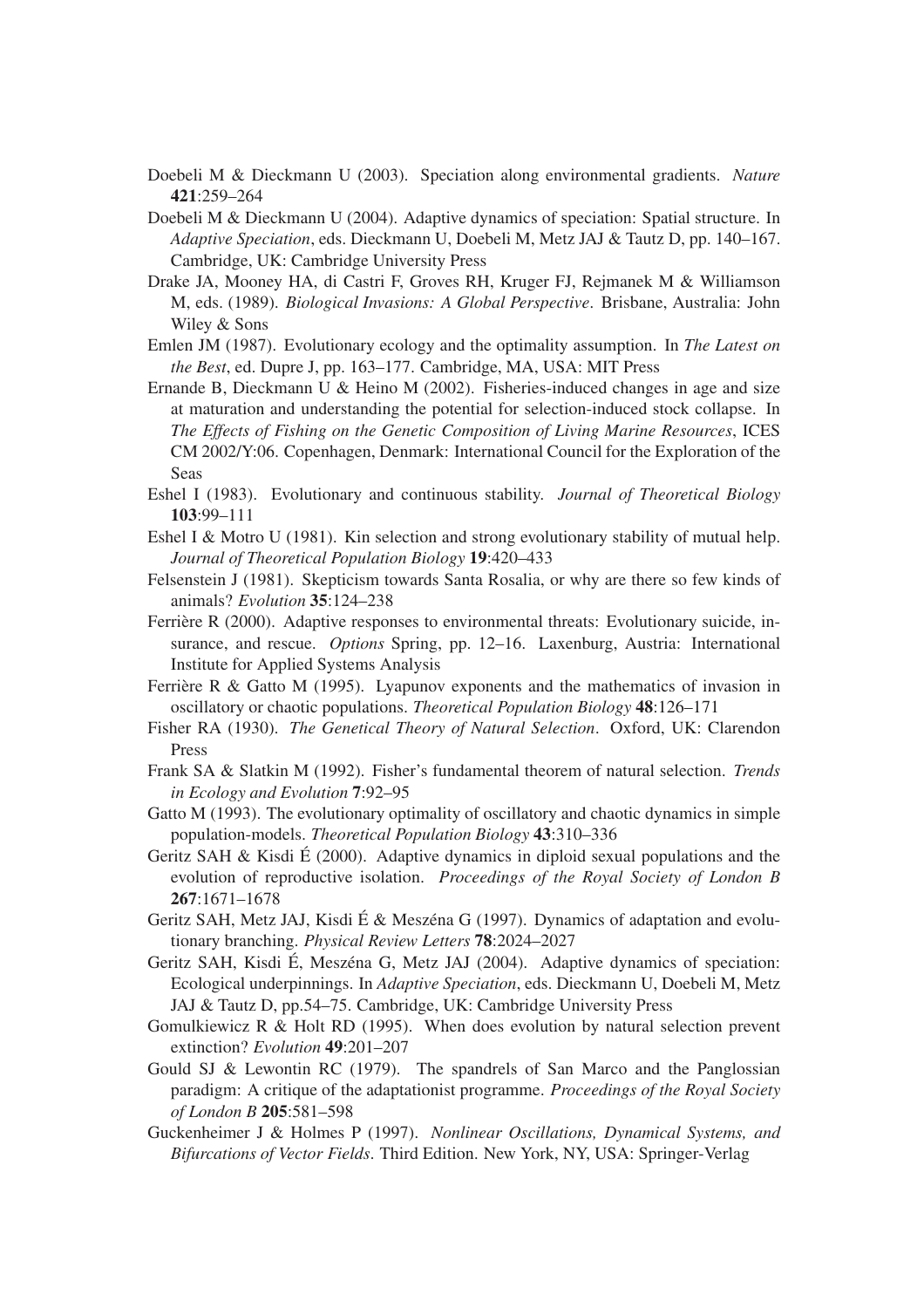- Gyllenberg M & Metz JAJ (2001). On fitness in structured metapopulations. *Journal of Mathematical Biology* **43**:545–560
- Gyllenberg M & Parvinen K (2001). Necessary and sufficient conditions for evolutionary suicide. *Bulletin of Mathematical Biology* **63**:981–993
- Gyllenberg M, Parvinen K & Dieckmann U (2002). Evolutionary suicide and evolution of dispersal in structured metapopulations. *Journal of Mathematical Biology* **45**:79–105
- Haldane JBS (1932). *The Causes of Evolution*. London, UK: Harper
- Hamilton WD (1967). Extraordinary sex ratios. *Science* **156**:477–488
- Hastings A (1980). Disturbance, coexistence, history, and competition for space. *Theoretical Population Biology* **18**:363–373
- Heino M, Metz JAJ & Kaitala V (1997). Evolution of mixed maturation strategies in semelparous life histories: The crucial role of dimensionality of feedback environment. *Philosophical Transactions of the Royal Society of London B* **352**:647–1655
- Heino M, Metz JAJ & Kaitala V (1998). The enigma of frequency-dependent selection. *Trends in Ecology and Evolution* **13**:367–370
- Jablonski D (1993). The tropics as a source of evolutionary novelty through geological time. *Nature* **364**:142–144
- Jansen VAA & Mulder GSEE (1999). Evolving biodiversity. *Ecology Letters* **2**:379–386
- Johnson PA, Hoppensteadt FC, Smith JJ & Bush GL (1996). Conditions for sympatric speciation: A diploid model incorporating habitat fidelity and non-habitat assortative mating. *Evolutionary Ecology* **10**:187–205
- Kimura M (1965). A stochastic model concerning maintenance of genetic variability in quantitative characters. *Proceedings of the National Academy of Sciences of the USA* **54**:731–735
- Kirkpatrick M (1982). Sexual selection and the evolution of female mating preferences. *Evolution* **36**:1–12
- Kirkpatrick M (1996). Genes and adaptation: A pocket guide to theory. In *Adaptation*, eds. Rose MR & Lauder GV, pp. 125–128. San Diego, CA, USA: Academic Press
- Kisdi É & Meszéna G (1993). Density-dependent life-history evolution in fluctuating environments. In *Adaptation in a Stochastic Environment*, eds. Yoshimura J & Clark C, p. 26–62, Lecture Notes in Biomathematics Vol. 98. Berlin, Germany: Springer-Verlag
- Kozlowski J (1993). Measuring fitness in life history studies. *Trends in Ecology and Evolution* **8**:84–85
- Kozlowski J & Wiegert RG (1986). Optimal allocation of energy to growth and reproduction. *Theoretical Population Biology* **29**:16–37
- Kuznetsov YA (1995). *Elements of Applied Bifurcation Theory*. Berlin, Germany: Springer-Verlag
- Law R (1979). Optimal life histories under age-specific predation. *The American Naturalist* **114**:399–417
- Le Galliard JF, Ferrière R & Dieckmann U (2003). The adaptive dynamics of altruism in spatially heterogeneous populations. *Evolution* **57**:1–17
- Levins R (1962a). Theory of fitness in a heterogeneous environment. I. The fitness set and adaptive function. *The American Naturalist* **96**:361–373
- Levins R (1962b). Theory of fitness in a heterogeneous environment. II. Developmental flexibility and niche selection. *The American Naturalist* **97**:74–90
- Levins R (1968). *Evolution in Changing Environments*. Princeton, NJ, USA: Princeton University Press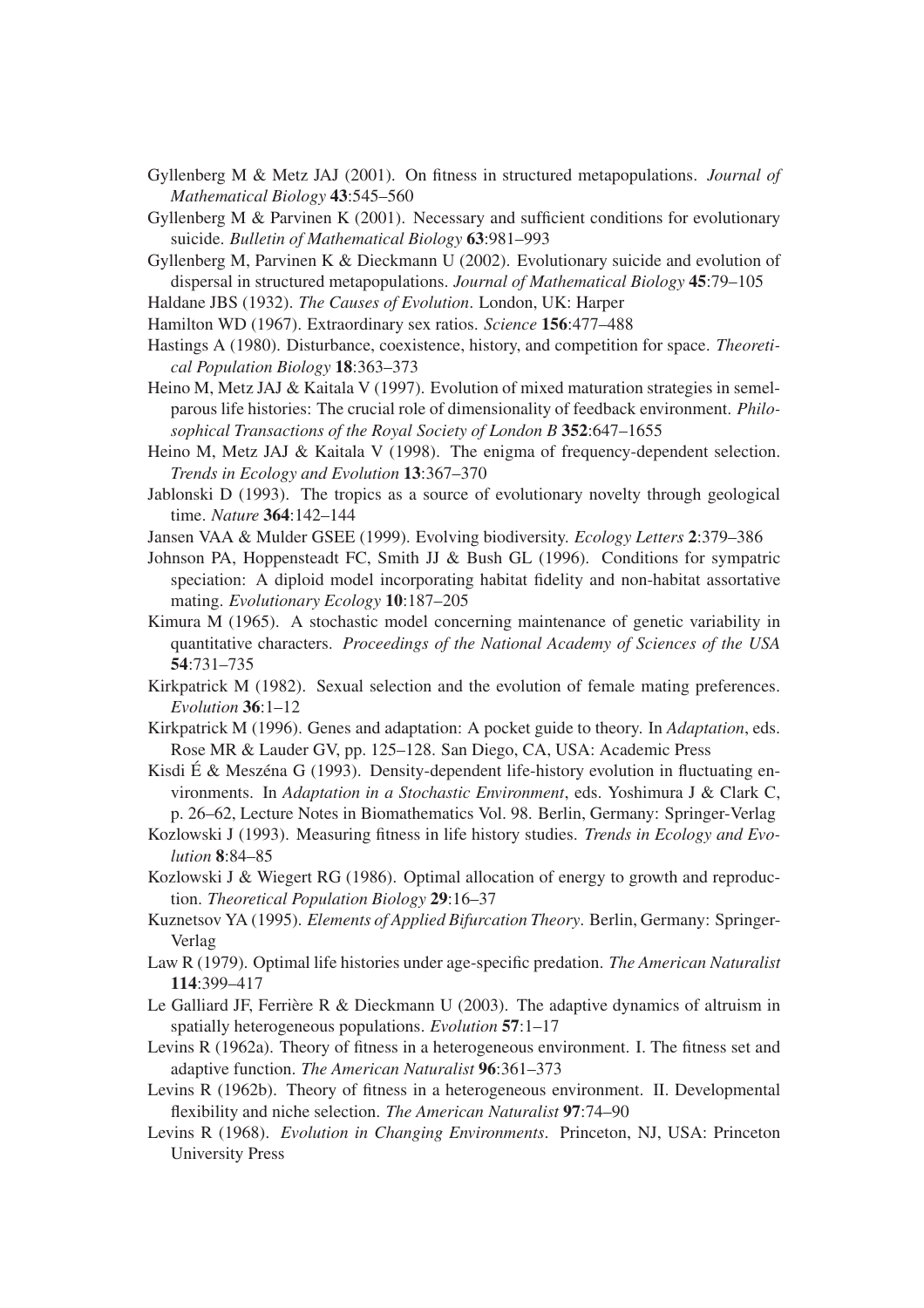- Lewontin RC (1979). Fitness, survival, and optimality. In *Analysis of Ecological Systems*, eds. Horn DJ, Stairs GR & Mitchell RD, pp. 3–22. Columbus, OH, USA: Ohio State University Press
- Lewontin RC (1987) The shape of optimality. In *The Latest on the Best*, ed. Dupre J, pp. 151–159. Cambridge, MA, USA: MIT Press
- Losos JB (1996). Ecological and evolutionary determinants of the species–area relation in Caribbean anoline lizards. *Philosophical Transactions of the Royal Society of London B* **351**:847–854
- Losos JB & Schluter D (2000). Analysis of an evolutionary species–area relationship. *Nature* **408**:847–850
- MacArthur RH & Wilson EO (1967). *The Theory of Island Biogeography*. Princeton, NJ, USA: Princeton University Press
- Matessi C, Gimelfarb A & Gavrilets S (2001). Long term buildup of reproductive isolation promoted by disruptive selection: How far does it go? *Selection* **2**:41–64
- Mathias A & Kisdi É (2002). Adaptive diversification of germination strategies. *Proceedings of the Royal Society of London B* **269**:151–155
- Matsuda H (1985). Evolutionarily stable strategies for predator switching. *Journal of Theoretical Biology* **115**:351–366
- Matsuda H & Abrams PA (1994a). Runaway evolution to self-extinction under asymmetrical competition. *Evolution* **48**:1764–1772
- Matsuda H & Abrams PA (1994b). Timid consumers  $-$  self-extinction due to adaptive change in foraging and anti-predator effort. *Theoretical Population Biology* **45**:76–91
- May RM  $\&$  Nowak MA (1994). Superinfection, metapopulation dynamics, and the evolution of diversity. *Journal of Theoretical Biology* **170**:95–114
- May RM & Oster GF (1976). Bifurcations and dynamic complexity in simple ecological models. *The American Naturalist* **110**:573–599
- Maynard Smith J (1966). Sympatric speciation. *The American Naturalist* **100**:637–650
- Maynard Smith J (1982). *Evolution and the Theory of Games*. Cambridge, UK: Cambridge University Press
- Maynard Smith J & Price GR (1973). Logic of animal conflict. *Nature* **246**:15–18
- Maynard Smith J, Burian R, Kauffman S, Alberch P, Campbell J, Goodwin B, Lande R, Raup D & Wolpert L (1985). Developmental constraints and evolution. *Quarterly Review of Biology* **60**:265–287
- Mayr E (1963). *Animal Species and Evolution*. Cambridge, MA, USA: Harvard University Press
- Mayr E (1982). *The Growth of Biological Thought: Diversity, Evolution, and Inheritance*. Cambridge, MA, USA: The Belknap Press of Harvard University Press
- Meszéna G, Kisdi É, Dieckmann U, Geritz SAH & Metz JAJ (2001). Evolutionary optimisation models and matrix games in the unified perspective of adaptive dynamics. *Selection* **2**:193–210
- Metz JAJ  $\&$  Gyllenberg M (2001). How should we define fitness in structured metapopulation models? Including an application to the calculation of evolutionarily stable dispersal strategies. *Proceedings of the Royal Society of London B* **268**:499–508
- Metz JAJ, Nisbet RM & Geritz SAH (1992). How should we define fitness for general ecological scenarios. *Trends in Ecology and Evolution* **7**:198–202
- Metz JAJ, Geritz SAH, Meszéna G, Jacobs FJA & Van Heerwaarden JS (1996a). Adaptive dynamics, a geometrical study of the consequences of nearly faithful reproduction. In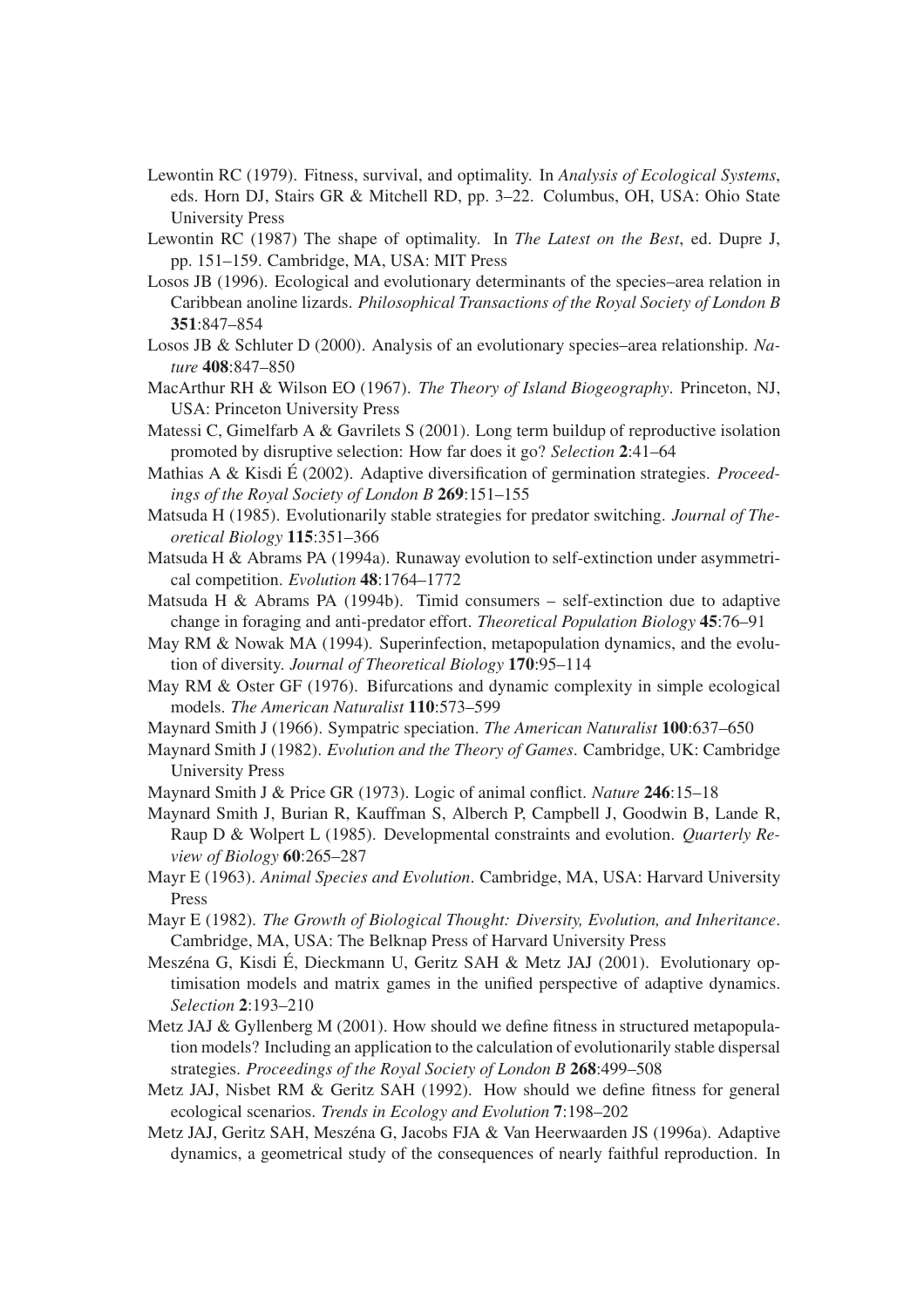*Stochastic and Spatial Structures of Dynamical Systems*, eds. Van Strien SJ & Verduyn Lunel SM, pp. 183–231. Amsterdam, Netherlands: North-Holland

- Metz JAJ, Mylius SD & Diekmann O (1996b). *When Does Evolution Optimize? On the Relation between Types of Density Dependence and Evolutionarily Stable Life History Parameters*. IIASA Working Paper WP-96-004. Laxenburg, Austria: International Institute for Applied Systems Analysis
- Meyer A (1993). Phylogenetic relationships and evolutionary processes in east African cichlid fishes. *Trends in Ecology and Evolution* **8**:279–284
- Mooney HA & Cleland EE (2001). The evolutionary impact of invasive species. *Proceedings of the National Academy of Sciences of the USA* **98**:5446–5451
- Mooney HA & Hobbs RJ, eds. (2000). *Invasive Species in a Changing World*. Washington, DC, USA: Island Press
- Mouquet N, Mulder GSEE, Jansen VAA & Loreau M (2001). The properties of competitive communities with coupled local and regional dynamics. In *Dispersal*, eds. Clobert J, Danchin E, Dhondt AA & Nichols JD, pp. 311–326. Oxford, UK: Oxford University Press
- Myers N & Knoll AH (2001). The biotic crisis and the future of evolution. *Proceedings of the National Academy of Sciences of the USA* **98**:5389–5392
- Mylius SD & Diekmann O (1995). On evolutionarily stable life histories, optimization and the need to be specific about density dependence. *Oikos* **74**:218–224
- Nowak MA & May RM (1994). Superinfection and the evolution of parasite virulence. *Proceedings of the Royal Society of London B* **255**:81–89
- Nowak M & Sigmund K (1989). Oscillations in the evolution of reciprocity. *Journal of Theoretical Biology* **137**:21–26
- Parvinen K & Dieckmann U. Evolutionary suicide. In *Elements of Adaptive Dynamics*, eds. Dieckmann U & Metz JAJ. Cambridge, UK: Cambridge University Press. In press
- Parvinen K & Dieckmann U. Even frequency-independent selection can cause selfextinction. Unpublished
- Pásztor L, Meszéna G & Kisdi É (1996).  $R_0$  or r: A matter of taste? *Journal of Evolutionary Biology* **9**:511–518
- Perrings C, Williamson M, Barbier EB, Delfino D, Dalmazzone S, Shogren J, Simmons P & Watkinson A (2002). Biological invasion risks and the public good: An economic perspective. *Conservation Ecology* **6**:1
- Renault O & Ferrière R. Population size and persistence under demographic stochasticity and overcompensatory density dependence. Unpublished
- Roff DA (1992). *The Evolution of Life Histories: Theory and Analysis*. New York, NY, USA: Chapman & Hall
- Roff DA (2002). *Life History Evolution*. Sunderland, MA, USA: Sinauer Associates Inc.
- Rosenzweig ML (1978). Competitive speciation. *Biological Journal of the Linnean Society* **10**:275–289
- Rosenzweig ML (1995). *Species Diversity in Space and Time*. Cambridge, UK: Cambridge University Press
- Rosenzweig ML (2001). Loss of speciation rate will impoverish future diversity. *Proceedings of the National Academy of Sciences of the USA* **98**:5404–5410
- Roughgarden J (1979). *Theory of Population Genetics and Evolutionary Ecology: An Introduction*. New York, NY, USA: Macmillan
- Roughgarden J (1995). *Anolis Lizards of the Caribbean*. Oxford, UK: Oxford University Press